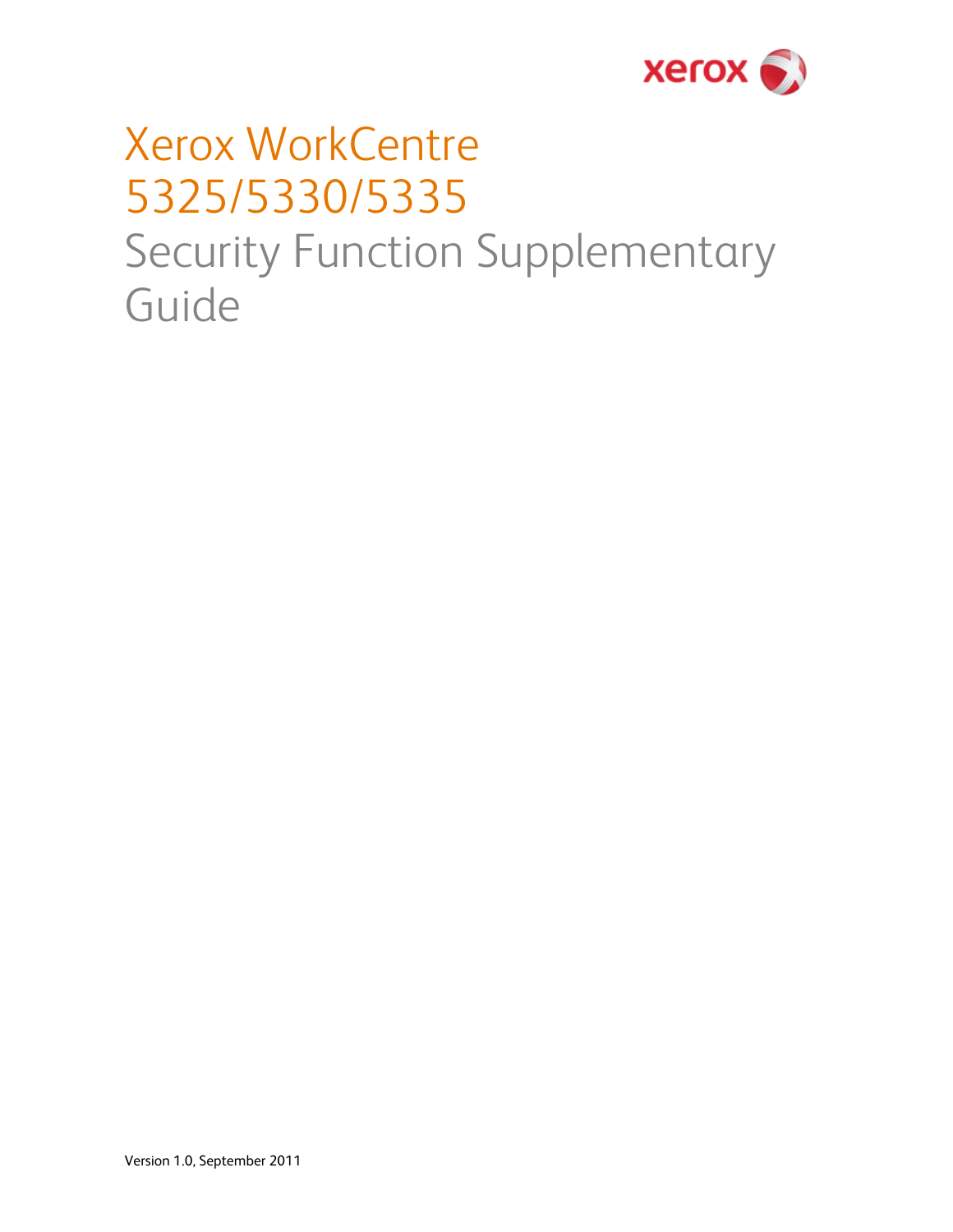### Table of Contents

GuideCopyright 2011 by Fuji Xerox Co., Ltd. All rights reserved.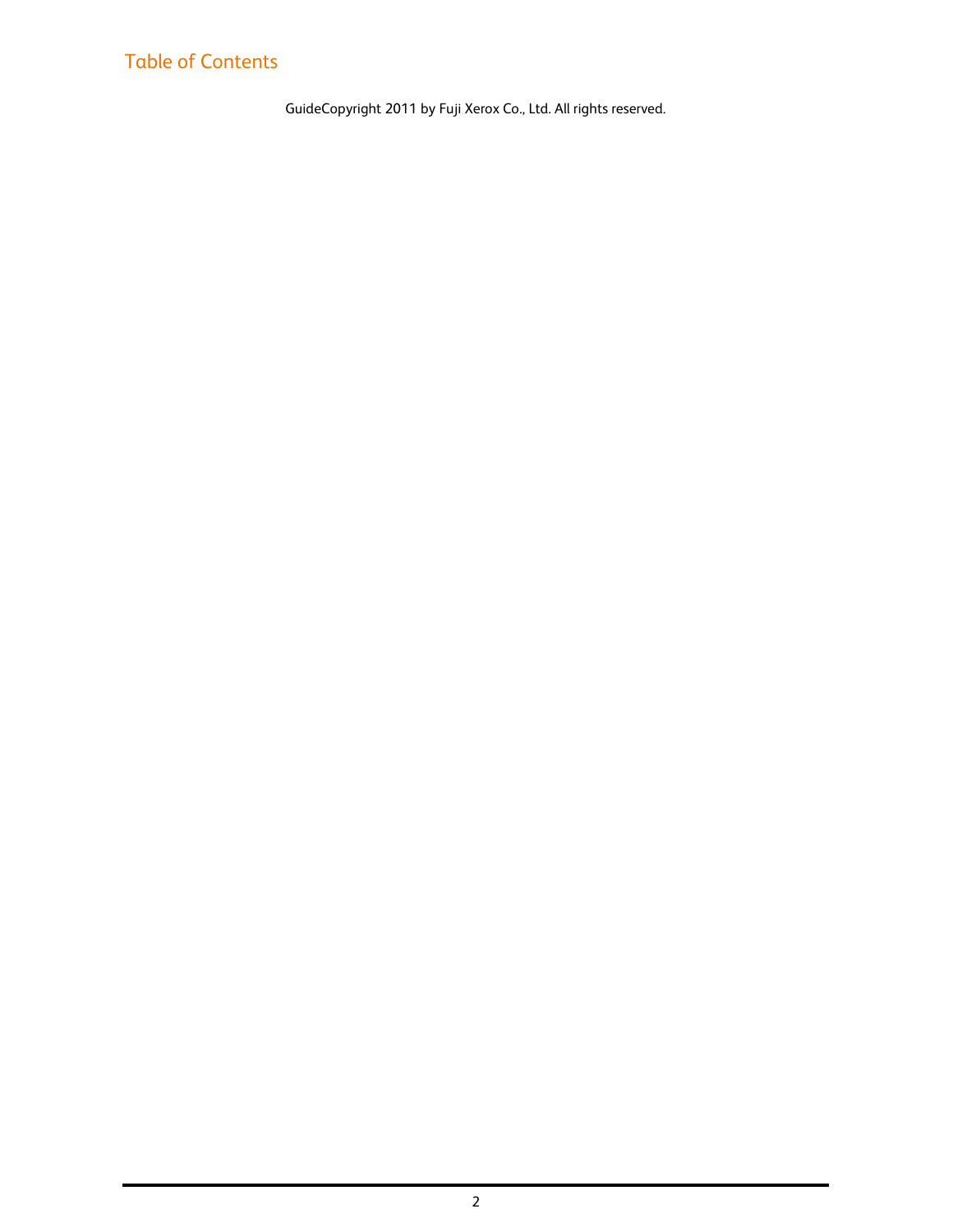# Before Using the Security Function

This section describes the certified security functions and the items to be confirmed.

## Preface

This guide is intended for the manager and system administrator of the organization where the machine is installed, and describes the setup procedures related to security.

For general users, this guide describes the operations related to security features.

For information on the other features available for the machine, refer to the following guidance.

Xerox WorkCentre 5325/5330/5335 System Administrator Guide : Version 1.0: September 2011 Xerox WorkCentre 5325/5330/5335 User Guide : Version 1.0: September 2011

| The security features of the Xerox WorkCentre 5325/5330/5335 are supported by the following ROM versions. |              |  |
|-----------------------------------------------------------------------------------------------------------|--------------|--|
| Controller ROM                                                                                            | Ver. 1.202.3 |  |
| <b>IOT ROM</b>                                                                                            | Ver. 30.19.0 |  |
| ADF ROM                                                                                                   | Ver. 7.8.50  |  |

#### **Important:**

The machine has obtained IT security certification for Common Criteria EAL3.

This certifies that the target of evaluation has been evaluated based on the certain evaluation criteria and methods, and that it conforms to the security assurance requirements.

**Note:** Your ROM and guidance may not be the certified version because they may have been updated along with machine improvements.

For the latest information on security and operation concerning your device, download the latest edition of guidance from http://www.support.xerox.com/support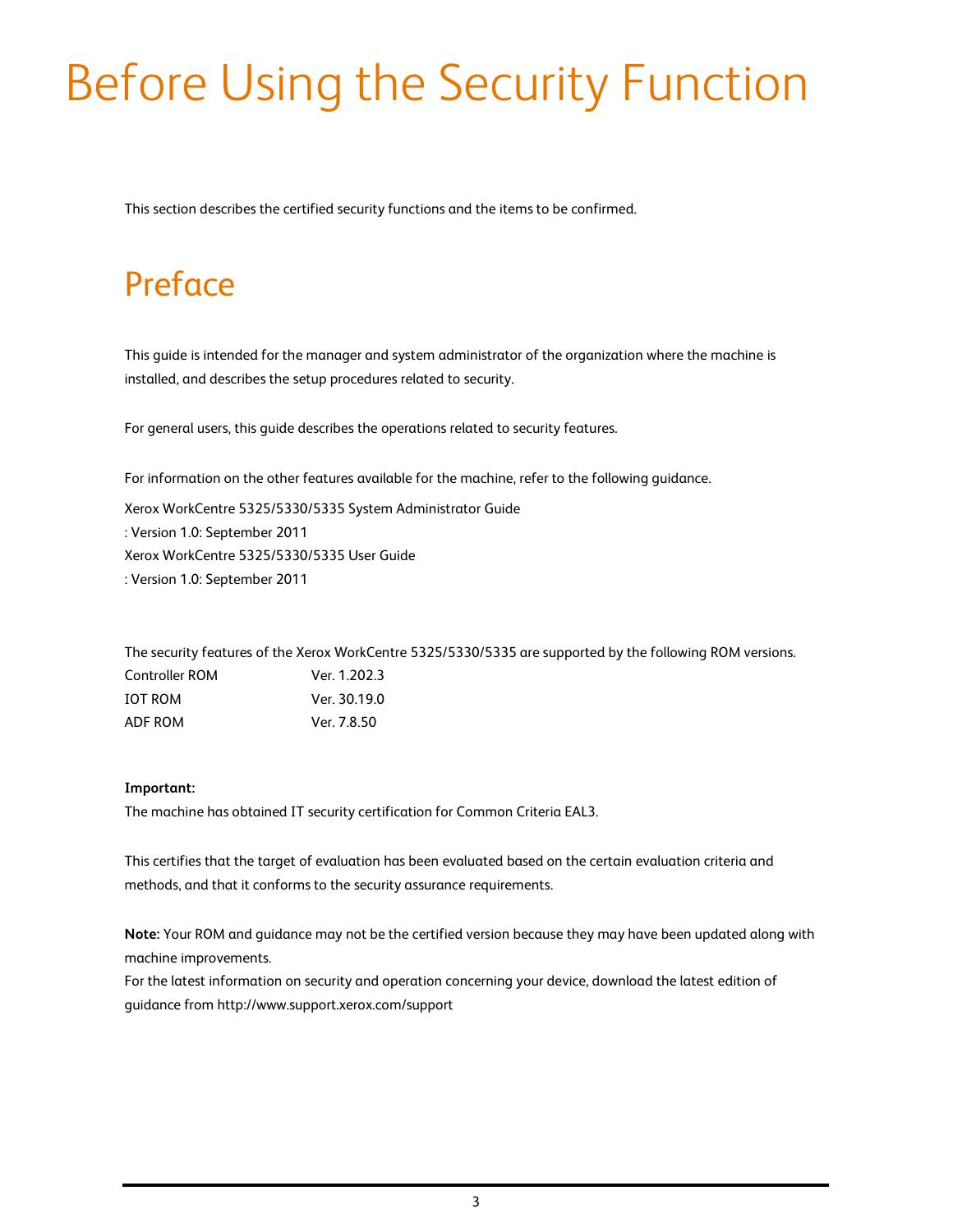## Security Features

Xerox WorkCentre 5325/5330/5335 has the following security features:

- Hard Disk Data Overwrite
- Hard Disk Data Encryption
- User Authentication
- System Administrator's Security Management
- Customer Engineer Operation Restriction
- Security Audit Log
- Internal Network data protection
- Fax Flow Security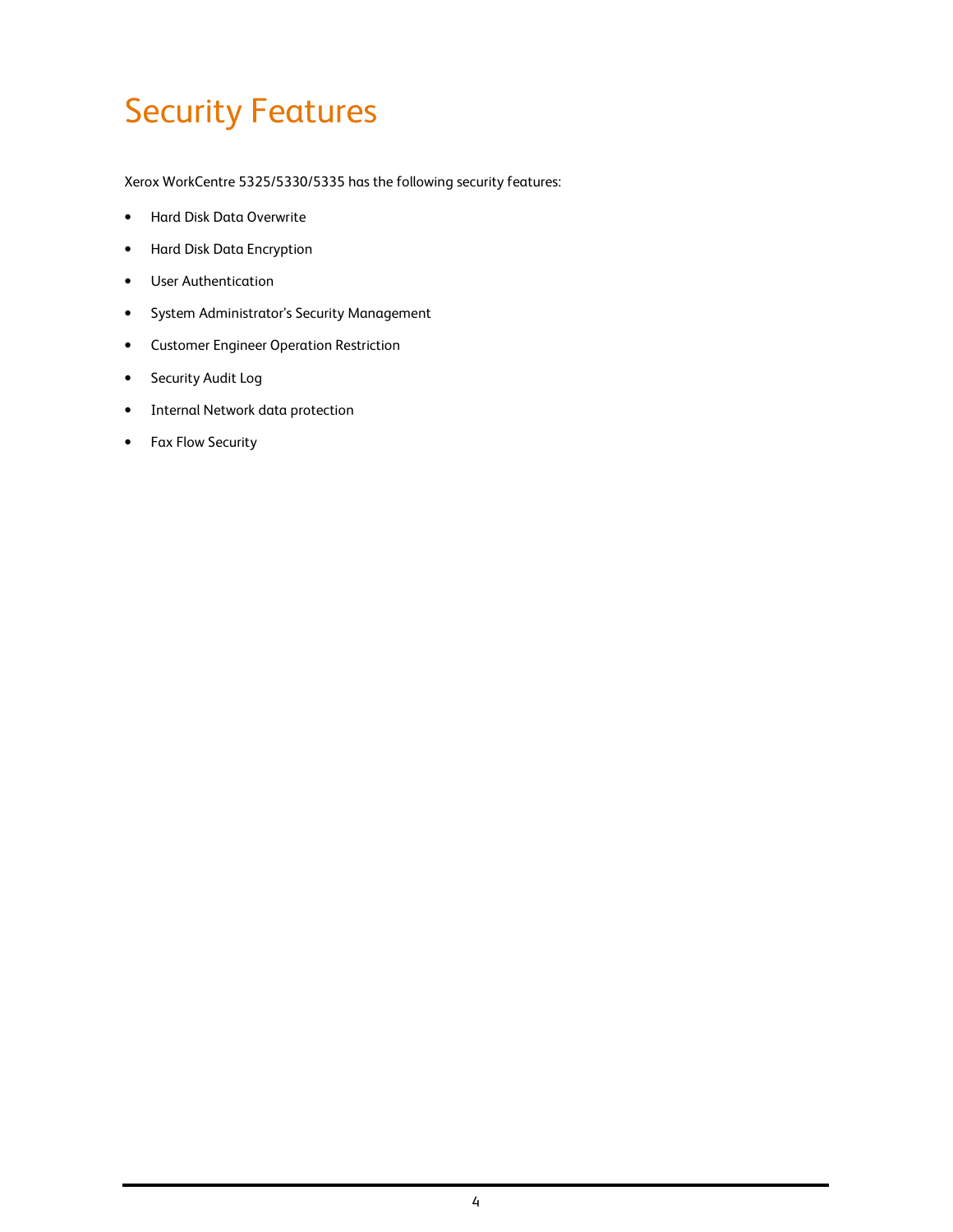## Settings for the Secure Operation

For the effective use of the security features, the System Administrator (Machine Administrator) must follow the instructions below:

| ٠         | Passcode Entry from Control Panel                | Default [On].                                                       |
|-----------|--------------------------------------------------|---------------------------------------------------------------------|
| ٠         | The System Administrator Passcode<br>characters. | Change the default passcode "1111" to another passcode of 9 or more |
| $\bullet$ | Maximum Login Attempts                           | Default [5] Times.                                                  |
| ٠         | Service Rep. Restricted Operation                | Set to [On], and enter a passcode of 9 or more characters.          |
| ٠         | <b>Overwrite Hard Disk</b>                       | Default [3 Overwrites].                                             |
| ٠         | Data Encryption                                  | Default [On].                                                       |
| ٠         | <b>Scheduled Image Overwrite</b>                 | Set to [Enabled].                                                   |
| ٠         | Authentication                                   | Set to [Login to Local Accounts] or [Login to Remote Accounts].     |
| ٠         | <b>Access Control</b>                            | Set to [Locked] for Device Access and Service Access.               |
| ٠         | <b>Private Print</b>                             | Set to [Save as Private Charge Print].                              |
| ٠         | User Passcode Minimum Length                     | Set to [9] characters.                                              |
| ٠         | <b>Direct Fax</b>                                | Set to [Disabled] when remote authentication is used.               |
| ٠         | <b>Self Test</b>                                 | Set to [Enabled].                                                   |
| ٠         | Software Download                                | Set to [Disabled].                                                  |
| $\bullet$ | <b>SMB</b>                                       | Set to [Disabled] for [NetBEUI].                                    |
|           | WebDAV                                           | Set to [Disabled] when remote authentication is used.               |
|           | <b>IPP</b>                                       | Default [Enabled].                                                  |
|           | SSL/TLS                                          | Set to [Enabled].                                                   |
| ٠         | <b>IPSec</b>                                     | Set to [Enabled].                                                   |
| ٠         | SNMPv1/v2c                                       | Set to [Disabled].                                                  |
| ٠         | SNMPv3                                           | Set to [Enabled].                                                   |
|           | S/MIME                                           | Set to [Enabled].                                                   |
|           | Audit Log                                        | Set to [Enabled].                                                   |

#### **Important:**

The security will not be warranted if you do not correctly follow the above setting instructions. The Information Flow Security feature requires no special settings by System Administrator. When you set Data Encryption [On] again, enter an encryption key of 12 characters.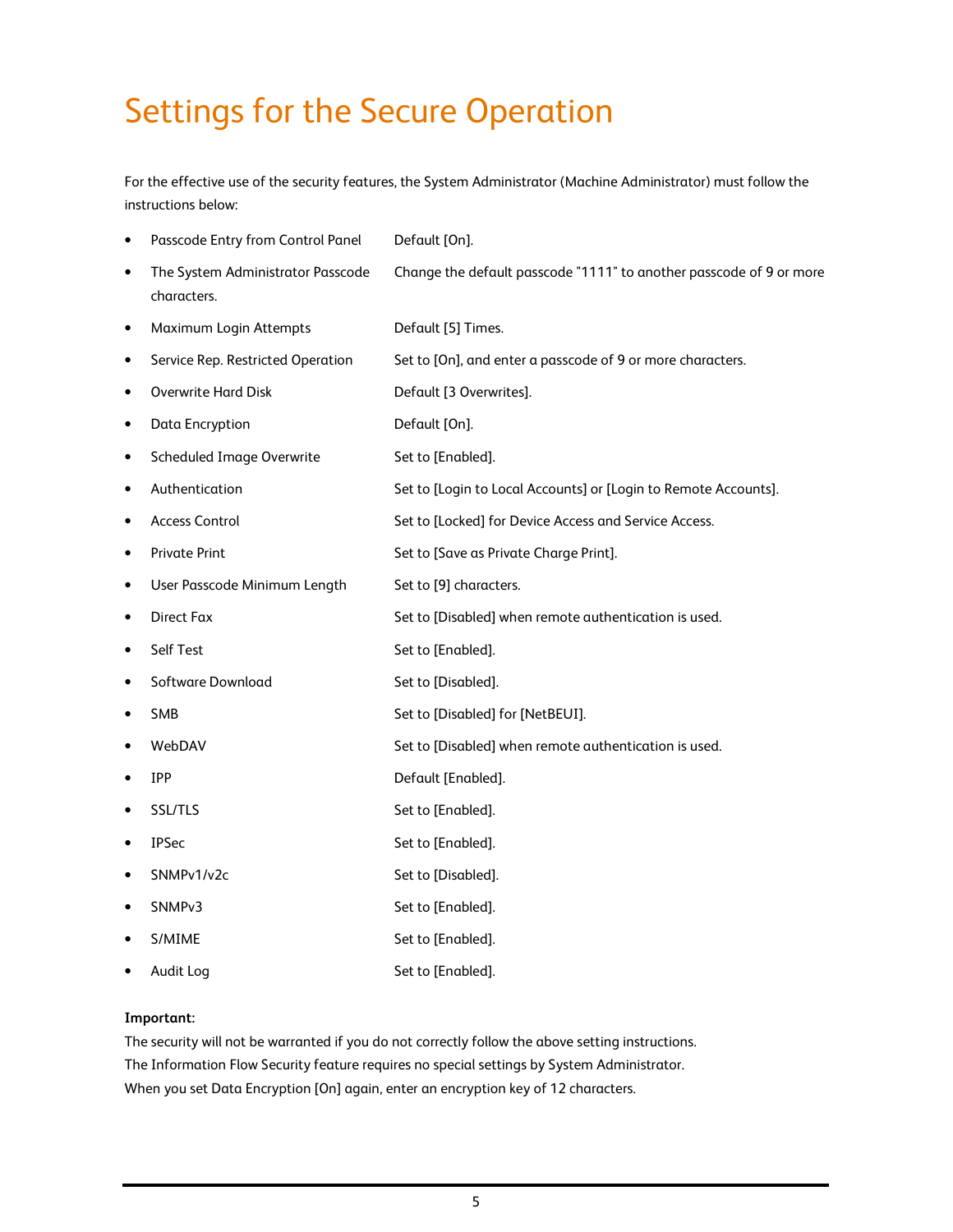## Data Restoration

The enciphered data cannot be restored in the following conditions.

- When a trouble occurs in the hard disk
- When you have forgotten the encryption key
- When you have forgotten the System Administrator ID and a passcode when setting [Service Rep. Restricted Operation] to [On].

## Starting use of the data encryption feature and changing the settings

When data encryption is started or ended, or when the encryption key is changed, the machine must be restarted. The corresponding recording area (the Hard Disk) is reformatted when restarting. In this case, the previous data is not guaranteed.

The recording area stores the following data.

- Spooled print data
- Print data including the secure print and sample print
- Forms for the form overlay feature
- Folder and job flow sheet settings (Folder name, passcode, etc.)
- Files in Folder
- Address book data

#### **Important:**

Be sure to save all necessary settings and files before starting to use the data encryption feature or changing the settings.

An error occurs if the connected hard disk does not match the encryption settings.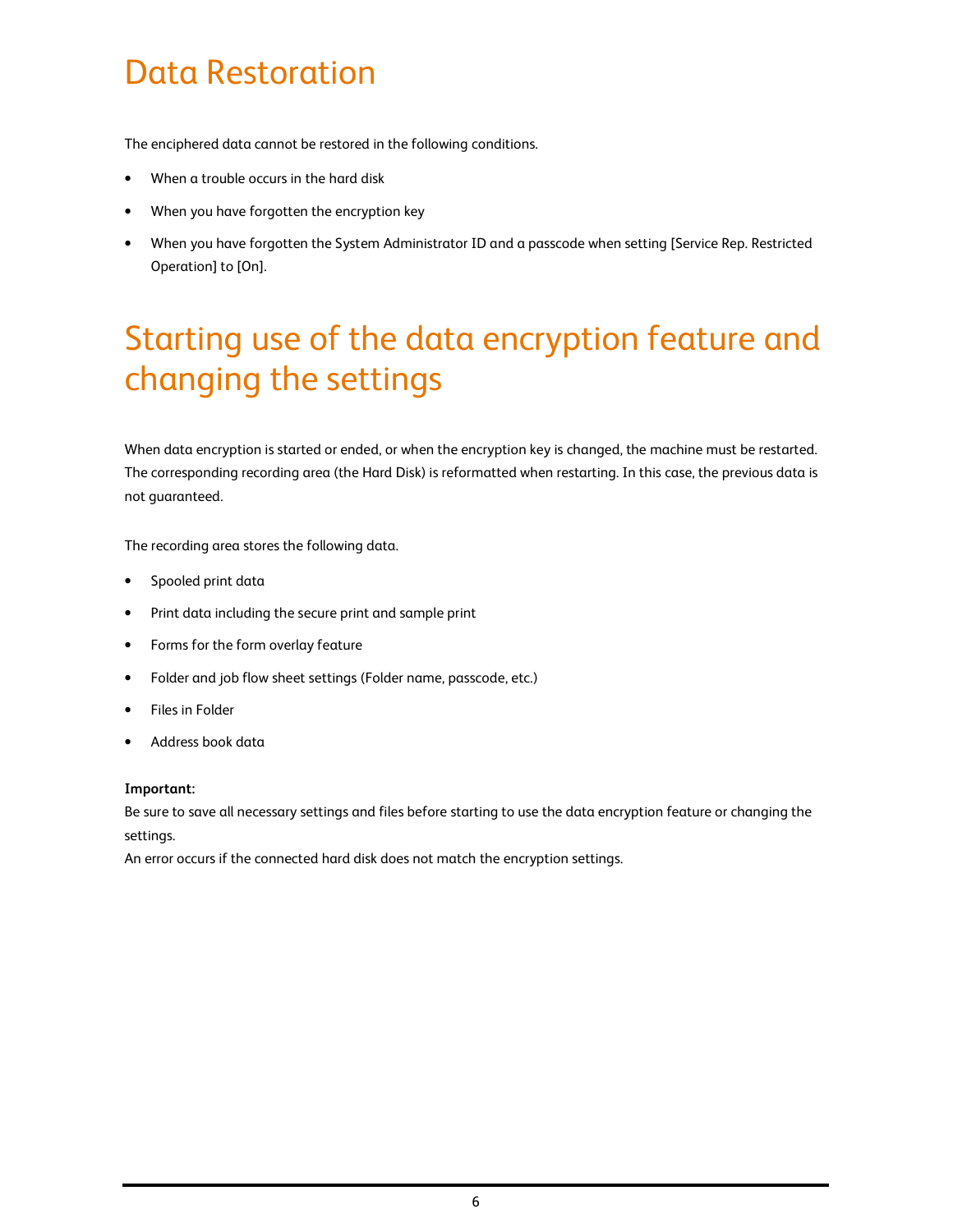## Use of the Overwrite Hard Disk

In order to protect the data stored on the hard disk from unauthorized retrieval, you can set the overwrite conditions to apply them to the data stored on the hard disk.

You can select the number of overwrite passes from one time or three times. When [1 Overwrite] is selected, "0" is written to the disk area. [3 Overwrites] ensures higher security than [1 Overwrite].

The feature also overwrites temporarily saved data such as copy documents.

### **Important:**

If the machine is powered off during the overwriting operation, unfinished files may remain on the hard disk. The overwriting operation will resume if you power the machine on again with the unfinished files remaining on the hard disk.

## Service Representative Restricted Operation

Specifies whether the Service Representative has full access to the security features of the machine, including the ability to change System Administrator settings.

For the WorkCentre 5325/5330/5335, select [On] and then set [Maintenance Passcode] to restrict the Service Representative from entering the System Administration mode.

### **Important:**

If the System Administrator's user ID and the passcode are lost when [Service Rep. Restricted Operation] is set to [On], not only you but also we are no longer able to change any setting in the System Administration mode.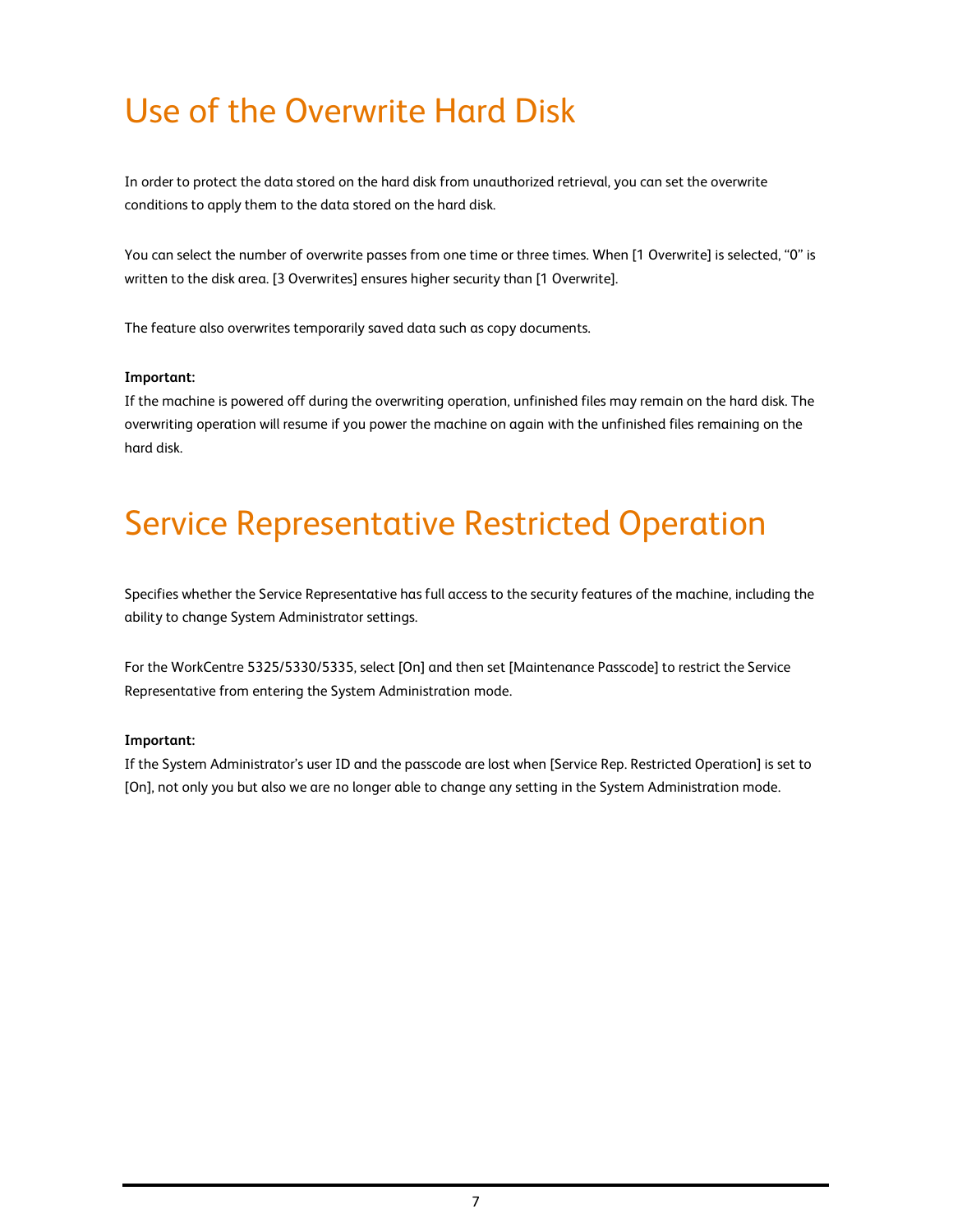## For Optimal Performance of the Security features

The manager (of the organization that the machine is used for) needs to follow the instructions below:

- The manager needs to assign appropriate people as system and machine administrators, and manage and train them properly.
- The manager and system administrators need to train users about the security policies and procedures of their organization.
- The machine needs to be placed in a secure or monitored area where the machine is protected from unmanaged physical access.
- If the network where the machine is installed is to be connected to external networks, configure the network properly to block any unauthorized external access.
- The users need to set a user ID and a passcode certainly on [Accounting Configuration] of printer driver.
- Users and administrators need to set passcodes and an encryption key according to the following rules for the client PC login and the machine's setup.
	- ・Do not use easily guessed character strings for passcodes.
	- ・A passcode needs to contain both numeric and alphabetic characters.
- Users and administrators need to manage and operate the machine so that their user IDs and passcodes may not be disclosed to another person.
- Administrators need to set the account policy in the remote authentication server as follows.
	- ・Set password policy to [9 or more characters]
	- ・Set account lockout policy to [5 times]
- For secure operation, all of the remote trusted IT products that communicate with the machine shall implement the communication protocol in accordance with industry standard practice with respect to RFC/other standard compliance (SSL/TLS, IPSec, SNMPv3, S/MIME) and shall work as advertised.
- The settings described below are required for both the machine's configuration and the client's configuration.

#### 1.) SSL/TLS

For the SSL client (Web browser) and the SSL server that communicate with the machine, select a data encryption suite from the following.

- ・SSL\_RSA\_WITH\_RC4\_128\_SHA
- ・SSL\_RSA\_WITH\_3DES\_EDE\_CBC\_SHA
- ・TLS\_RSA\_WITH\_AES\_128\_CBC\_SHA
- ・TLS\_RSA\_WITH\_AES\_256\_CBC\_SHA

(The recommended browser is Microsoft Internet Explorer 6/7/8)

### 2.) S/MIME

For the machine and E-mail clients, select an Encryption Method/Message Digest Algorithm from the following.

- ・RC2 (128bit)/SHA1
- ・3Key Triple-DES (168bit)/SHA1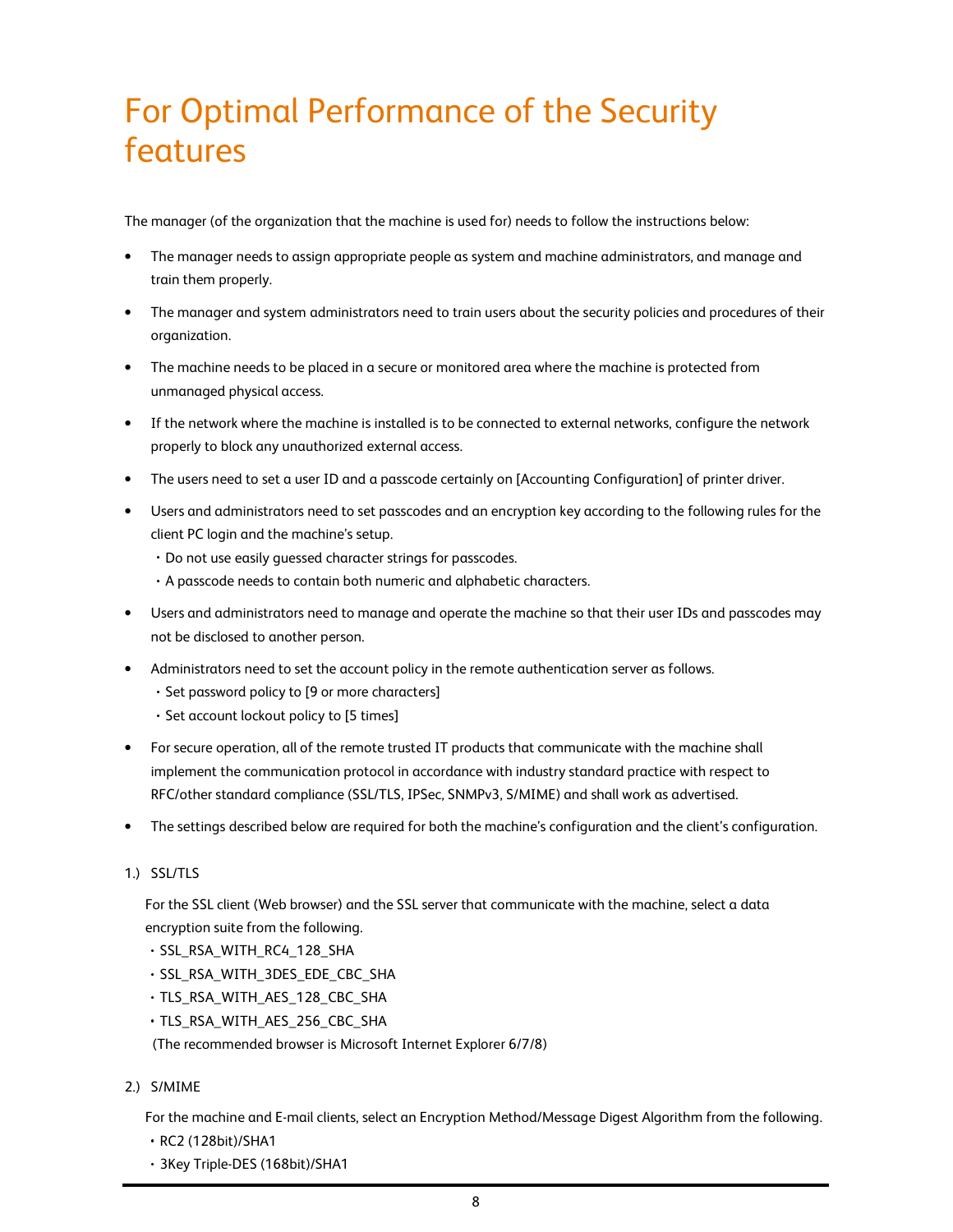3.) IPSec

For the IPSec host that communicates with the machine, select an Encryption Method/Message Digest Algorithm from the following.

- ・AES (128bit)/SHA1
- ・3Key Triple-DES (168bit)/SHA1
- 4.) SNMPv3

The encryption method of SNMPv3 is fixed to DES. Set [Message Digest Algorithm] to [SHA1].

#### **Important:**

- For secure operation, while you are using the CentreWare Internet Services, do not access other web site.
- For secure operation, when you change [Authentication Type], initialize the hard disk by resetting [Data Encryption] and changing [encryption key].
- For preventing SSL vulnerability, you should set the machine address in the proxy exclusion list of browser. With this setting, secure communication will be ensured because the machine and the remote browser communicate directly without proxy server, and thus you can prevent man-in-the-middle attacks.

## Confirm the Machine ROM version and the System Clock

Before making initial settings, the System Administrator (Machine Administrator) needs to check the ROM version of the machine and the system clock of the machine.

### How to check by Control Panel

- 1. Press the <Machine Status> button on the control panel.
- 2. Select [Machine information] on the touch screen.
- 3. Select [Software Version] on the [Machine information] screen.

You can identify the software versions of the components of the machine on the screen.

### How to check by Print Report

- 1. Press the <Machine Status> button on the control panel.
- 2. Select [Print Reports] on the [Machine information] screen.
- 3. Select [Printer Reports] on the touch screen.
- 4. Select [Configuration Reports].
- 5. Press the <Start> button on the control panel.

You can identify the software versions of the components of the machine by Print Report.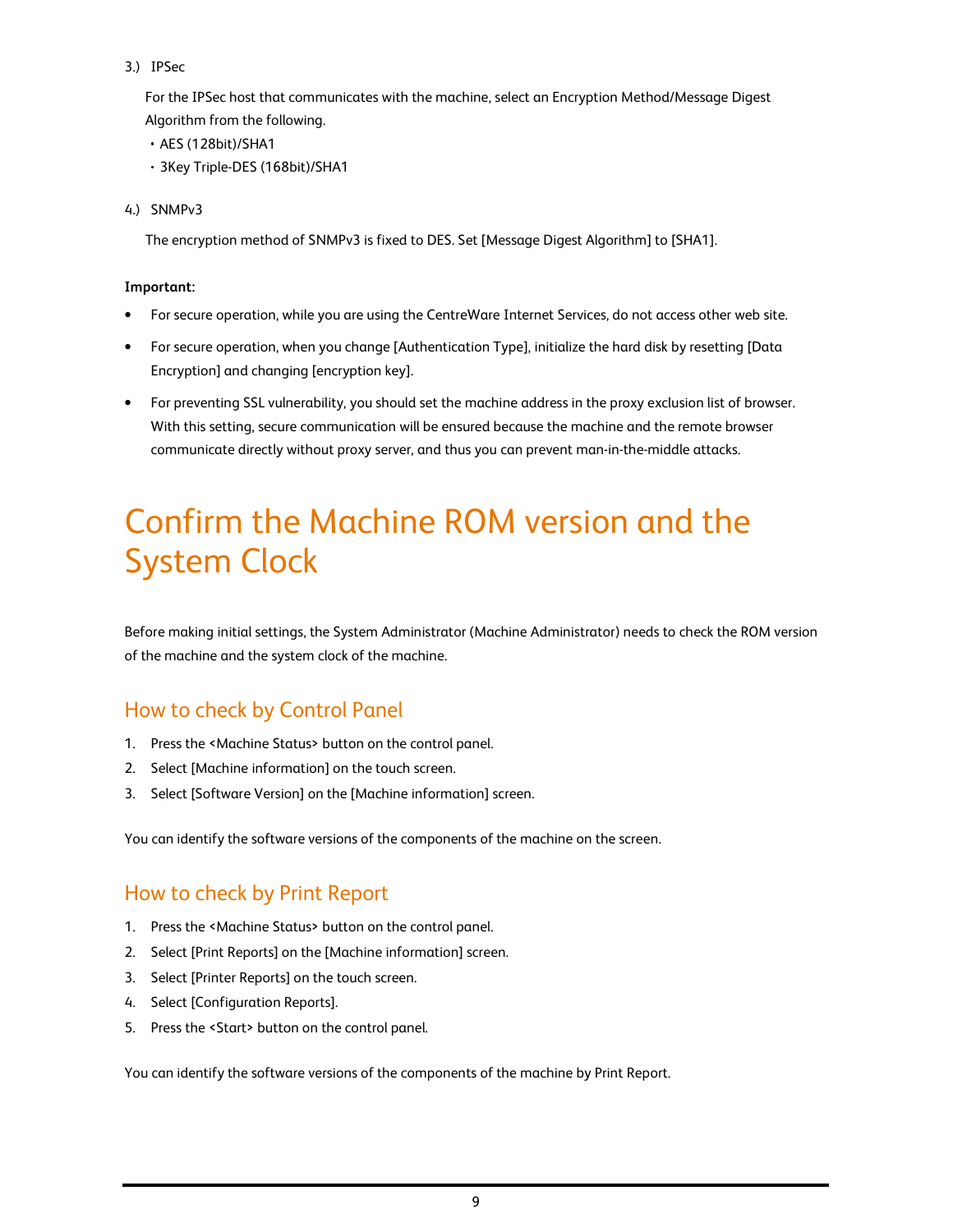### How to check the System Clock

- 1. Press the <Log In/Out> button on the control panel.
- 2. Enter the System Administrator's Login ID and the passcode if prompted (default ID: "admin", default passcode: "1111").
- 3. Select [Enter] on the touch screen.
- 4. Press the <Machine Status> button on the control panel.
- 5. Select [Tools] on the touch screen.
- 6. Select [System Settings].
- 7. Select [Common Service Settings].
- 8. Select [Machine Clock/Timers].

You can check the time and the date of the internal clock. If you need to change the time and the date, refer to the following procedures.

- 1. Select the required option.
- 2. Select [Change Settings].
- 3. Change the required setting. Use the scroll bars to switch between screens.
- 4. Select [Save].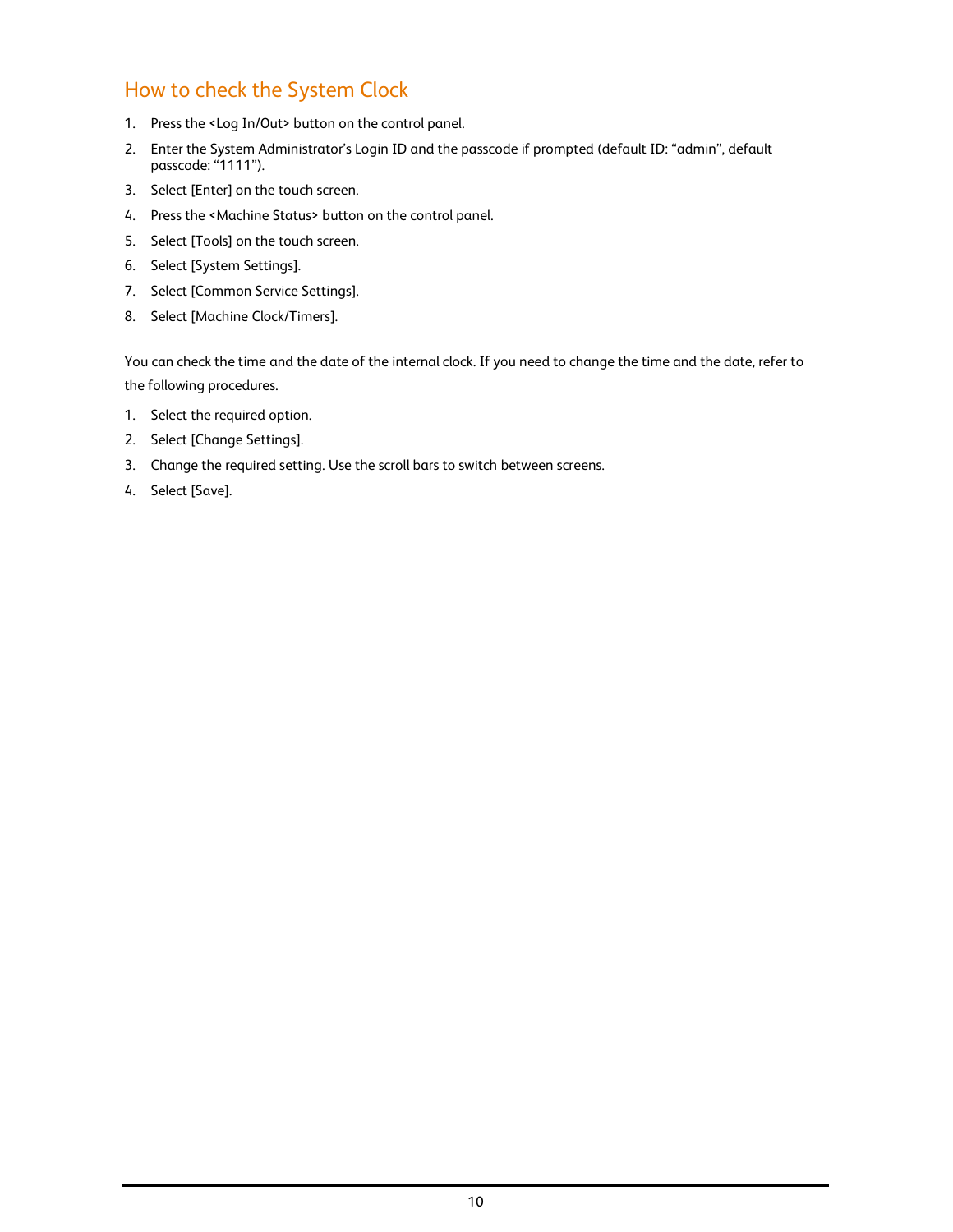# Initial Settings Procedures Using Control Panel

This section describes the initial settings related to Security Features, and how to set them on the machine's control panel.

## Authentication for entering the System Administration mode

- 1. Press the <Log In/Out> button on the control panel.
- 2. Enter "admin" with the keyboard displayed. This is the factory default ID.
- 3. Select [Next] on the touch screen.
- 4. Enter "1111" for passcode from the keyboard.
- 5. Select [Enter] on the touch screen.
- 6. Press the <Machine Status> button on the control panel.
- 7. Select [Tools].

## Use Passcode Entry from Control Panel

- 1. Select [Authentication/Security Settings] on the [Tools] screen.
- 2. Select [Authentication].
- 3. Select [Passcode Policy].
- 4. On the [Passcode Policy] screen, select [Passcode Entry from Control Panel].
- 5. Select [Change Settings].
- 6. On the [Passcode Entry from Control Panel] screen, select [On].
- 7. Select [Save].
- 8. To exit the [Passcode Policy] screen, select [Close].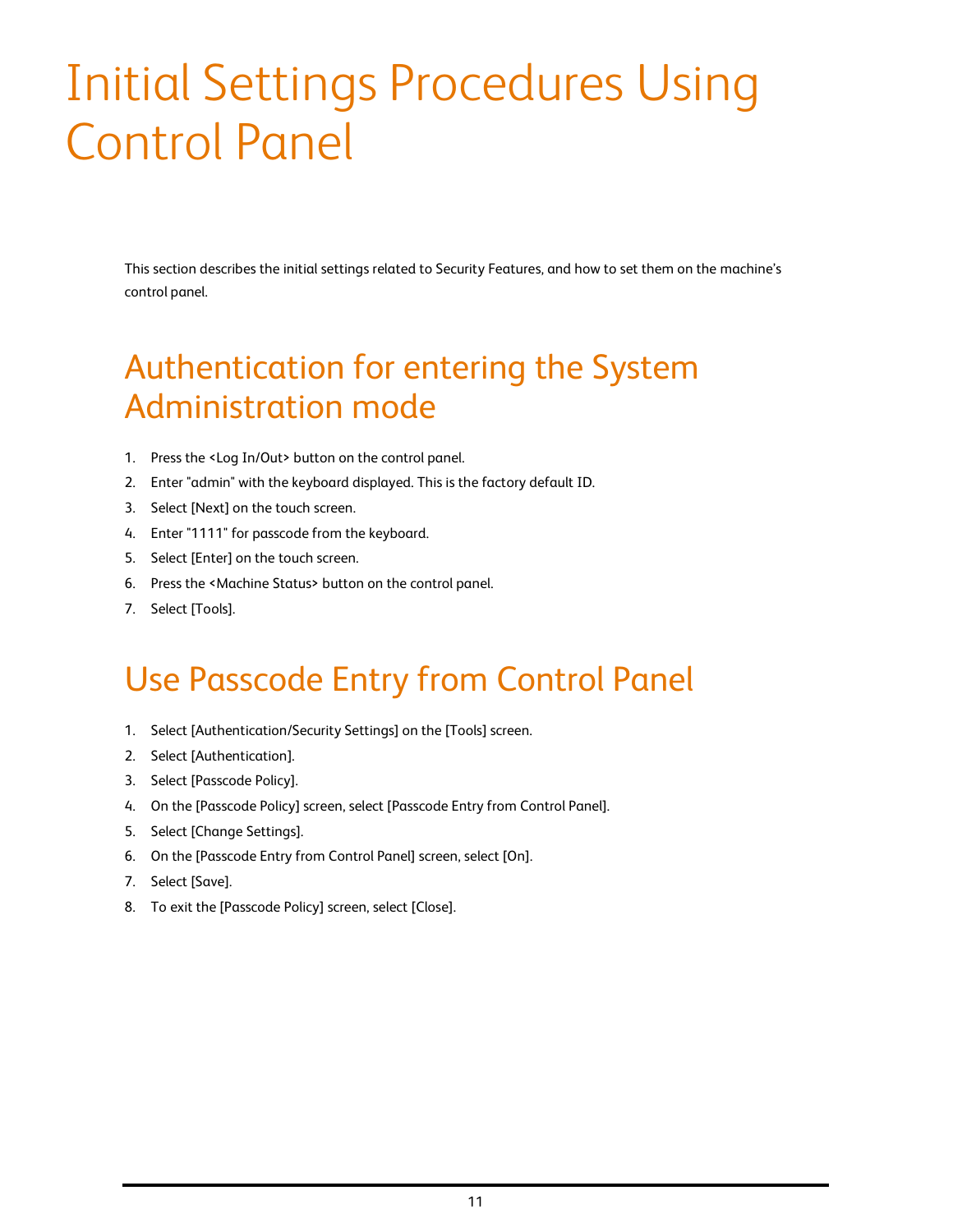## Change the System Administrator's Passcode

- 1. Select [Authentication/Security Settings] on the [Tools] screen.
- 2. Select [System Administrator Settings].
- 3. Select [System Administrator's Passcode].
- 4. Select [New Passcode].
- 5. Enter a new passcode of 9 or more characters using the keyboard displayed, and then select [Save].
- 6. Select [Retype Passcode].
- 7. Enter the same passcode, and then select [Save].
- 8. Select [Save].
- 9. A confirmation window appears. Select [Yes] to confirm your entry.

## Set Maximum Login Attempts

- 1. Select [Authentication/Security Settings] on the [Tools] screen.
- 2. Select [Authentication].
- 3. Select [Maximum Login Attempts By System Administrator].
- 4. On the [Maximum Login Attempts] screen, select [Limit Attempts].
- 5. With [▲] and [▼], set [5].
- 6. Select [Save].

## Set Service Rep. Restricted Operation

- 1. Select [System Settings] on the [Tools] screen.
- 2. Select [Common Service Settings].
- 3. Select [Other Settings].
- 4. On the [Other Settings] screen, select [Service Rep. Restricted Operation].
- 5. Select [Change Settings].
- 6. Select [On].
- 7. Select [Maintenance Passcode].
- 8. Select [New Passcode].
- 9. Enter a new passcode of 9 or more characters by using the keyboard displayed, and then select [Save].
- 10. Select [Save].
- 11. Select [Retype Password/Passcode].
- 12. Enter the same passcode by using the keyboard displayed, and then select [Save].
- 13. Select [Save].
- 14. Select [Yes] to apply the change.
- 15. A confirmation window appears. Select [Yes] to confirm your entry.
- 16. To exit the [Other Settings] screen, select [Close].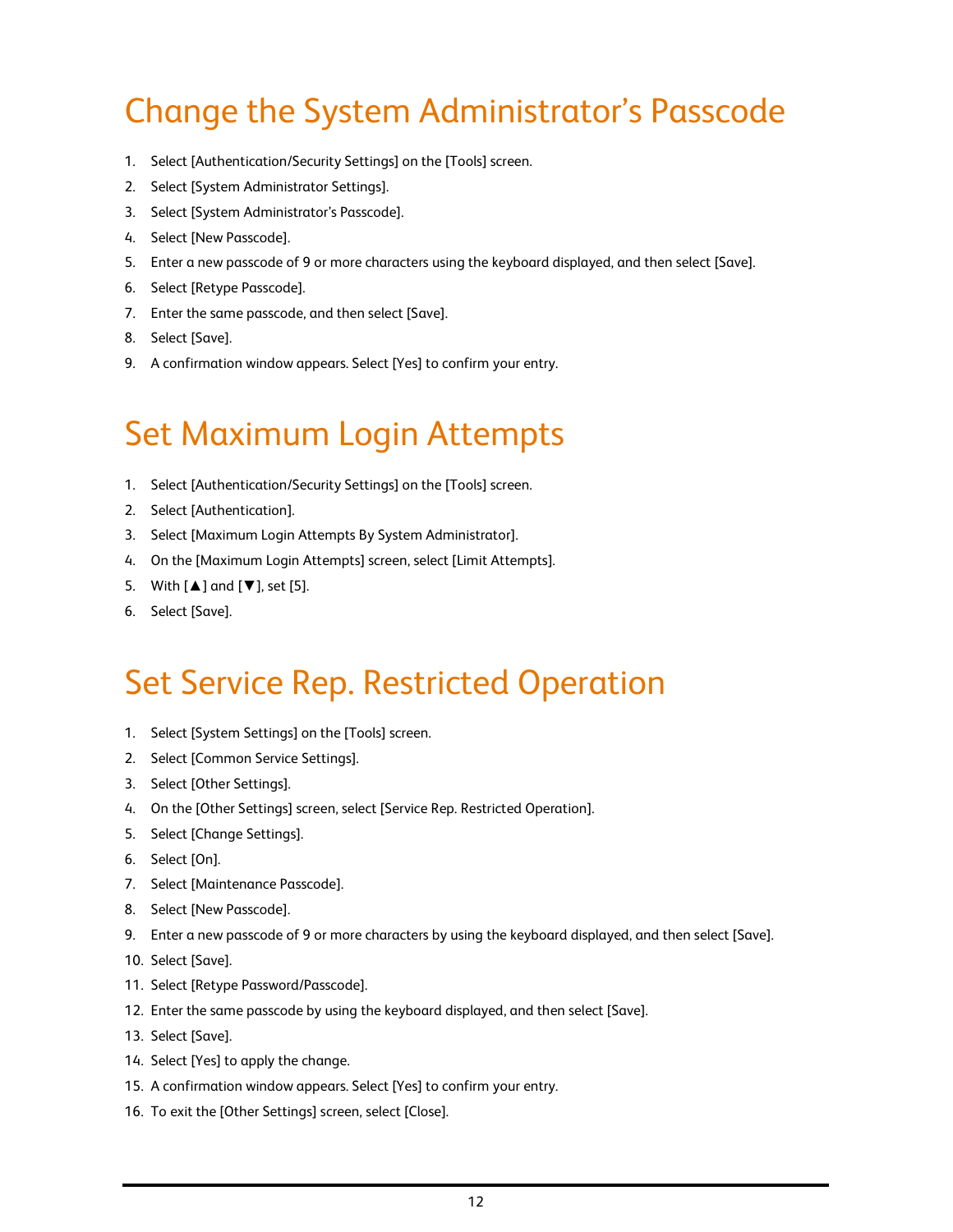## Set Overwrite Hard Disk

- 1. Select [Authentication/Security Settings] on the [Tools] screen.
- 2. Select [Overwrite Hard Disk].
- 3. Select [Number of Overwrites].
- 4. On the [Number of Overwrites] screen, select [1 Overwrite] or [3 Overwrites].
- 5. Select [Save].

## Set Scheduled Image Overwrite

- 1. Select [Authentication/Security Settings] on the [Tools] screen.
- 2. Select [Overwrite Hard Disk].
- 3. Select [Scheduled Image Overwrite].
- 4. On the [Scheduled Image Overwrite] screen, select [Daily], [Weekly], or [Monthly].
- 5. Set [Day], [Hour],and [Minutes],
- 6. Select [Save].

## Set Data Encryption

- 1. Select [System Settings] on the [Tools] screen.
- 2. Select [Common Service Settings].
- 3. Select [Other Settings].
- 4. On the [Other Settings] screen, select [Data Encryption].
- 5. Select [Change Settings].
- 6. Select [On].
- 7. Select [New Encryption Key].
- 8. Enter a new encryption key of 12 characters by using the keyboard displayed, and then select [Save].
- 9. Select [Re-enter the Encryption Key]
- 10. Enter the same passcode, and then select [Save].
- 11. Select [Save].
- 12. Select [Yes] to apply the change.
- 13. Select [Yes] to reboot.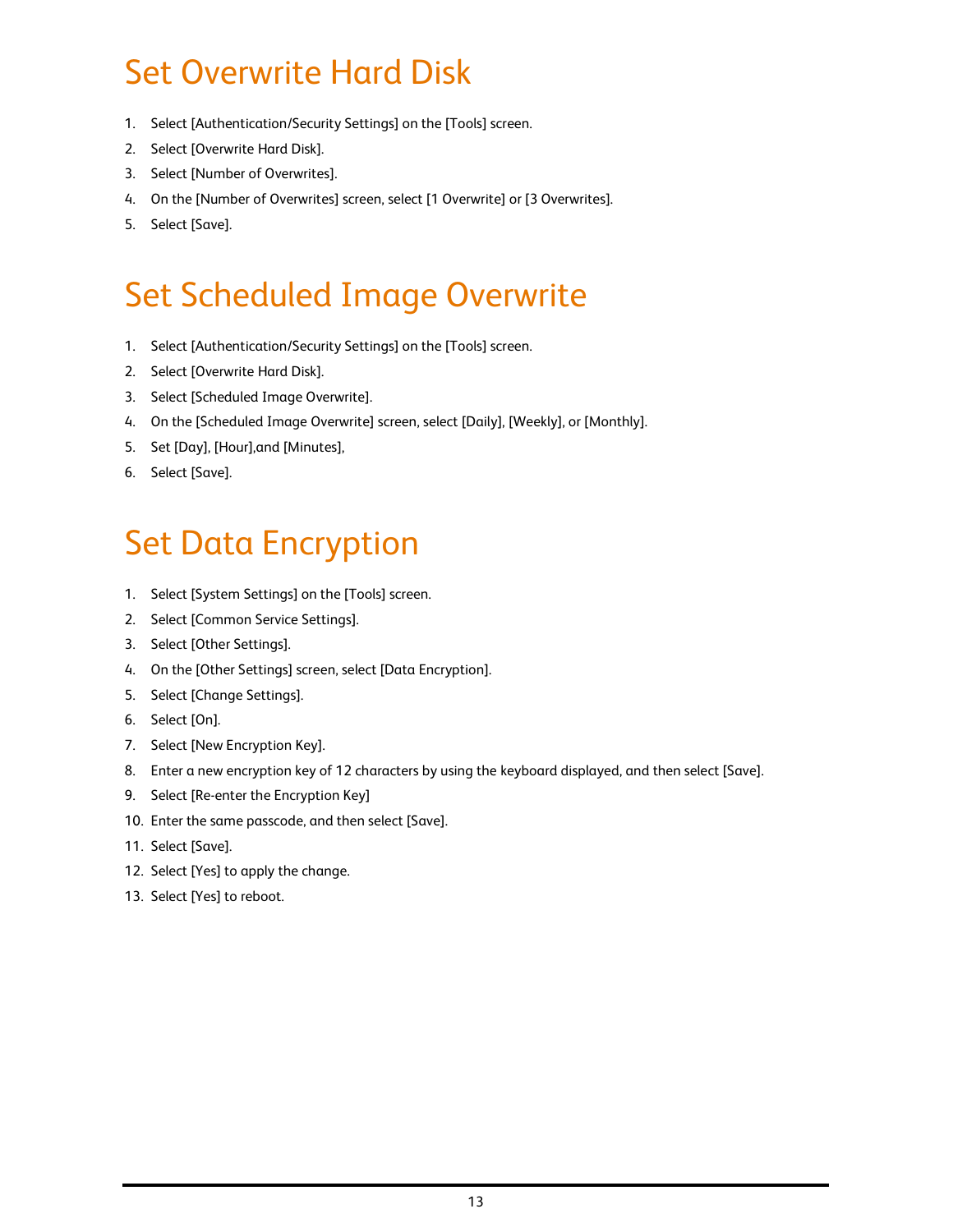## Set Authentication

- 1. Select [Authentication/Security Settings] on the [Tools] screen.
- 2. Select [Authentication].
- 3. Select [Login Type].
- 4. On the [Login Type] screen, select [Login to Local Accounts] or [Login to Remote Accounts].
- 5. Select [Save].

When [Login to Remote Accounts] is selected in step 4, proceed to steps 6 to 12.

- 6. Select [System Settings] on the [Tools] screen.
- 7. Select [Connectivity & Network Setup].
- 8. Select [Remote Authentication Server Setting].
- 9. Select [Authentication System Setup].
- 10. Select [Authentication System].
- 11. Select [Change Settings].
- 12. On the [Authentication System] screen, select [LDAP] or [Kerberos].
- 13. Select [Save].
- 14. To exit the [Remote Authentication Server Setting] screen, select [Close].

## Set Access Control

- 1. Select [Authentication/Security Settings] on the [Tools] screen.
- 2. Select [Authentication].
- 3. Select [Access Control].
- 4. Select [Device Access].
- 5. On the [Device Access] screen, select [Locked] for [Service Pathway], [Job Status Pathway], and [Machine Status Pathway].
- 6. Select [Save].
- 7. Select [Service Access].
- 8. On the [Service Access] screen, select an item and then select [Change Settings].
- 9. Select [Locked].
- 10. Select [Save]. Perform steps 8 and 10 for each item.
- 11. Select [Close].
- 12. Select [Feature Access].
- 13. On the [Feature Access] screen, select an item by [Change Settings].
- 14. Select [Locked].
- 15. Select [Save]. Perform steps 13 and 15 for each item.
- 16. To exit the [Access Control] screen, select [Close].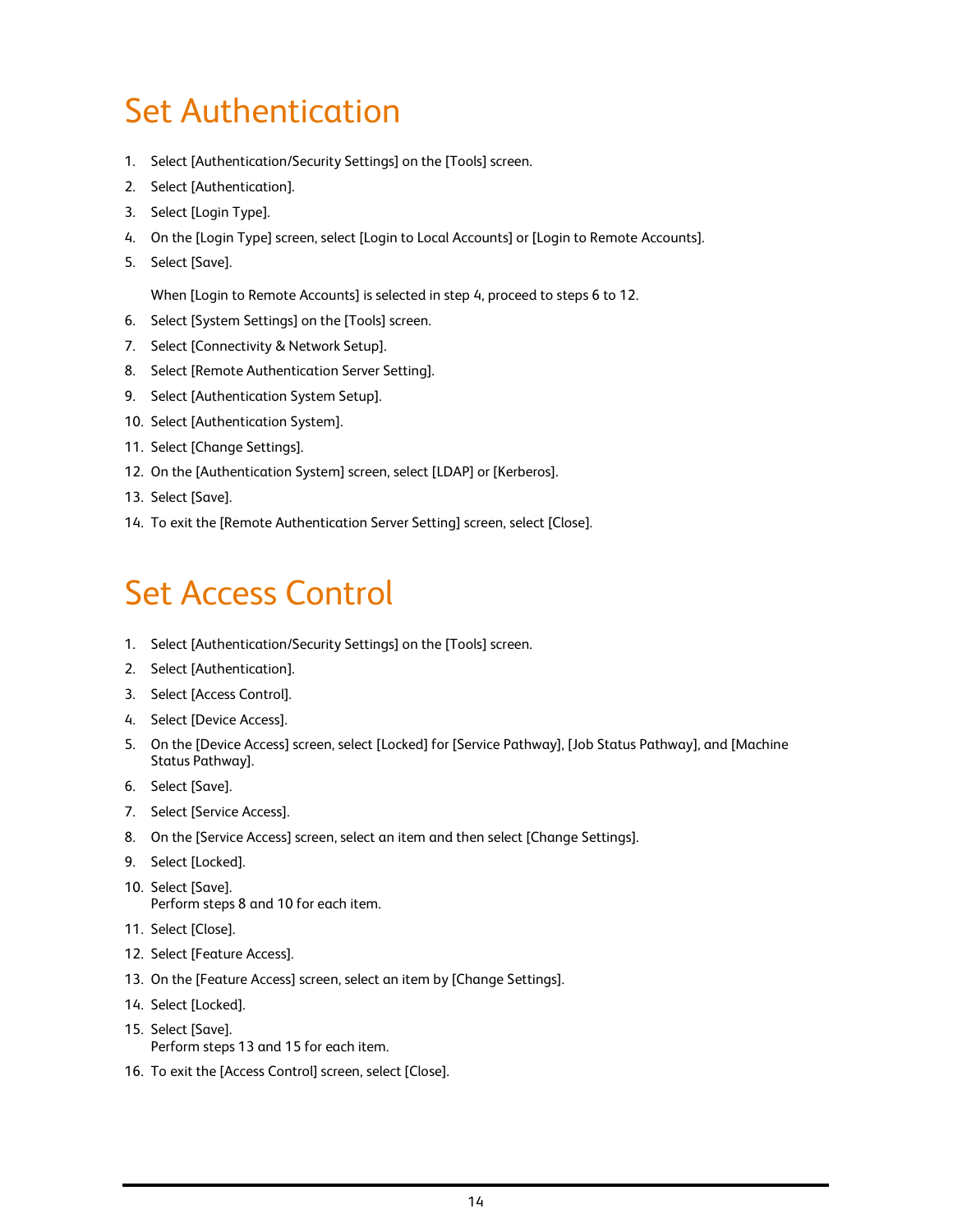## Set Private Print

- 1. Select [Authentication/Security Settings] on the [Tools] screen.
- 2. Select [Authentication].
- 3. Select [Charge/Private Print Settings].
- 4. On the [Charge/Private Print Settings] screen, select [Received Control].
- 5. Select [Change Settings].

When [Login to Local Accounts] is selected

- 1 ) On the [Receive Control] screen, select [According to Print Auditron].
- 2 ) Select [Save As Private Charge Print Job] for [Job Login Success].
- 3 ) Select [Delete Job] for [Job Login Failure].
- 4 ) Select [Delete Job] for [Job without User ID].

When [Login to Remote Accounts] is selected

- 1 ) On the [Receive Control] screen, select [Save As Private Charge Print Job].
- 6. Select [Save].
- 7. To exit the [Charge/Private Print Settings] screen, select [Close].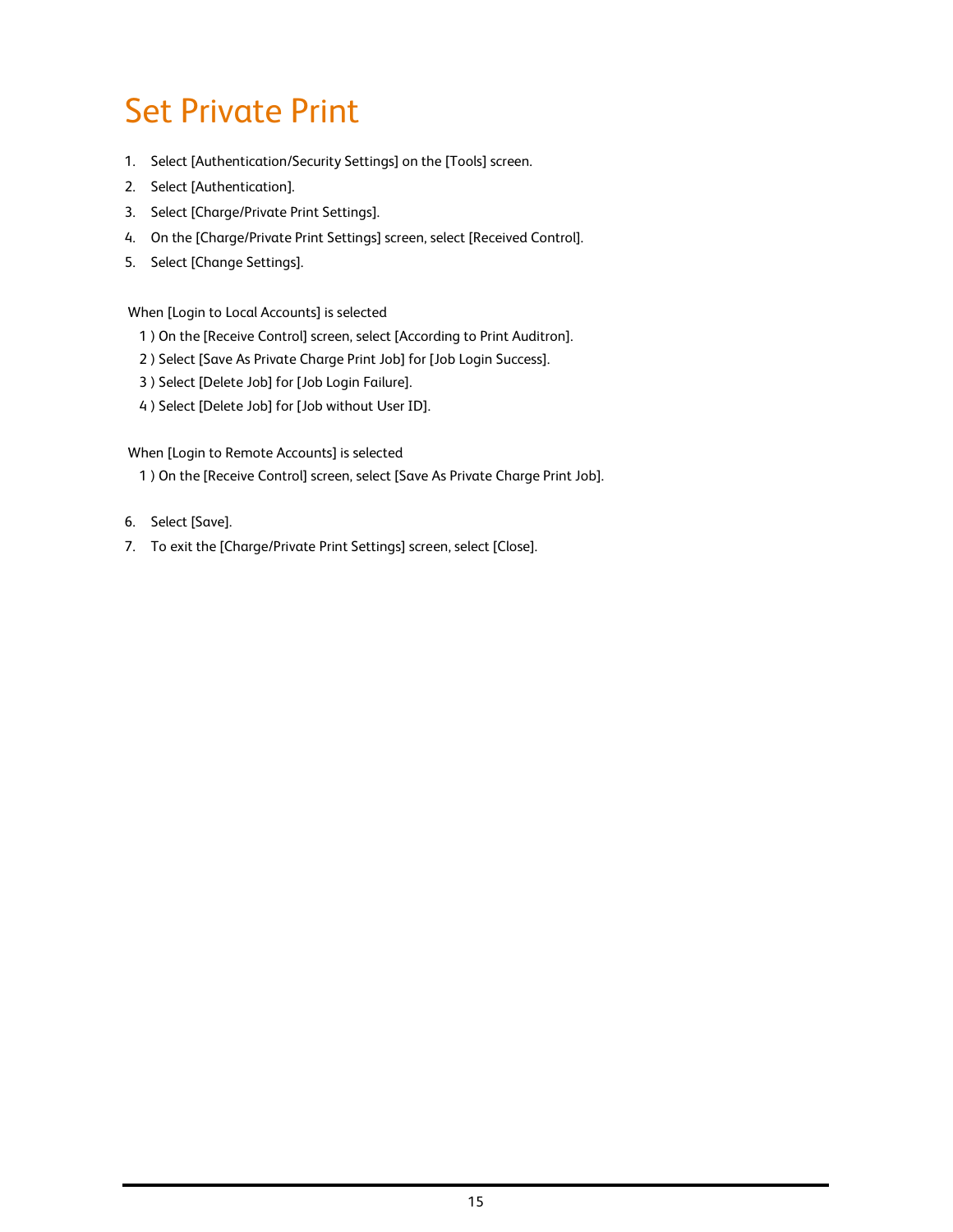## Set User Passcode Minimum Length

**Note:** This feature is only available in Local Authentication mode.

- 1. Select [Authentication/Security Settings] on the [Tools] screen.
- 2. Select [Authentication].
- 3. Select [Passcode Policy].
- 4. On the [Passcode Policy] screen, select [Minimum Passcode Length].
- 5. Select [Change Settings].
- 6. On the [Minimum Passcode Length] screen, select [Set].
- 7. With [▲] and [▼], set [9].
- 8. Select [Save].
- 9. To exit the [Passcode Policy] screen, select [Close].

## Set Direct Fax

**Note:** When Remote Authentication is used, follow the procedure below to set [Direct Fax] to [Disabled].

- 1. Select [System Settings] on the [Tools] screen.
- 2. Select [Fax Service Settings].
- 3. Select [Fax Control].
- 4. Select [Direct Fax].
- 5. Select [Change Settings].
- 6. Select [Disabled].
- 7. Select [Save].
- 8. To exit the [Fax Control] screen, select [Close].

## Set Self Test

- 1. Select [System Settings] on the [Tools] screen.
- 2. Select [Common Service Settings].
- 3. Select [Maintenance].
- 4. Select [Power on Self Test].
- 5. Select [On].
- 6. Select [Save].
- 7. To exit the [Maintenance] screen, select [Close].
- 8. Select [Reboot now] on the confirmation screen.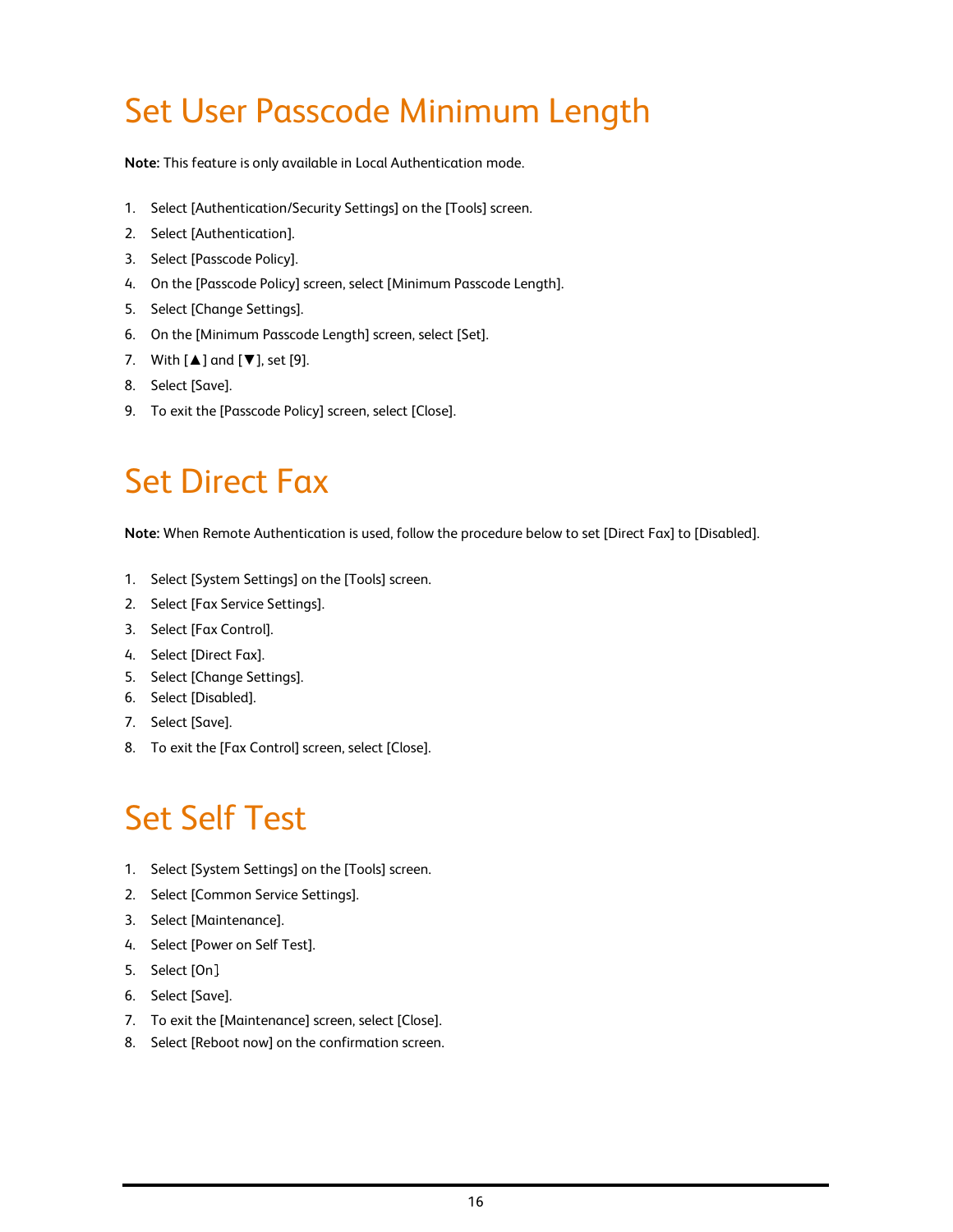## Set Software Download

- 1. Select [System Settings] on the [Tools] screen.
- 2. Select [Common Service Settings].
- 3. Select [Other Settings].
- 4. On the [Other Settings] screen, select [Software Download].
- 5. Select [Change Settings].
- 6. Select [Disabled].
- 7. Select [Save].
- 8. To exit the [Common Service Settings] screen, select [Close].
- 9. To exit the [Tools] screen, press the <Services> button on the control panel.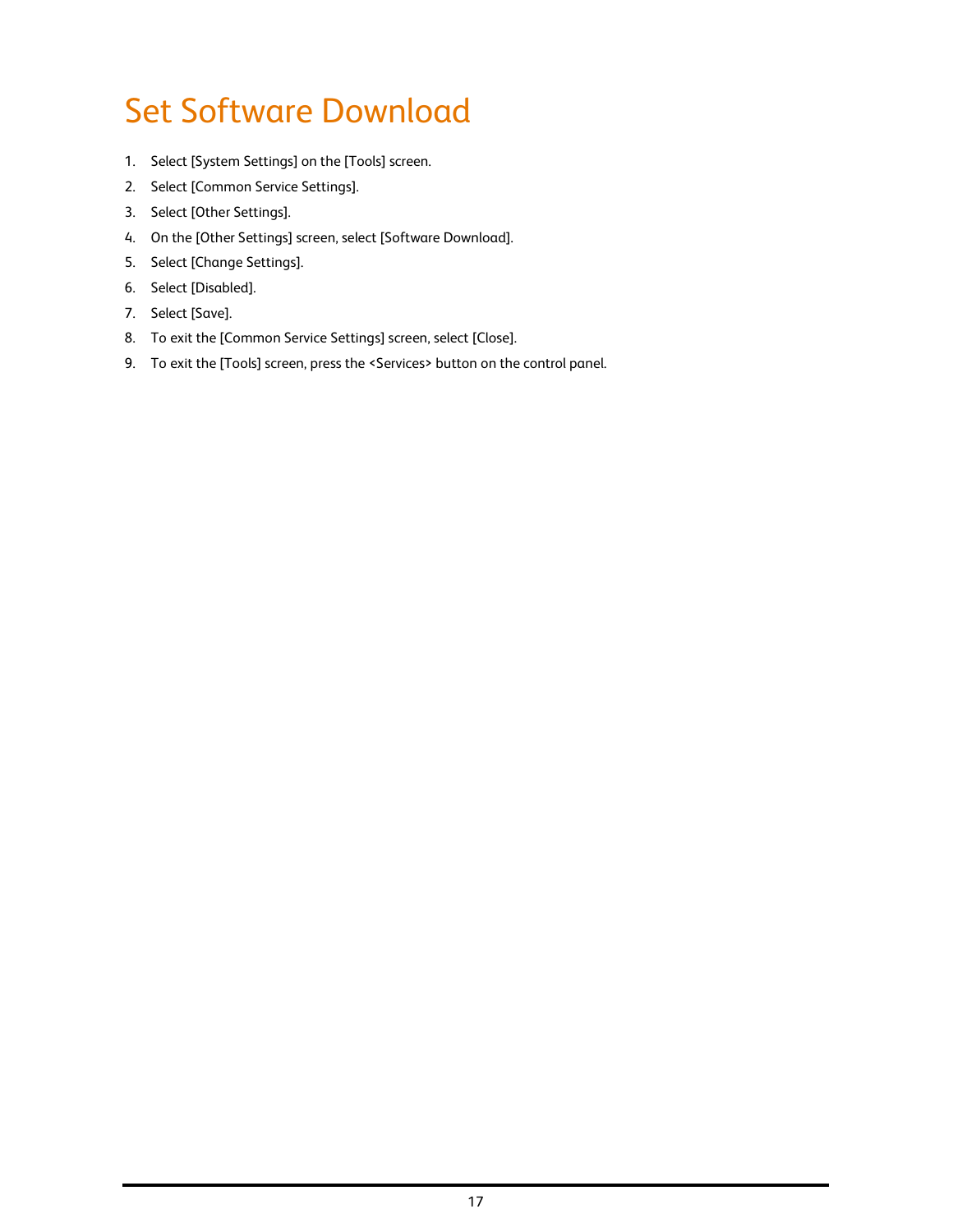# Initial Settings Procedures Using CentreWare Internet Services

This section describes the initial settings related to Security Features, and how to set them on CentreWare Internet Services.

## Preparations for settings on the CentreWare Internet Services

Prepare a computer supporting the TCP/IP protocol to use CentreWare Internet Services.

CentreWare Internet Services supports the browsers that satisfy "SSL/TLS" conditions.

- 1. Open your Web browser, enter the TCP/IP address of the machine in the Address or Location field, and press the <Enter> key.
- 2. Enter the System Administrator's ID and the passcode if prompted.
- 3. Display the [Properties] screen by clicking the [Properties] tab.

## Set SMB

- 1. Click [Connectivity] on the [Properties] screen.
- 2. Click [Port Setting].
- 3. Uncheck the [NetBEUI] box for [SMB].
- 4. Click [Apply].

## Set WebDAV

**Note:** When Remote Authentication is used, follow the procedure below to set [WebDAV] to [Disabled].

- 1. Click [Connectivity] on the [Properties] screen.
- 2. Click [Port Setting].
- 3. Uncheck the [Enabled] box for [WebDAV].
- 4. Click [Apply].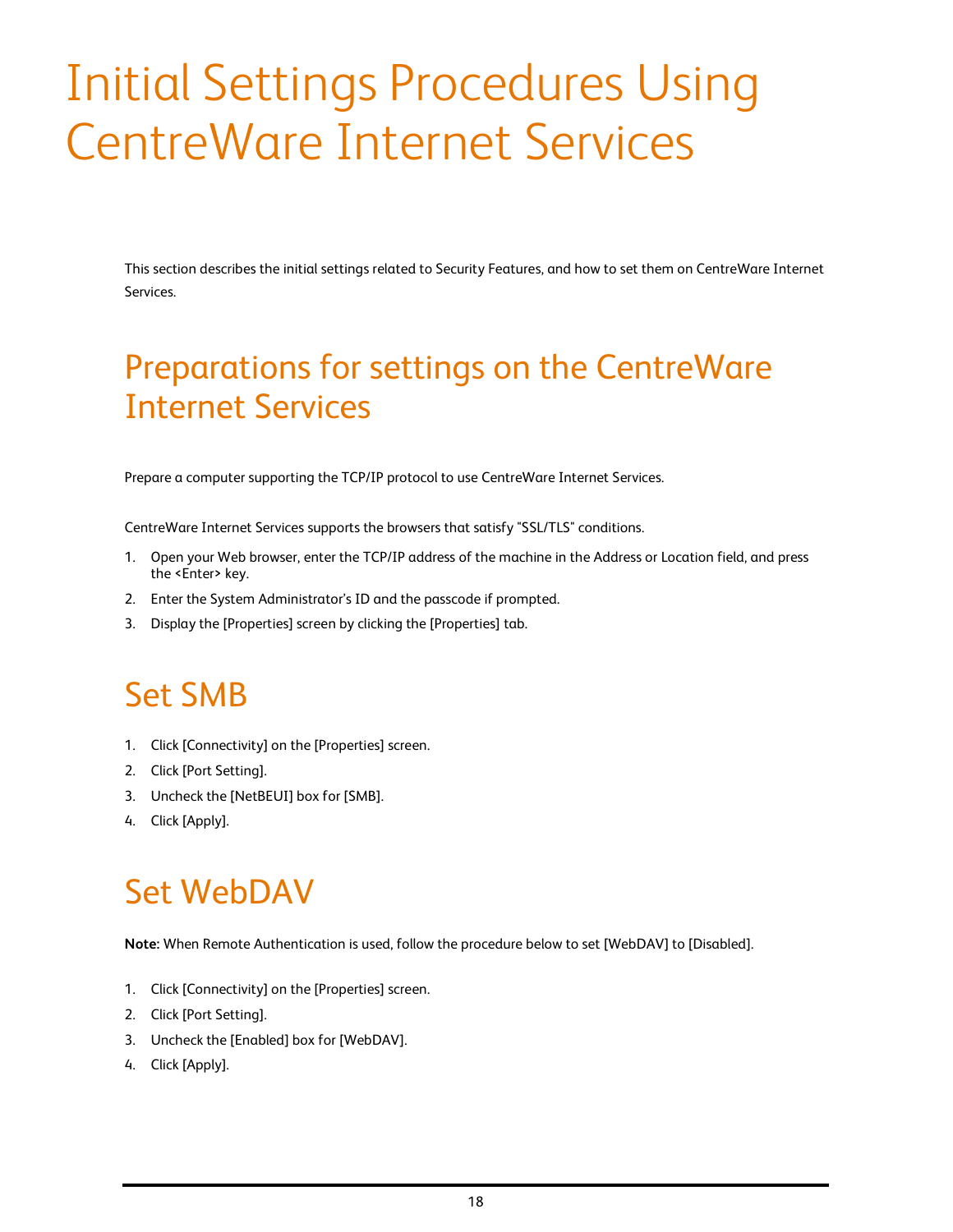## Set IPP

- 1. Click [Connectivity] on the [Properties] screen.
- 2. Click [Port Setting].
- 3. Check the [Enabled] box for [IPP].
- 4. Click [Apply].

## Set LDAP Server

- 1. Click [Connectivity] on the [Properties] screen.
- 2. Click [Protocols].
- 3. Click [LDAP].
- 4. Select [LDAP Server].
- 5. On each menu, set the LDAP server information.
- 6. Click [Apply].

**Note:** You can configure the settings of the administrator group on the machine so that the members of that group have the System Administrator authority to access to the machine.

In the [System Administrator Access Group] boxes, enter a name for the group.

Entries should be in base DN format (for instance, cn=admin, cn=users, dc=xerox, dc=com).

You can also restrict the use of the Copy, Fax, Scan, Print, and other features by entering a name for the group in [Service Access Group] boxes.

## Set Kerberos Server

- 1. Click [Security] on the [Properties] screen.
- 2. Click [Remote Authentication Servers].
- 3. Select [Kerberos Server].
- 4. On each menu, set the Kerberos server information.
- 5. Click [Apply].

**Note:** When a Kerberos server is used as a remote authentication server, you can configure the settings of the administrator group on the machine by setting the System Administrator Access Group on the LDAP server.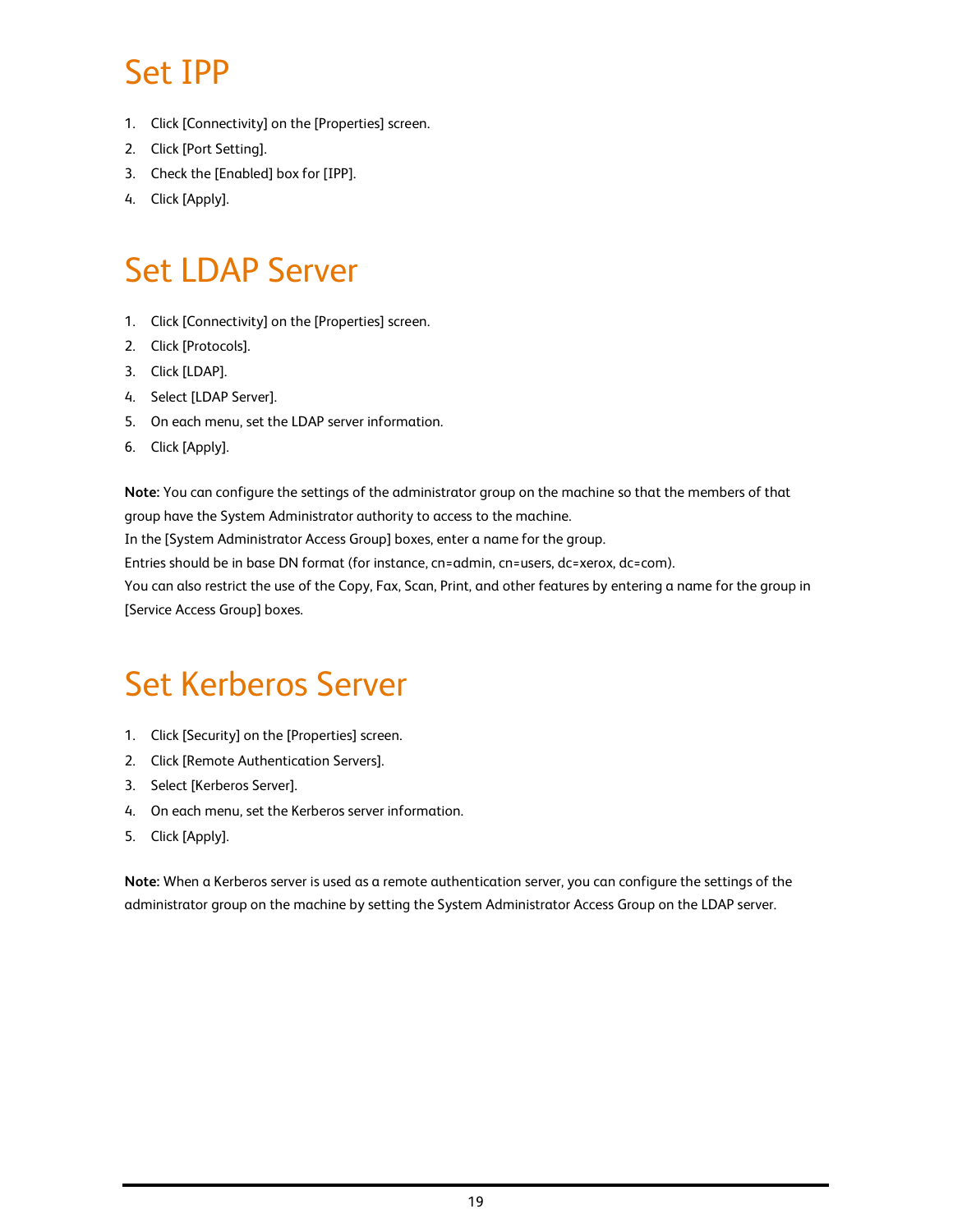## Set SSL/TSL

- 1. Click [Security] on the [Properties] screen.
- 2. Click [Machine Digital Certificate Management].
- 3. Click [Create New Self Signed Certificate].
- 4. Select [Self-Signed Certificate] and Click the [Continue].
- 5. Set the size of the Public Key as necessary.
- 6. Set Issuer as necessary.
- 7. Click [Apply].
- 8. Click [SSL/TLS Settings].
- 9. Select the [Enabled] check box for [HTTP SSL/TLS Communication] and [LDAP- SSL/TLS Communication].
- 10. Click [Apply].
- 11. Click [Reboot Machine].

**Note:** For secure operation, check the [Enabled] box for [Verify Remote Server Certificate], and import the CA certificate according to the same procedure as that in "Configuring Machine Certificates". If SMTP server has SSL/TLS function and if you want to use secure e-mail, configure [SMTP-SSL/TLS Communication].

## Configuring Machine certificates

- 1. Click [Security] on the [Properties] screen.
- 2. Click [Machine Digital Certificate Management].
- 3. Click [Upload Signed Certificate].
- 4. Enter a file name for the file you want to import, or select the file to be imported by clicking [Browse].
- 5. Enter a password in [Password], and then retype the password in [Retype Password] for confirmation.
- 6. Click [Import].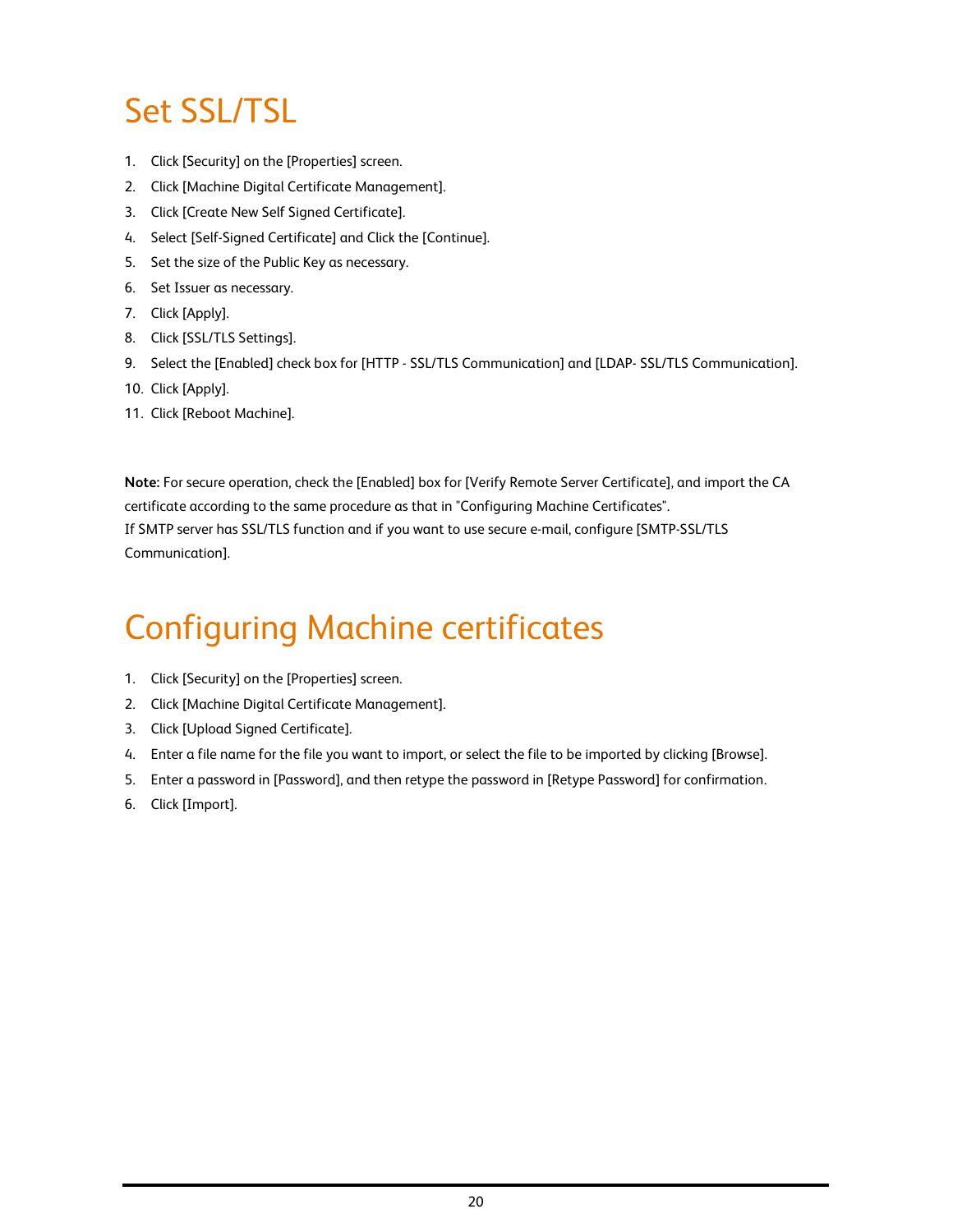## Set IPSec

**Note:** Before setting [Digital Signature] for [IKE Authentication Method], you need to import an IPSec certificate according to the same procedure as that in "Configuring Machine Certificates".

- 1. Click [Security] on the [Properties] screen.
- 2. Click [IPSec].
- 3. Check the [Enabled] box for [Protocol]. For the [Pre-Shared Key] setting, proceed to steps 4 to 5. For the [Digital Signature] setting, proceed to steps 6 to 11.
- 4. Select [Pre-Shared Key] for [IKE Authentication Method]. This is used to ensure confidentiality of communications between the machine and a client computer, or the machine and a server.
- 5. Enter a Pre-Shared Key in the [Shared Key] box and the [Verify Shared Key] box. Next, proceed to set the IPSec address.
- 6. Click [Certificate Management] in [Security].
- 7. Select [IPSec] for Certificate Purpose.
- 8. Click [Display the list], and check a desirable certificate.
- 9. Click [Certificate Details].
- 10. Click [Use this certificate].
- 11. On the [IPSec] screen, select [Digital Signature] for IKE Authentication Method. Next, proceed to set the IPSec address.

## Set IPSec Address

- 1. Enter the IP Address in the [Specify Destination IPv4 Address] box on the [IPSec] screen.
- 2. Enter the IP Address in the [Specify Destination Ipv6 Address] box.
- 3. Select [Enabled] or [Disabled] from the [Communicate with Non-IPSec Device] dropdown list.
- 4. Click [Apply].
- 5. Click [Reboot Machine].

**Note:** When you select [Enabled] from the [Communicate with Non-IPSec Device] dropdown list, the machine allows communications with non-IPSec devices other than the devices that are specified in [Specify Destination IPv4 Address] or [Specify Destination IPv6 Address].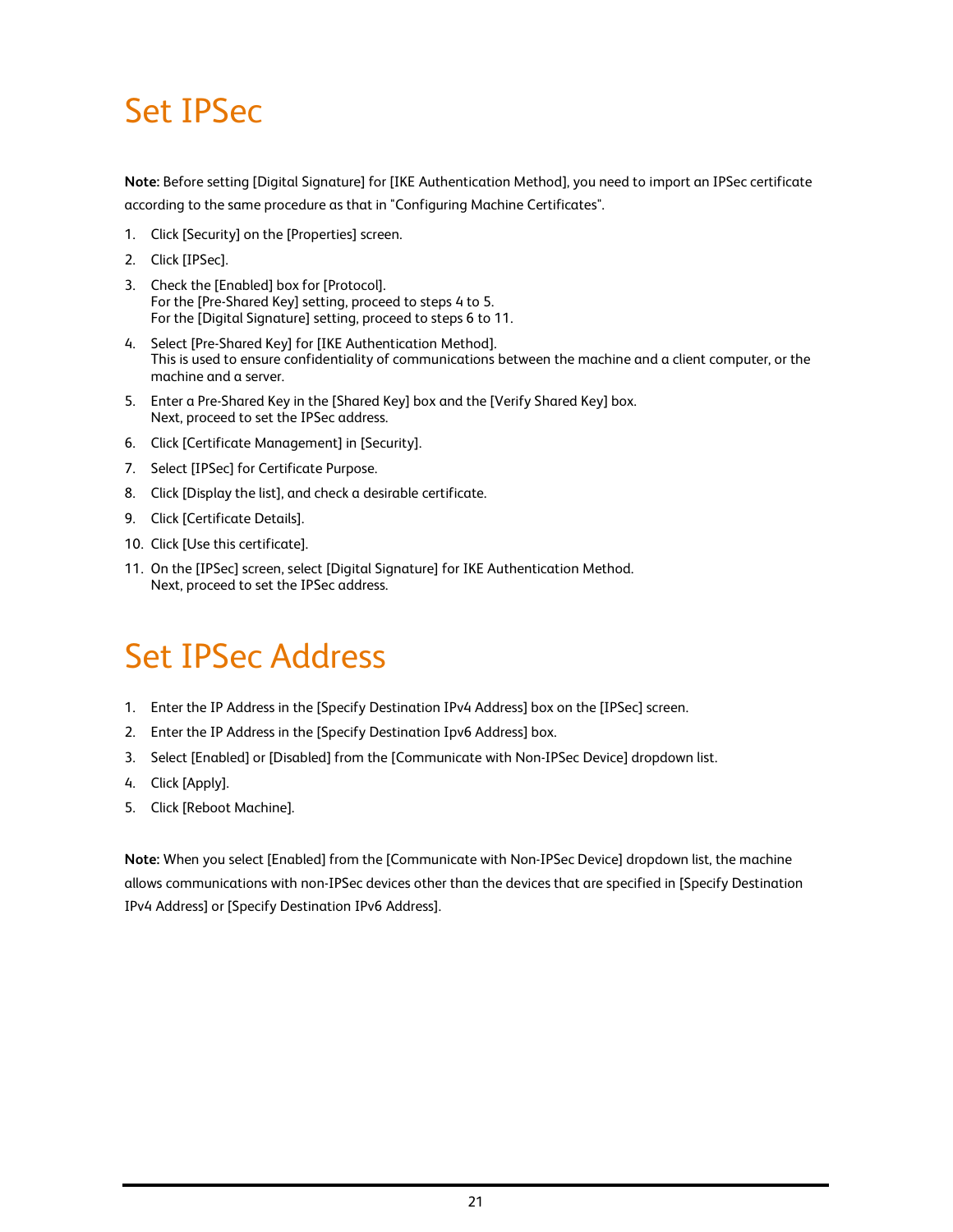## Set SNMPv3

- 1. Click [Connectivity] on the [Properties] screen.
- 2. Click [Protocols].
- 3. Click [SNMP Configuration].
- 4. Check the [Enable SNMPv3 Protocol] box.
- 5. Uncheck the [Enable SNMPv1/v2c Protocols] box.
- 6. Click [Apply].
- 7. Click [Edit SNMPv3 Properties] and check [Account Enabled] for [Administrator Account].
- 8. Enter a new Authentication Password (minimum 8 characters).
- 9. Enter the new Authentication Password again to confirm it.
- 10. Enter a new Privacy Password (minimum 8 characters).
- 11. Enter the new Privacy Password again to confirm it.
- 12. Check [Account Enabled] for [Print Drivers/Remote Clients Account].
- 13. Click [Apply].

**Note:** Be sure to change Authentication Password and Privacy Password from the default password.

In using SNMPv3, use the IPSec protocol simultaneously. You need to set the IP address of the client for SNMPv3 according to the procedures in "Set IPSec Address" and enter the IP Address in the [Specify Destination IPv4/IPv6 Address] box.

Since the machine cannot communicate by SNMPv1/v2, you need to uncheck [SNMP status Enabled] for the port setting on the client's printer driver.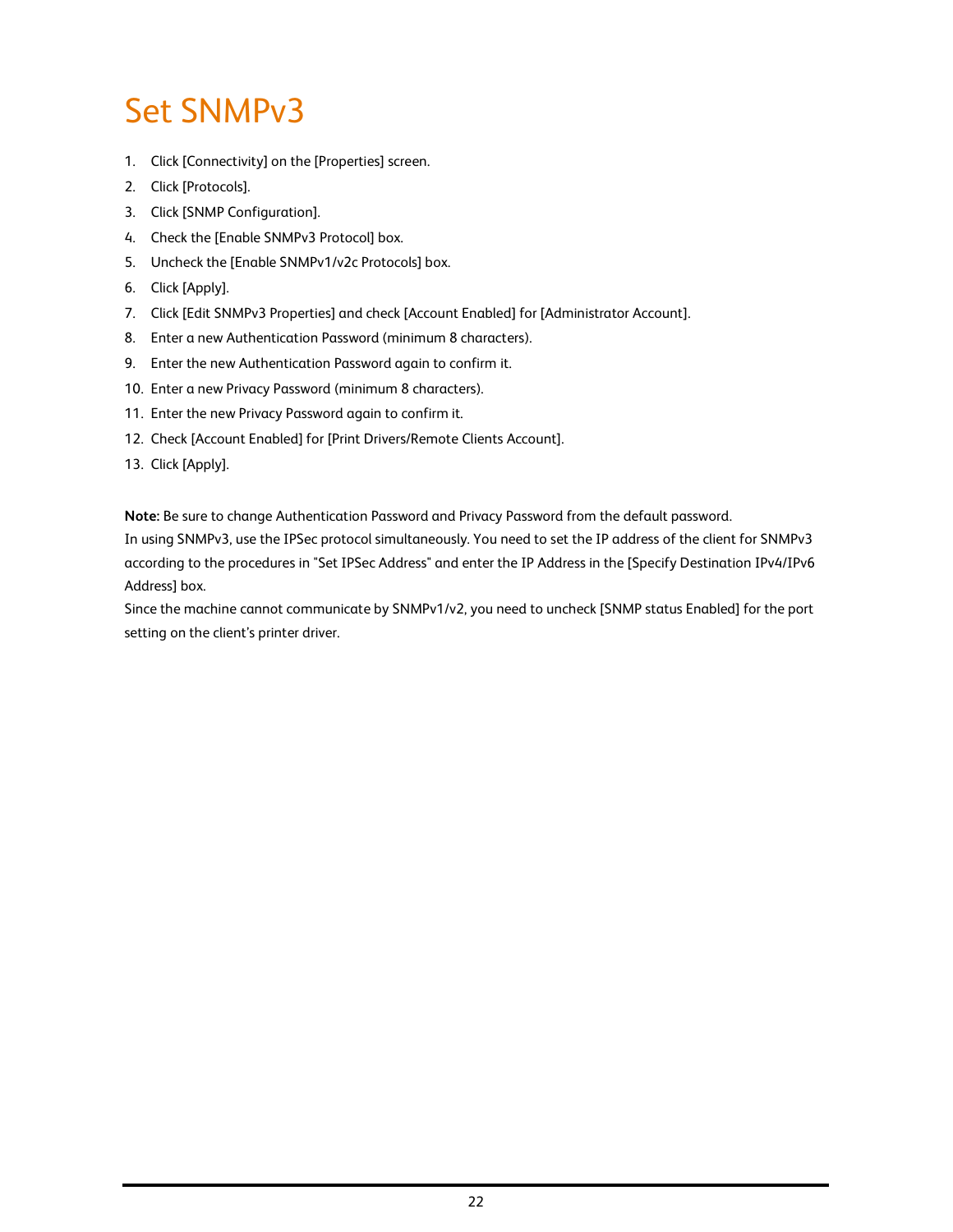## Set S/MIME

### **Note:**

To use E-mail with this machine, the E-mail function needs to be enabled and configured as described in the System Administrator Guide's "Scan to E-mail".

Before making the S/MIME setting, you need to import an S/MIME certificate according to the same procedure as that in "Configuring Machine Certificates".

- 1. Click [Configuration Overview] on the [Properties] screen.
- 2. Click [Settings] for [E-mail].
- 3. Click [Configure] for [E-mail Settings], and enter the machine's E-mail address in the [From address] box.
- 4. Click [Apply].
- 5. Click [Security] on the [Properties] screen.
- 6. Click [Certificate Management].
- 7. Select [S/MIME] for [Certificate Purpose].
- 8. Click [Display the list], and check a desirable certificate.
- 9. Click [Certificate Details].
- 10. Click [Use this certificate].
- 11. Click [SSL/TLS Settings].
- 12. Check the [Enabled] box for [S/MIME Communication].
- 13. Click [Apply].
- 14. Click [Reboot Machine]. After the machine is restarted, refresh the browser and click the [Properties] tab.
- 15. Click [Security].
- 16. Click [S/MIME Settings].
- 17. Uncheck the [Enabled] check box for [Receive Untrusted E-mail].
- 18. Select [Always add signature] for [Digital Signature Outgoing E-mail].
- 19. Uncheck the [Enabled] check box for [Receive Untrusted Internet Fax].
- 20. Select [Always add signature] for [Digital Signature Outgoing Internet Fax].
- 21. Click [Apply].

.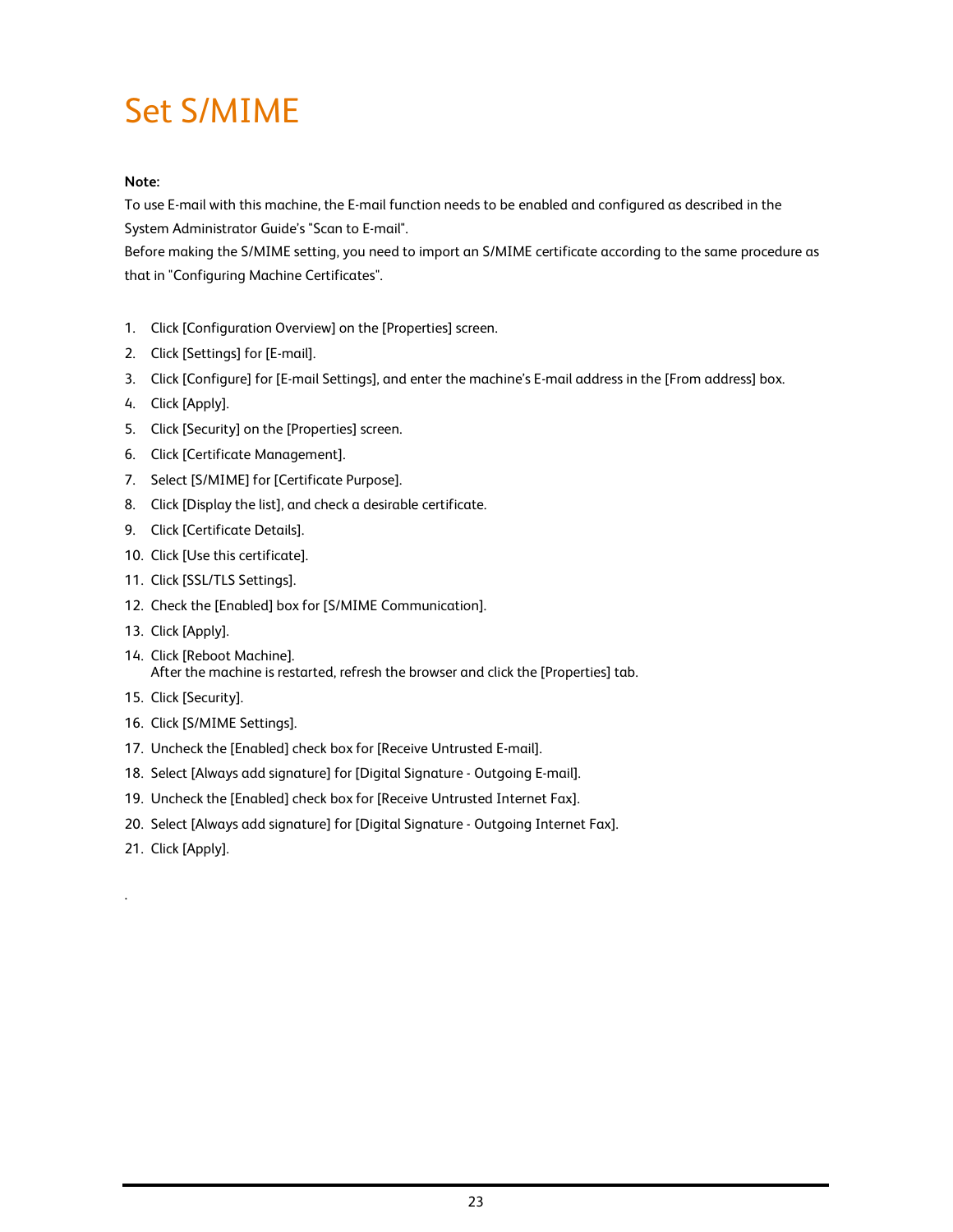# Regular Review by Audit Log

This section describes the setting procedure and the importing method of the Audit Log feature using the System Administrator client via CentreWare Internet Services.

The Audit Log is regularly reviewed by the Security Administrator, often with the aid of third party analyzing tools. The audit log helps to assess attempted security breaches, identify actual breaches, and prevent future breaches.

The important events of the machine such as device failure, configuration change, and user operation are traced and recorded based on when and who operated what function.

Auditable events are stored with time stamps into NVRAM. When the number of stored events reaches 50, the 50 logs on NVRAM are stored into one file ("audit log file") within the internal HDD. Up to 15,000 events can be stored. When the number of recorded events exceeds 15,000, the oldest audit log file is overwritten and a new audit event is stored.

There is no deletion function.

## Set Audit Log

- 1. Open your Web browser, enter the TCP/IP address of the machine in the Address or Location field, and press the <Enter> key.
- 2. Enter the Administrator ID and the password, when prompted.
- 3. Click the [Properties] tab.
- 4. Click [Security].
- 5. Click [Audit Log].
- 6. Check the [Enabled] box for [Audit Log].
- 7. Click [Apply].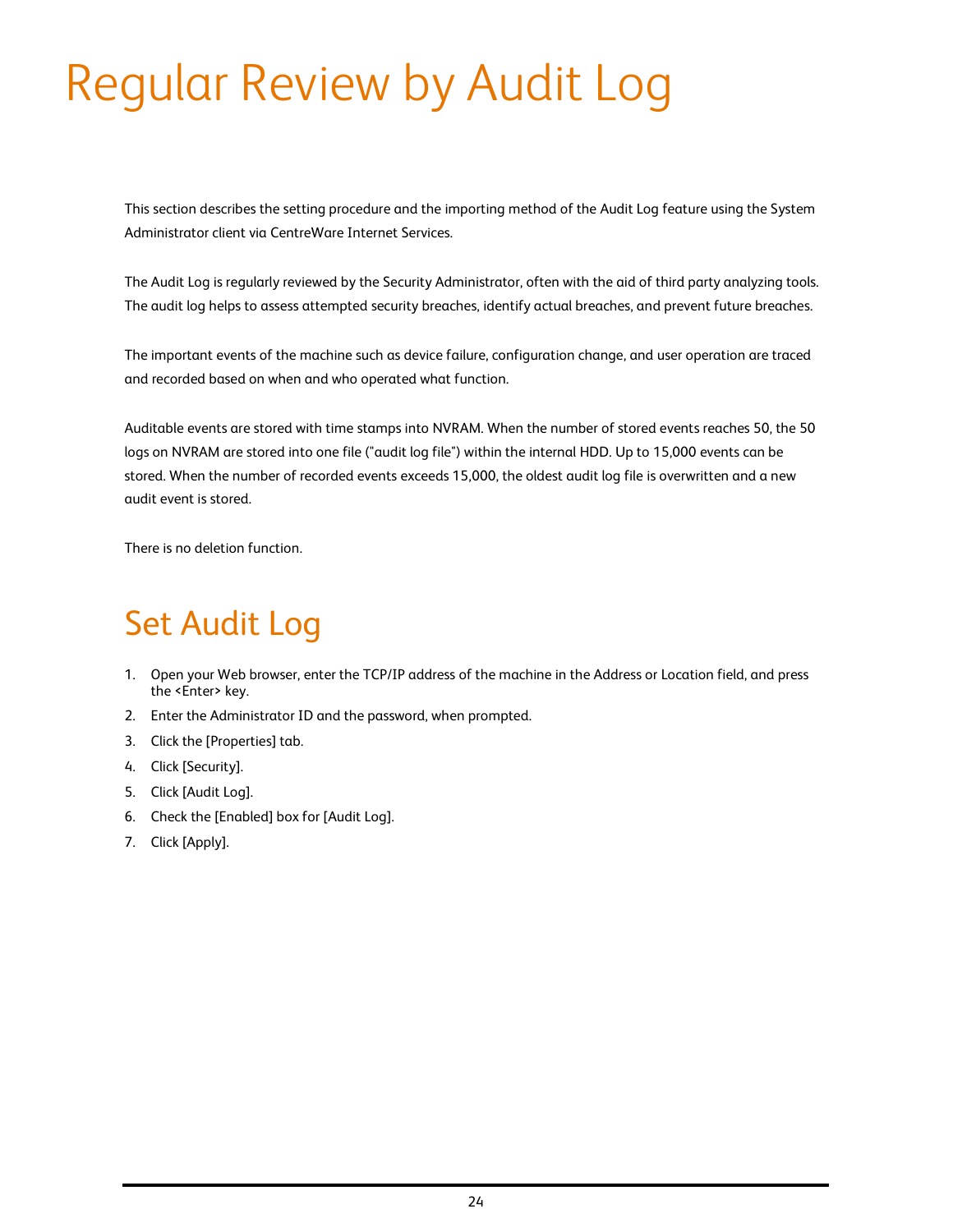## Import the Audit Log File

The following describes methods for importing the Audit Log. The audit logs are only available to system administrators and can be downloaded via CentreWare Internet Services for viewing and analyzing.

The logged data cannot be viewed from the local UI.

In addition, SSL/TLS communication must be enabled in order to access to the logged data.

- 1. Open your Web browser, enter the TCP/IP address of the machine in the Address or Location field, and press the <Enter> key.
- 2. Enter the Administrator ID and the password, when prompted.
- 3. Click the [Properties] tab.
- 4. Click [Audit Log].
- 5. Click [Export as text file].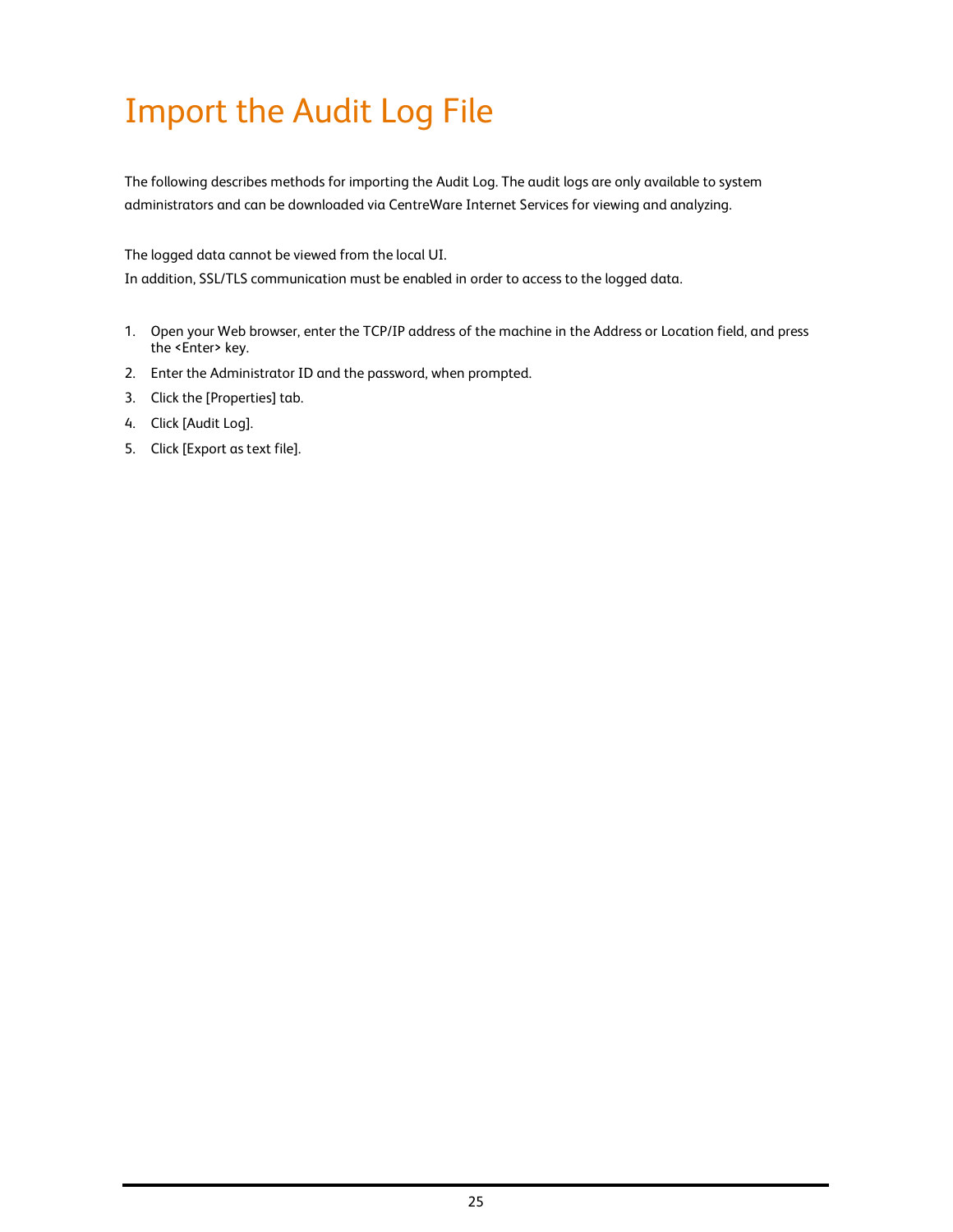# Authentication for the Secure **Operation**

The machine has a unique Authentication feature that restricts the authority to use functions.

This section contains information for System Administrators and general users on the features used to change the settings and on the setting procedures.

## Overview of Authentication

### Users Controlled by Authentication

The following explains the different user types that are controlled by the Authentication feature.

Users are classified into the following four types. The Authentication feature restricts operations according to the user type.

- Machine Administrator
- Authenticated Users (with System Administrator Privileges)
- Authenticated Users (with no System Administrator Privileges)
- Unauthenticated Users

### Machine Administrator

The Machine Administrator uses a special user ID (default ID: "admin").

Only the Machine Administrator is able to change the Machine Administrator ID (default ID: "admin"), and the Machine Administrator Passcode (default passcode: "1111").

The Machine Administrator is a user who can enter the System Administration mode and change the machine settings that are related to security features and services that are restricted. To enter the System Administration mode, enter the Machine Administrator ID into the user ID entry field on the authentication screen.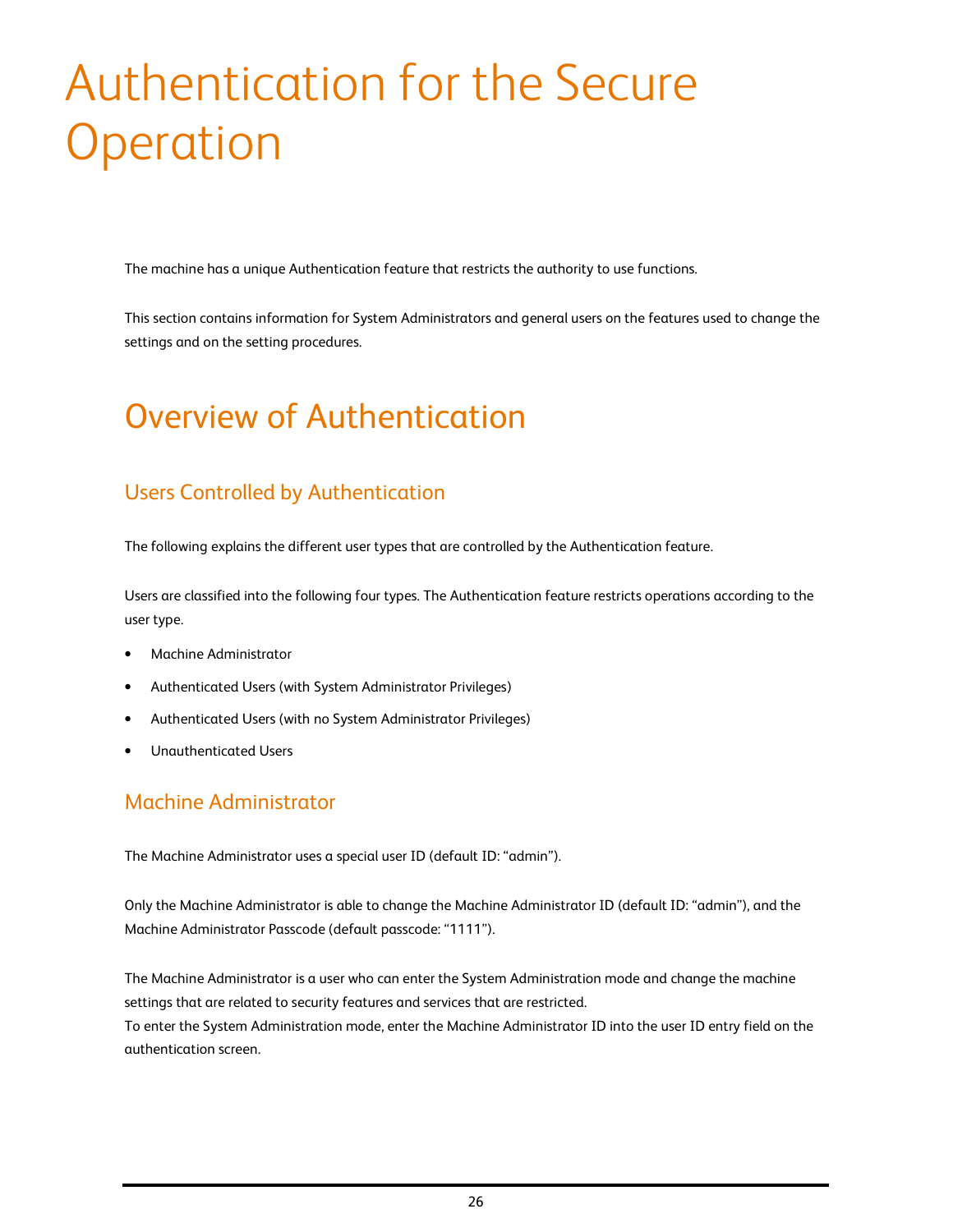### Authenticated Users (with System Administrator Privileges)

These are users to whom the System Administrator privileges are granted. When a restricted service is used, this type of user must enter his/her user ID on the authentication screen.

This type of user has the same privileges as those of the Machine Administrator in operating the machine, except the following:

- Operating Folder and job flow sheets
- Changing the passcode of the Machine Administrator.

### Authenticated Users (with No System Administrator Privileges)

These are users who are registered on the machine or the remote server, and to whom System Administrator privileges are not granted.

When a restricted service is used, this type of user must enter his/her user ID on the authentication screen.

### Unauthenticated Users

These are users who are not registered with the machine. An Unauthenticated User cannot use services that are restricted.

## Local Machine Authentication (Login to Local Accounts)

Local machine authentication uses the user information that is registered on the machine to manage authentication.

The print data that are sent from a computer can be received on the machine after a user is authenticated by the cross-checking of the authentication information that is pre-configured on a client's driver with the registered authentication information on the machine.

For more information on the configuring of a driver, refer to the online help provided for the driver.

## Remote Authentication (Login to Remote Accounts)

Remote authentication uses a remote authentication server (LDAP or Kerberos Server) and authenticates users based on the user information managed on the server. User information cannot be registered on the machine.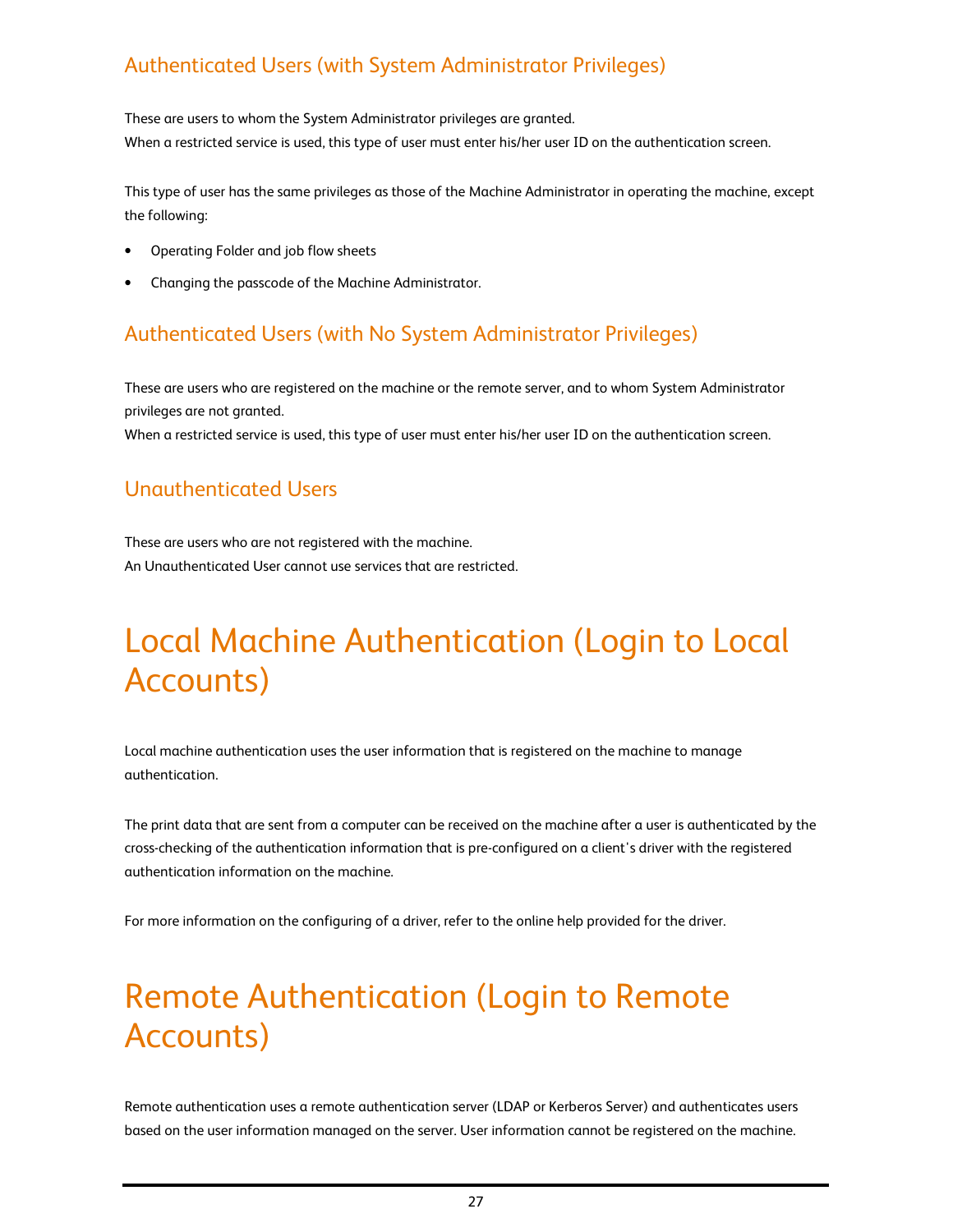## Functions Controlled by Authentication

The following explains the functions that are restricted by the Authentication feature.

The restriction depends on which method is selected from the following:

- Local Access
- Remote Access

For more information on the restrictions on the operations on Folder and job flow sheets using the Authentication feature, refer to "Authentication for Job Flow Sheets and Folder".

### **Local Access**

Direct operation of the machine from the control panel is called Local Access.

The functions restricted by Local Access are as follows.

#### **Device Access**

- All Services Pathway verifies users when users access a service screen.
- Job Status Pathway verifies users when users access the Job Status screen.
- Machine Status Pathway verifies users when users access the Machine Status screen.

#### **Service Access**

- Copy
- Fax
- Internet Fax
- Scan to Folder
- E-mail
- Network Scanning
- Scan to PC
- Send from Folder
- Print
- Job Flow Sheets

#### **Feature Access**

• Print File from Folder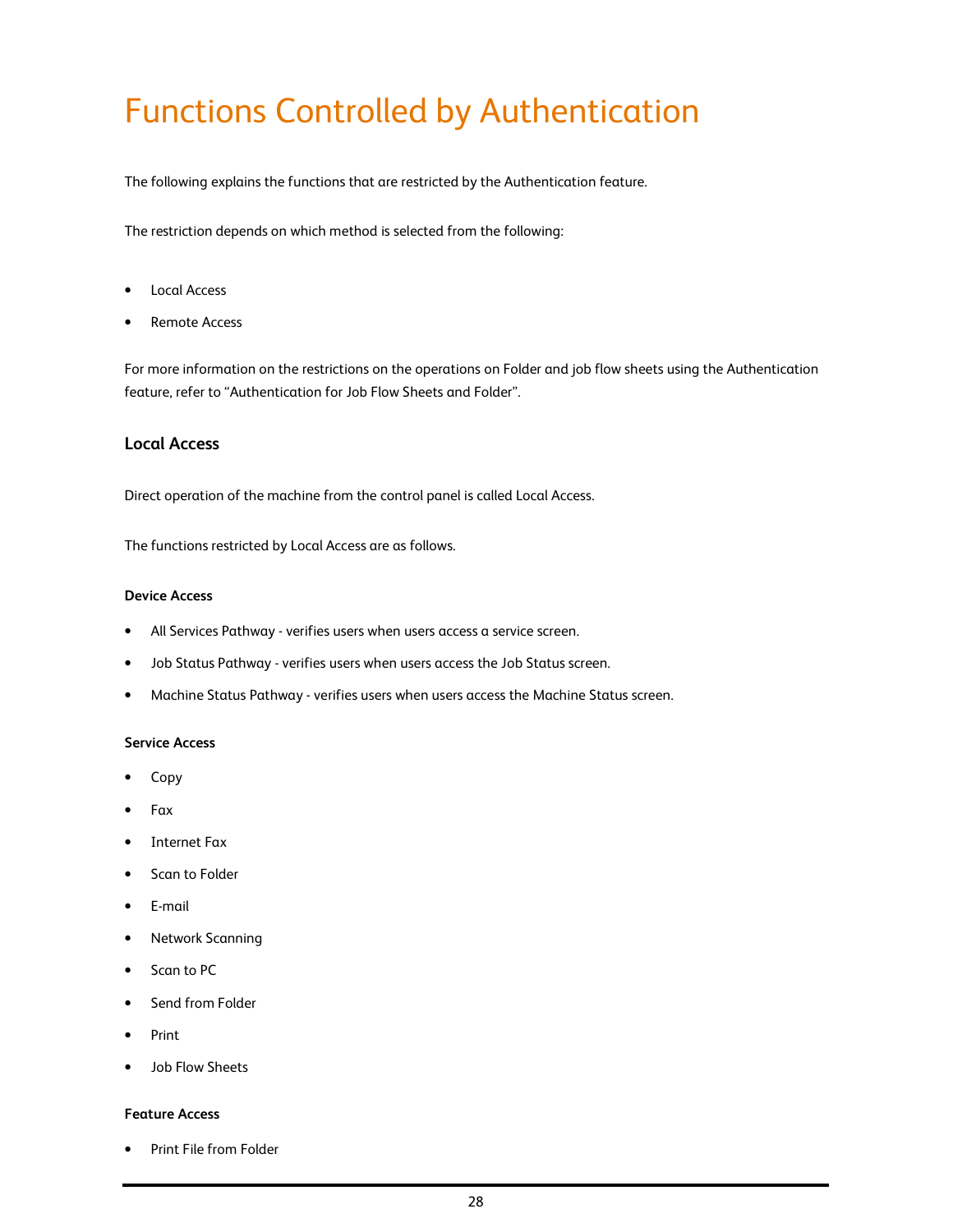• Retrieve File from Folder

#### **Service Access control per user**

Service access and print & copy quota can be controlled per user. The system administrator can limit print & copy quota per user via the control panel and CWIS. When print or copy volume exceeds the registered number, the user can not use the function. The counted number needs to be cleared by system administrator.

### **Remote Access**

Operation of the machine through a network using CentreWare Internet Services is called Remote Access.

The functions restricted by Remote Access are as follows.

#### **Print**

Printing is limited to the print jobs sent from a computer.

To use the Accounting feature, use the print driver to set account information such as user ID and passcode.

If verification using account information fails for a print job, the print data will be either saved in the machine or deleted depending on the Charge Print settings.

#### **Direct Fax**

Direct Fax from a computer is restricted.

In Local Authentication mode, to use the Authentication feature, use the fax driver to set authentication information such as user ID and passcode.

When Charge Print is set, if the fax jobs whose authentication failed on the fax server are sent to the machine, the fax jobs are either saved to the machine or deleted, depending on the selected setup option.

#### **CentreWare Internet Services**

If the Authentication feature is enabled, authentication is required to access the CentreWare Internet Services home page even if you are not using the Authentication feature for any service.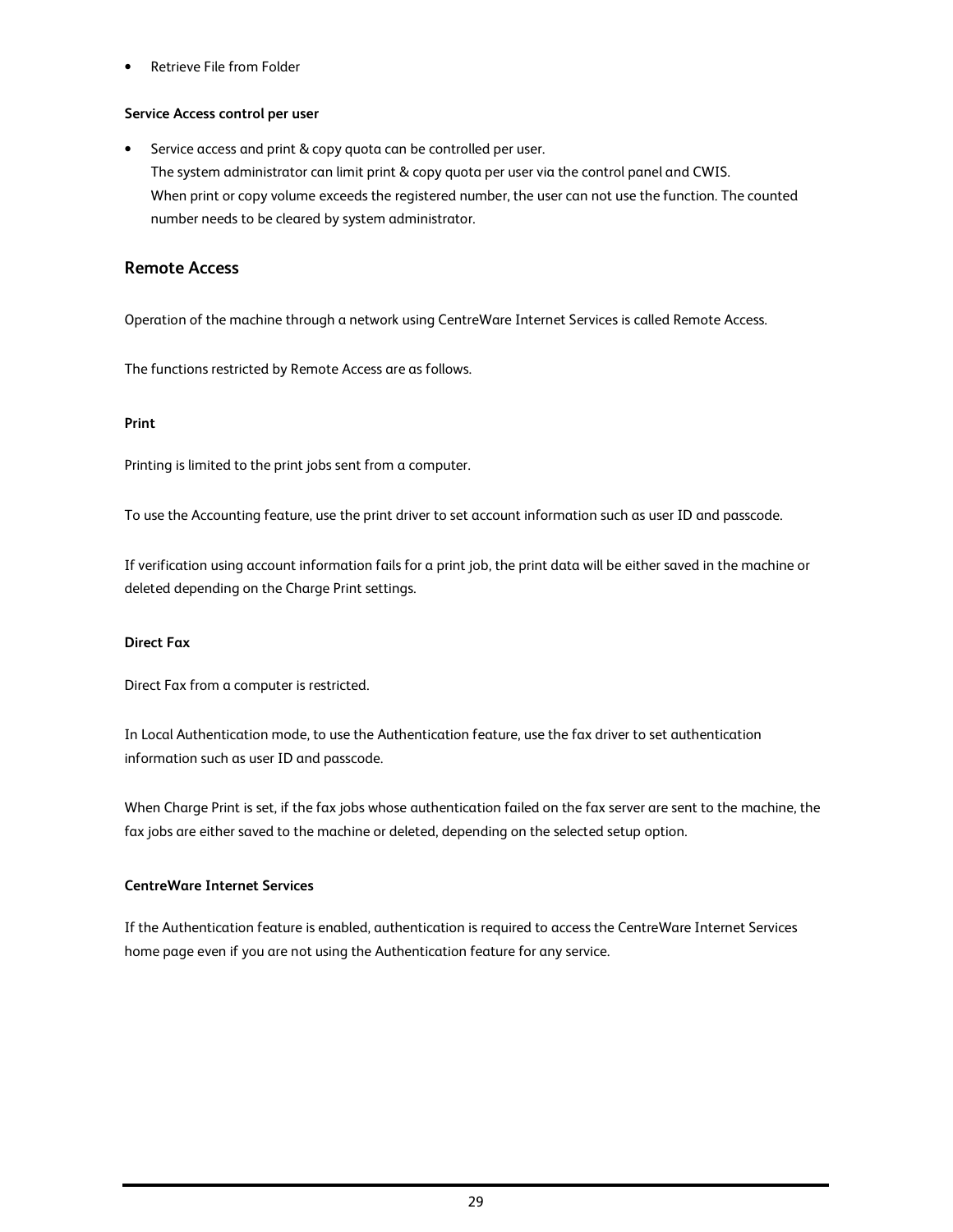## Authentication for Folder

The following explains the restricted operations on job flow sheets and Folder when the Authentication feature is enabled.

**NOTE:** When a user account is deleted, the Folder and job flow sheets associated with the account are also deleted. Any files stored in the Folder will also be deleted.

**NOTE:** Authenticated Users who are given the System Administrator privileges do not have the privileged level of access to Folder and job flow sheets.

### Types of Folder

The following three types of Folder can be used with the machine.

### **Machine Administrator Shared Folder**

The Machine Administrator Shared Folder is a Folder created by a Machine Administrator. When the Authentication feature is enabled, all Authenticated Users can share this Folder.Only the Machine Administrator can change the settings.

To create a Machine Administrator Shared Folder, operate the machine as a Machine Administrator.

### **Personal Folder**

This is a Folder created by an Authenticated User by using the Authentication feature. Only the Authenticated User who created the Folder can use it.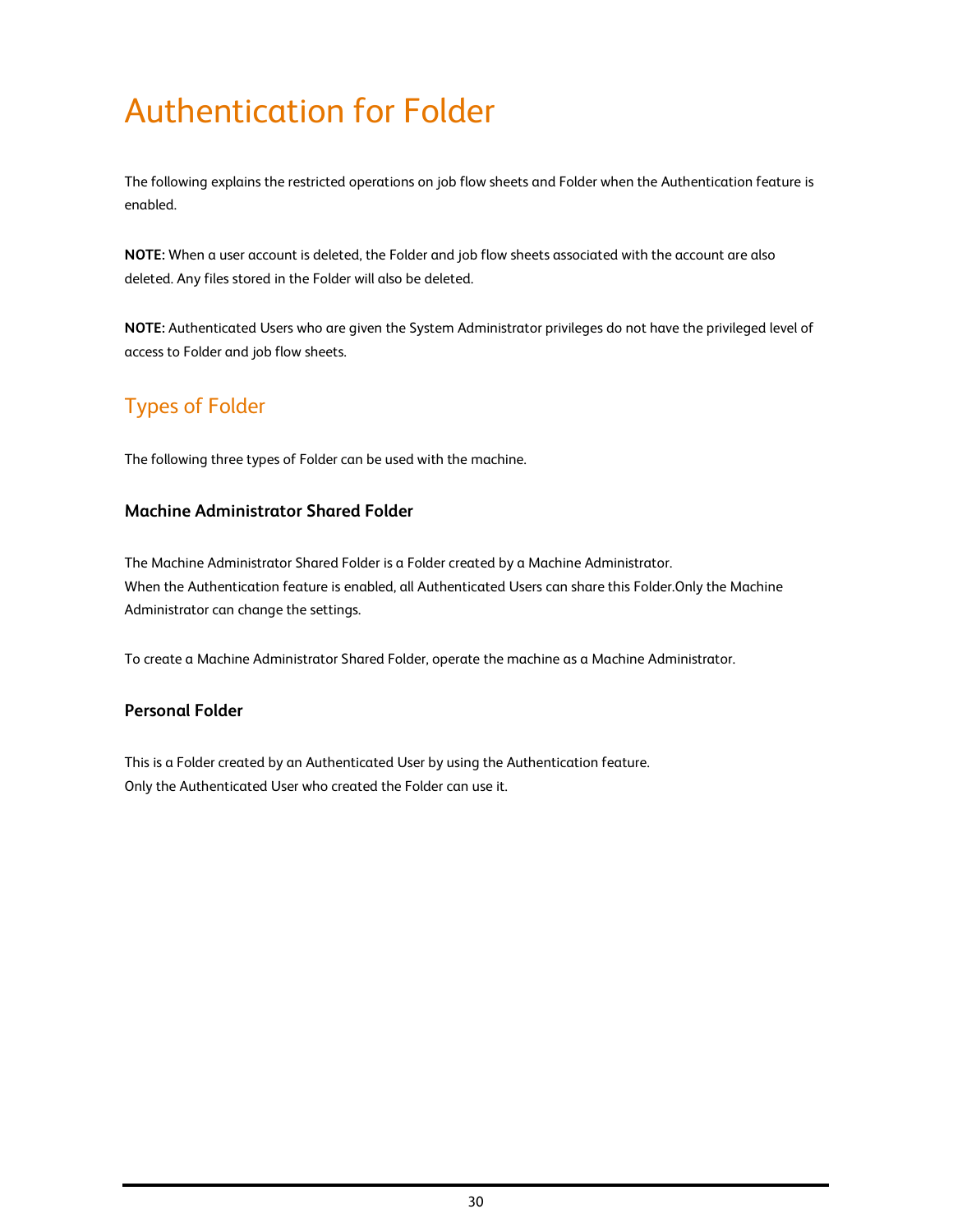### **Operations available for Folder**

The following table shows whether each operation on each Folder is available for each user type when the Authentication feature is enabled.

| <b>Folder Operation</b> |                   | <b>System Administrator and Authenticated Users</b> |                        |                        |
|-------------------------|-------------------|-----------------------------------------------------|------------------------|------------------------|
|                         |                   | <b>Machine Administrator</b>                        | <b>Personal Folder</b> | <b>Personal Folder</b> |
|                         |                   | <b>Shared Folder</b>                                | (owner)                | (other)                |
| Create                  |                   |                                                     |                        |                        |
| <b>Display</b>          |                   | ✓                                                   | ✓                      |                        |
| <b>Delete</b>           |                   |                                                     |                        |                        |
| <b>Change Settings</b>  |                   |                                                     | ✓                      |                        |
| <b>Display File</b>     |                   |                                                     |                        |                        |
| <b>Delete File</b>      |                   | ✓                                                   | ✓                      |                        |
| <b>Store File*1</b>     |                   | ✓                                                   |                        |                        |
| <b>Print File*1</b>     |                   | ✓                                                   |                        |                        |
| <b>Job Flow</b>         | <b>Display</b>    | ✓                                                   |                        |                        |
| <b>Sheet</b>            | Link              |                                                     |                        |                        |
|                         | <b>Auto Run</b>   |                                                     |                        |                        |
|                         | <b>Manual Run</b> |                                                     |                        |                        |

|                         |                   | <b>Machine Administrator</b>               |                        |
|-------------------------|-------------------|--------------------------------------------|------------------------|
| <b>Folder Operation</b> |                   | <b>Machine Administrator Shared Folder</b> | <b>Personal Folder</b> |
| Create                  |                   |                                            |                        |
| <b>Display</b>          |                   |                                            |                        |
| <b>Delete</b>           |                   | ✓                                          | ✓                      |
| <b>Change Settings</b>  |                   |                                            |                        |
| <b>Display File</b>     |                   |                                            |                        |
| <b>Delete File</b>      |                   | ✓                                          | $\checkmark$           |
| <b>Store File*1</b>     |                   |                                            |                        |
| <b>Print File*1</b>     |                   |                                            |                        |
| <b>Job Flow</b>         | <b>Display</b>    | ✓                                          | ✓                      |
| <b>Sheet</b>            | Link              |                                            | ✓                      |
|                         | <b>Auto Run</b>   |                                            |                        |
|                         | <b>Manual Run</b> |                                            |                        |

: Operation available

-: Operation not available

\*1: When files are stored or retrieved by using a Folder, authentication is not required to perform the following.

• Confidential fax reception

• Confidential Internet Fax reception

**NOTE:** When job flow sheets not available for operation, depending on changes made to the authentication status, are linked to a Folder, you can still use them except for changing/copying them. If you remove the link, the job flow sheets will no longer be displayed and will be disabled.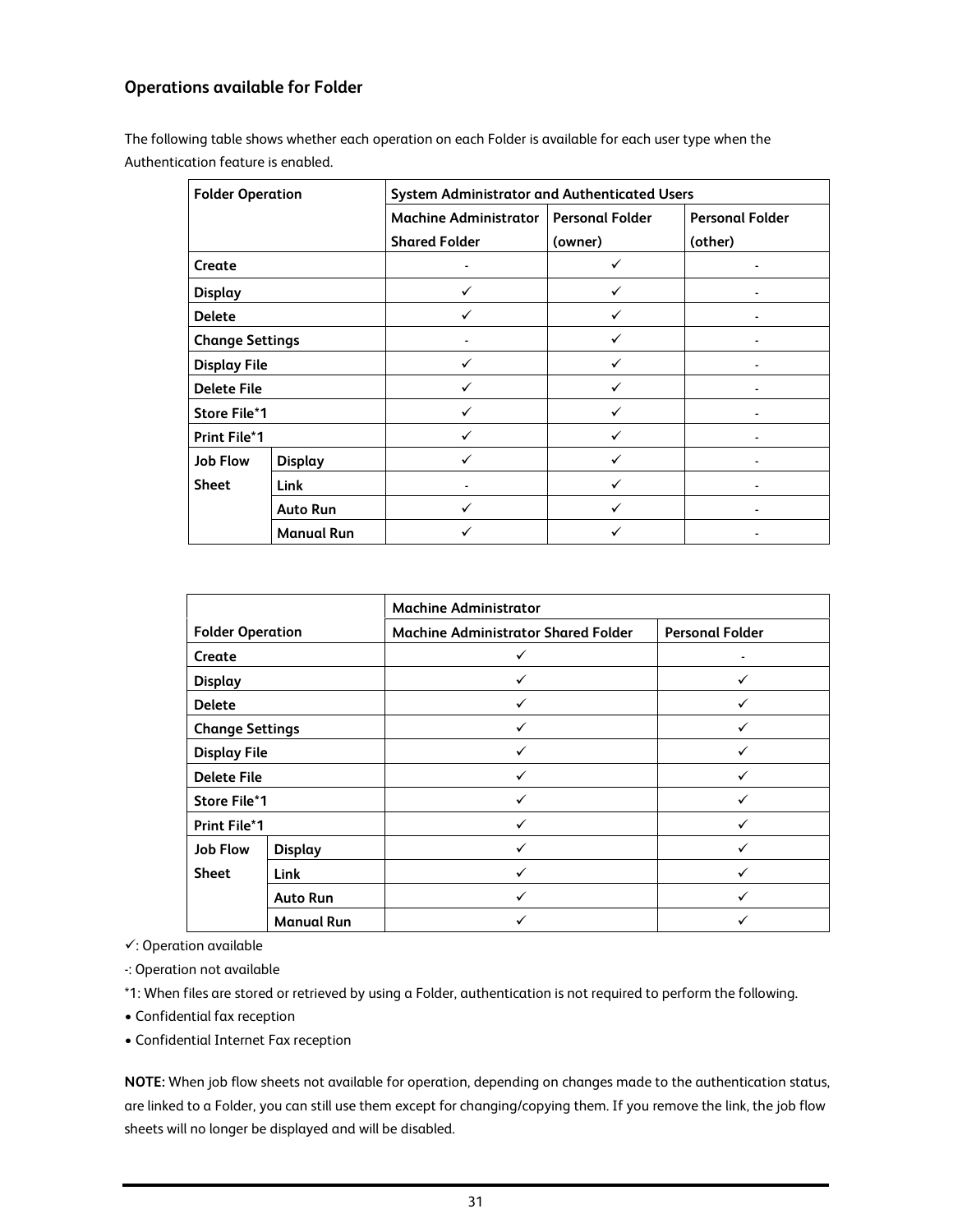# Operation Using Control Panel

This section describes the operation using control panel to use security features for System Administrator and authenticated users.

## User Authentication

Before using all services and configuring settings, a user must be authenticated with an ID and a passcode.

- 1. Press the <Log In/Out> button on the control panel.
- 2. Enter the "User ID" from keypad.
- 3. Select [Next Input] on the touch screen.
- 4. Enter the "Passcode" from keyboard.
- 5. Select [Enter] on the touch screen.

All features on the control panel become available.

#### **Important:**

When another user interrupts and uses the machine by using the interrupt mode, the user needs to logout before canceling the interrupt mode.

Example:

User A is authenticated > interrupt mode > User B login > job complete > User B logout > cancel the interrupt mode

**Note:** Before entering the user ID and the password, select "Registered User" or "System Administrator" when remote authentication is used.

Only the Machine Administrator's ID (default: "admin") is pre-registered in the machine, but other user IDs are not. In a remote authentication server, on the other hand, the Machine Administrator's ID is not pre-registered. Although "admin" can be registered as a user ID, it cannot be registered as the Machine Administrator's ID in the machine.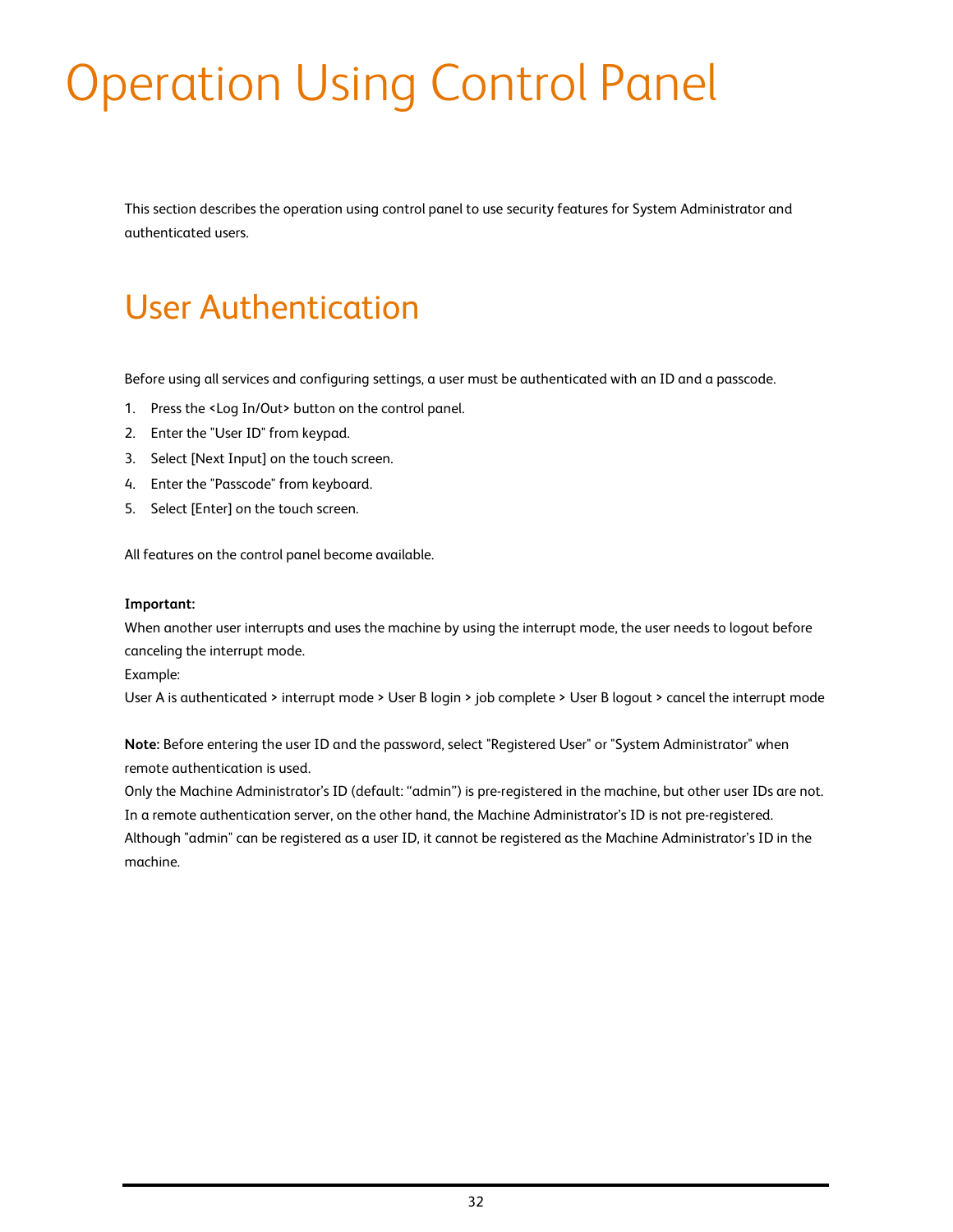## Create/View User Accounts

This feature allows you to register user account information, such as User IDs, user names and passcodes, and to restrict the numbers of copied, faxed, printed, and scanned pages for each user. Up to 1,000 users can be registered.

### **On the Tools screen,**

- 1. Select [Create/View User Accounts] under [Authentication].
- 2. Select a User ID number.
- 3. Press [Create/Delete].
- 4. When a new user account is to be created, a keyboard screen is displayed. Enter a user ID, and then select [Save].
- 5. Configure the required settings.
- 6. Select [Close].

### **User ID**

Allows you to enter a User ID using the screen keyboard. You can enter up to 32 alphanumeric characters including spaces as a User ID.

### **User Name**

Allows you to enter a user name using the screen keyboard. You can enter up to 32 alphanumeric characters including spaces as a user name.

### **Passcode**

Allows you to enter a passcode using the screen keyboard. You can enter 4 to 12 alphanumeric characters.

**NOTE:** The [Passcode] button appears when you have chosen the use of a passcode and you have enabled [Local Accounts] in [Authentication/Security Settings].

### **E-mail Address**

Allows you to enter the E-mail address. The specified address that is displayed on the [E-mail] screen is set as the sender's address of the machine. You can enter up to 128 characters.

**NOTE:** The [E-mail Address] button appears when you have enabled [Local Accounts] in [Authentication/Security Settings].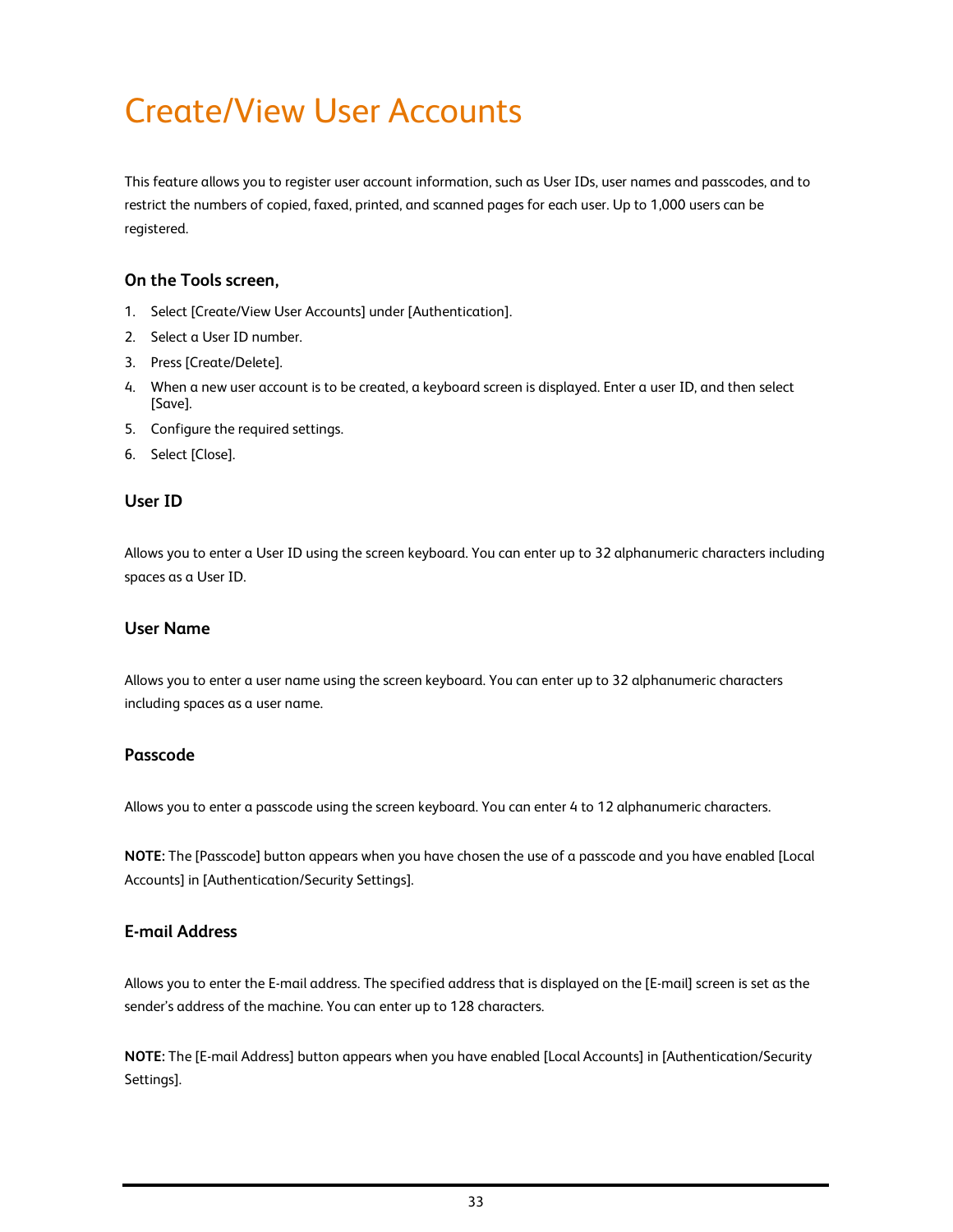### **Account Limit**

Displays the [Account No. XXX - Account Limit] screen. Select [Copy Service], [Fax Service], [Scan Service] or [Print Service] to specify feature access permissions and account limits for that service.

Feature Access - Displays the [Account No. xxx - Feature Access] screen. Select the access permissions for each service for that account.

Change Account Limit - Displays the [Account No. xxx - {Service} Limit] screen. Enter an account limit for [Color] and [Black] to specify the maximum number of pages allowed to be processed by that account. The maximum number of pages that can be entered is 1-9,999,999 pages.

NOTE: [Account Limit] cannot be selected for the fax services.

### **User Role**

Allows you to select the privileges that are given to the user. Select from [User] or [System Administrator].

**NOTE:** The [User Role] button appears when you have enabled [Local Accounts] in [Authentication/Security Settings].

### **Reset Total Impressions**

Deletes all the data tracked for the selected account.

### **Reset Account**

Clears all settings and data for the selected account.

## Change User Passcode by General User

This feature allows Authenticated Users (users who are authenticated by the procedure described in "User Authentication") to change the registered passcode.

**Note:** This feature is only applicable to Local Authentication mode.

- 1. Select [User Details Setup].
- 2. Select [Change Passcode].
- 3. Enter the current passcode and select [Next].
- 4. On the [Change Passcode] screen, select [Keyboard].
- 5. Enter a new passcode of 9 or more characters in [New Passcode], and select [Next].
- 6. In [Retype Passcode], select [Keyboard].
- 7. Enter the same passcode, and select [Save] twice.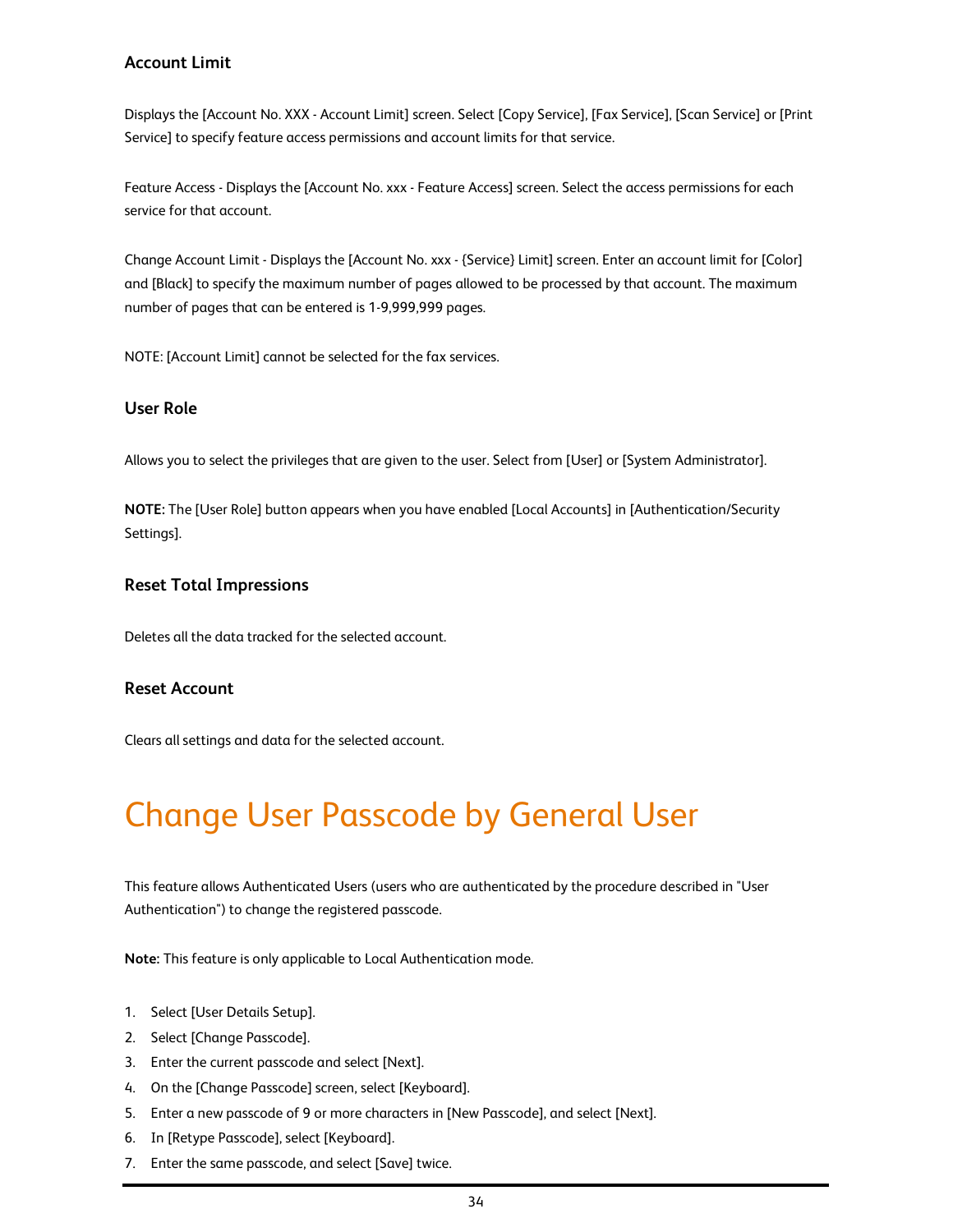## Folder / Stored File Settings

This section describes the features that allow a System Administrator to configure various settings for Folder that is created for saving confidential incoming fax files or scanned files.

### Folder Service Settings

This feature allows you to specify whether to discard files once received from a client and whether to forward received Internet Fax files.

- 1. Select [Folder Service Settings] under [System Settings].
- 2. Change the required settings.
- 3. Select [Close].

### **Files Retrieved By Client**

Specifies when and how to delete files in Folder after they are retrieved.

### **Print & Delete Confirmation Screen**

Specifies whether to display a confirmation message screen when deleting a file.

### **Quality/File Size for Retrieval**

Specifies the Quality/File Size level.

### Stored File Settings

This feature allows you to select whether the files stored in a Folder are automatically deleted. You can set how long files are kept and when they are deleted.

You can also select whether to delete individual files.

- 1. Select [Stored File Settings] under [System Settings].
- 2. Change the required settings.
- 3. Select [Close].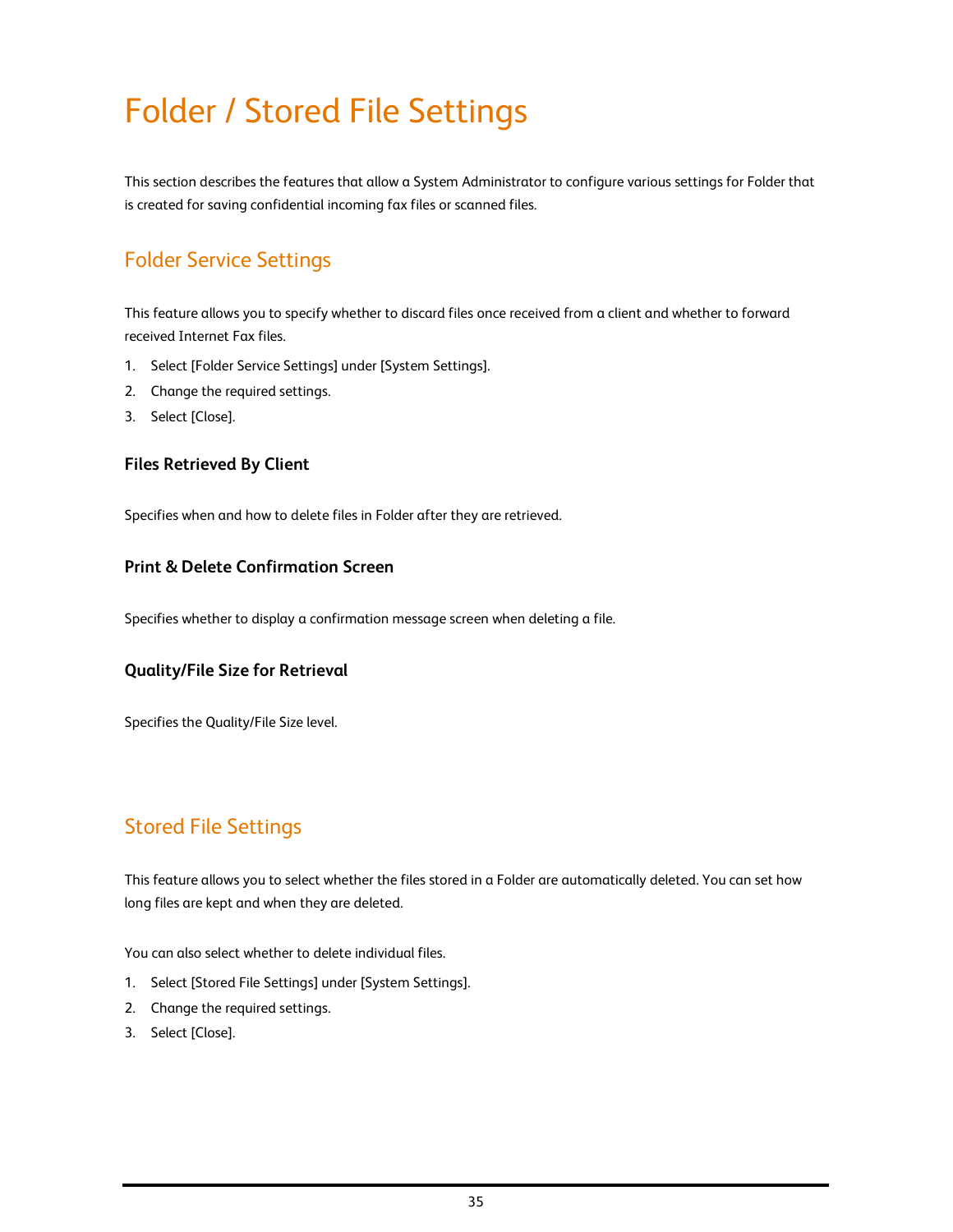### **Expiration Date for Files in Folder**

Specifies whether to delete files from Folder when the specified period of time elapses. Enter the number of days to store files within the range from 1 to 14 days, and enter the time when files are to be deleted using the scroll buttons or the numeric keypad.

### **Stored Job Expiration Date**

Specifies the retention period for a stored file. Selecting [On] allows you to specify a retention period within the range from 4 to 23 hours, in 1 hour increments.

**NOTE:** If the machine is turned off before the specified period of time elapses, the stored file will be deleted when the machine is turned back on.

### **Print Order for All Selected Files**

Specifies the print order for a stored file from the following menu.

- Date & Time Oldest File
- Date & Time Newest File
- File Name Ascending
- File Name Descending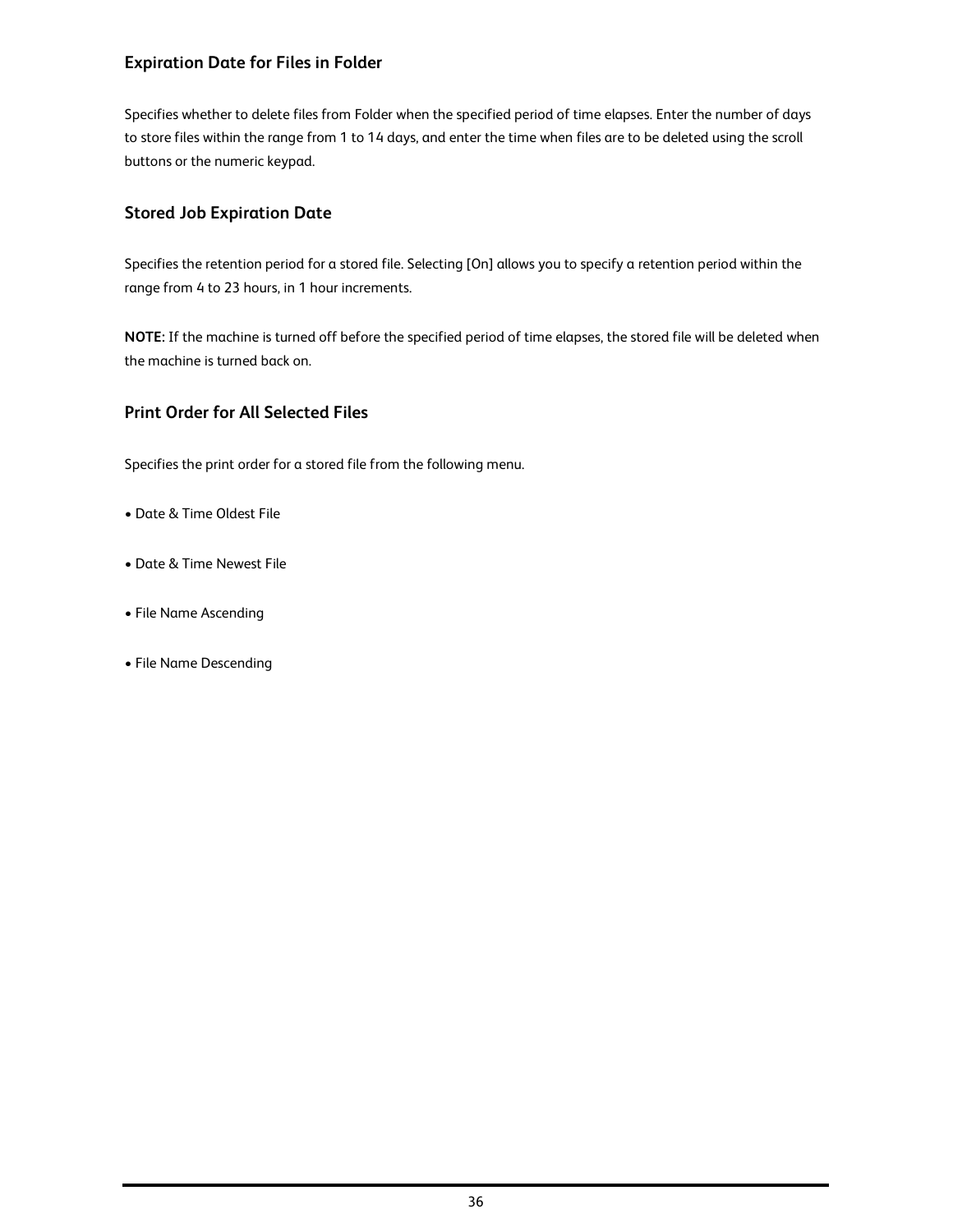## Create Folder

This feature allows users to create Folder for saving confidential incoming Fax files or scanned files. Fax files in Folder can be printed out at a required time, and scanned files in Folder can be imported to computers.

- 1. Select [Create Folder] on the [Setup Menu] screen.
- 2. Select a Folder number to create a new Folder.
- 3. Select [Create/Delete].
- 4. Select [Off] for [Check Folder Passcode].
- 5. Change the required settings.
- 6. Select [Close].

**NOTE:** By selecting [Delete Folder], you can delete all files in the Folder and all job flow sheets created through the Folder.

### **Folder Name**

Specifies the Folder name. Enter a name (up to 20 characters) to be assigned to the Folder.

### **Delete Files after Retrieval**

Specifies whether to delete files in the Folder after they are printed out or retrieved, or after they are transferred and printed out through a job flow sheet.

### **Delete Expired Files**

Specifies whether to delete files in the Folder after the preset time or period elapses.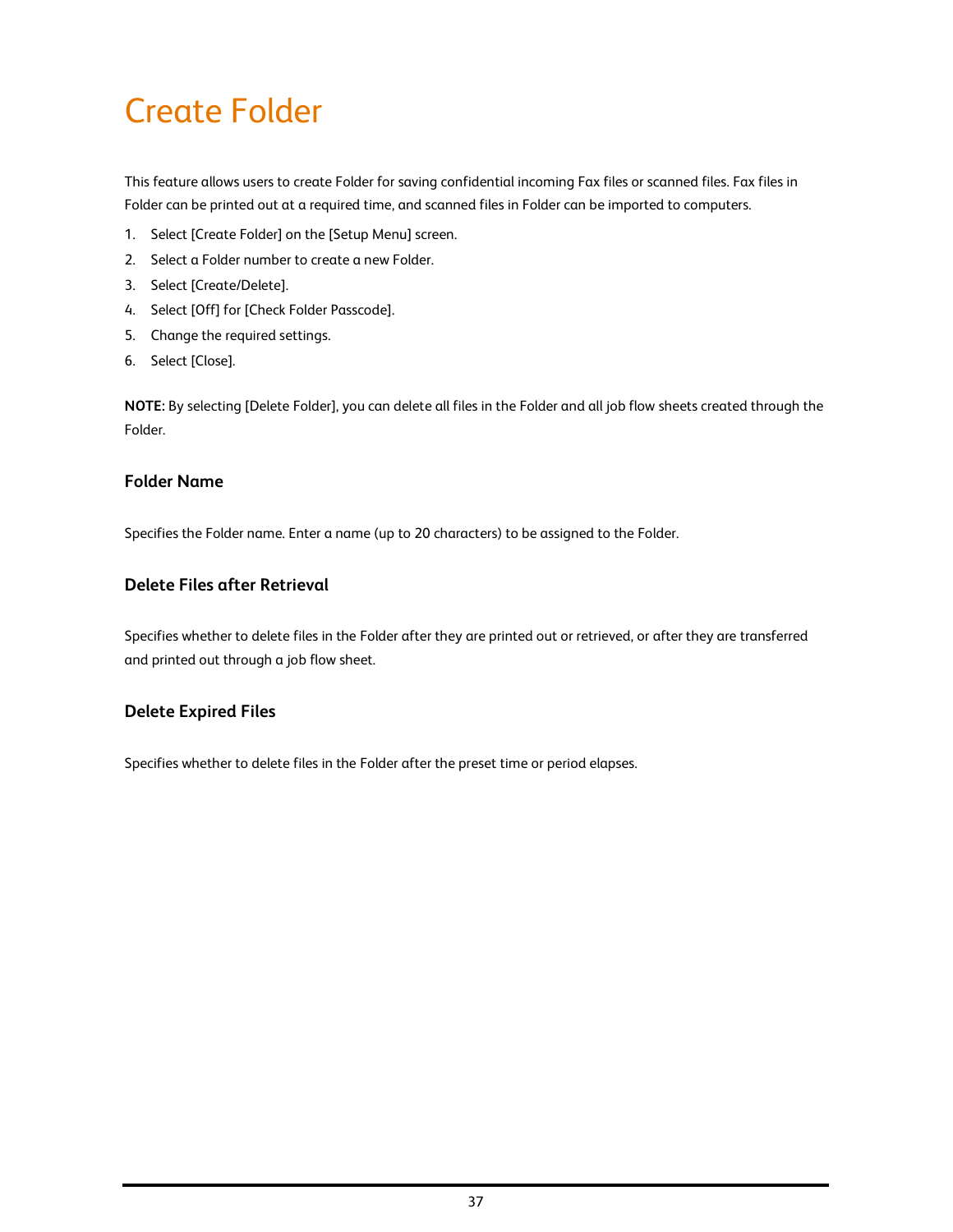## Send from Folder

This section describes the Folder features that allow you to check, print, or delete files in the private Folder that is displayed on the [Send from Folder] screen.

However, some Folders may require you to enter a passcode, depending on the operation you attempt. Private Folders created by other users are inactive and inaccessible to you.

- 1. Press the <Services Home> button on the control panel.
- 2. Select [Send from Folder] on the touch screen.
- 3. Select the [Folder name] to be displayed on the screen.
- 4. Select the Folder to be opened. Then the files stored in the Folder appear.

### **File Name/ Date & Time**

Sorts the files by their names or by the dates they were stored. You can change the sorting order of the list by selecting the same option again. The order is indicated with an upward (ascending order) or downward (descending order) triangle shown to the right of the name of the option selected.

### **Refresh**

Updates the list of files in the Folder.

### **Select All**

Selects all the files in the Folder so that you can print or delete them all at once.

### **Print**

Prints the selected file(s).

### **Delete**

Deletes the selected file(s).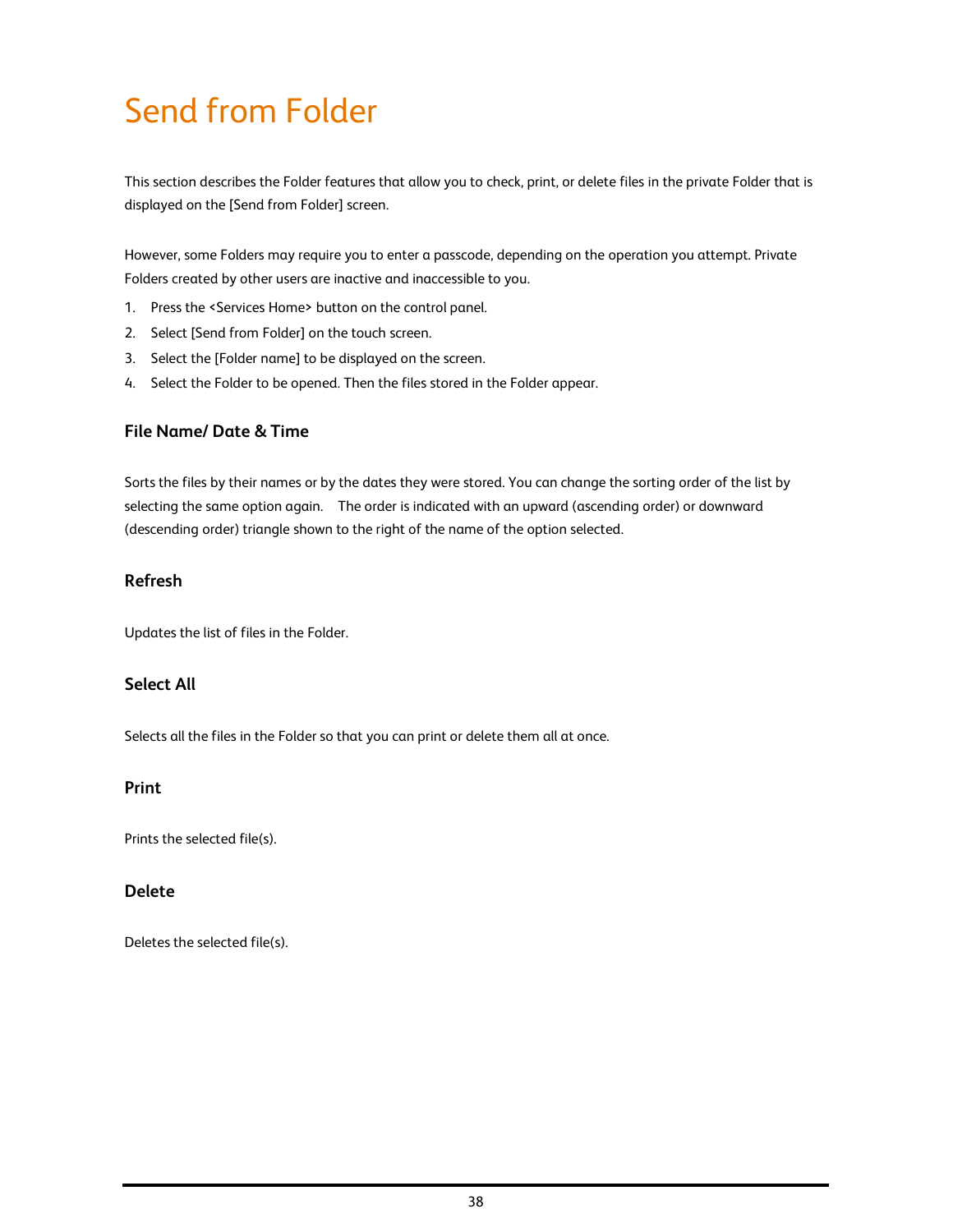## Private Charge Print

The Private Charge Print feature temporarily stores files per user ID until a user logs in and manually prints them from the machine's control panel.

This feature only displays files of a logged-in user and thus provides security and privacy of files stored in the machine.

- 1. Press the <Job Status> button on the control panel.
- 2. Select [Private Charge Print] on the [Secure Print Jobs & More] screen.

**NOTE:** If you enter the screen with System Administrator's ID, a list of authentication user IDs is displayed. Select a user ID from the list or enter the displayed number in [Go to], and select [Job List]. Then, the files stored for the selected user ID are displayed.

- 3. Select a file to be printed or deleted.
- 4. Select the required option.

### **Refresh**

Refreshes the displayed information.

### **Select All**

Selects all the files in the list.

### **Delete**

Deletes a file selected in the list.

### **Print**

Prints a file selected in the list. After being printed, the file is deleted.

**NOTE:** The displayed jobs are sent from a PC via the print driver. For more information, refer to Print Driver Online Help.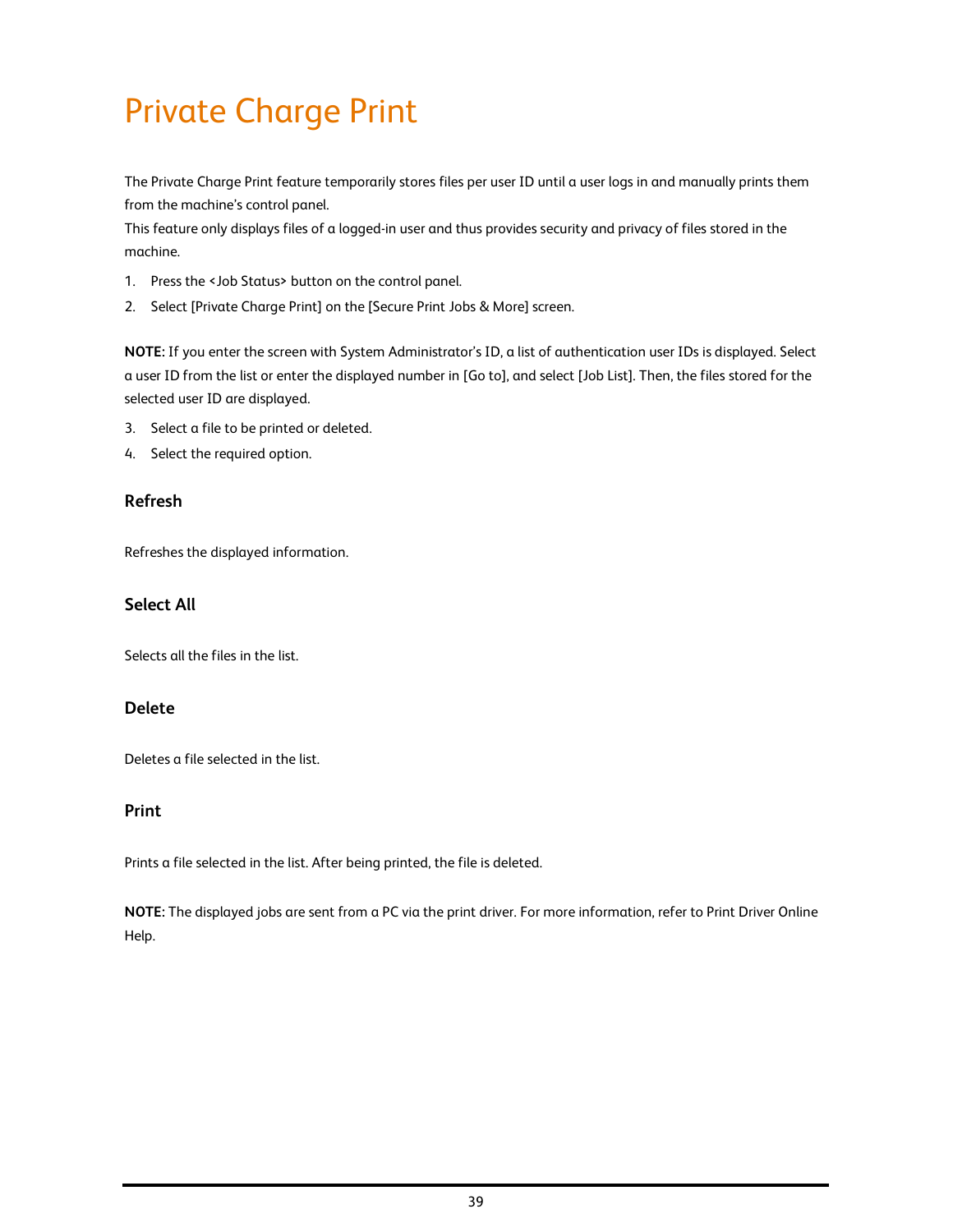# Operation Using CentreWare Internet Services

This section describes the operation using CentreWare Internet Services to use security features for System Administrator and authenticated users.

The CentreWare Internet Services program uses the embedded Web User Interface which enables communication between a networked computer and the machine via HTTP. CentreWare Internet Services can be used to check each job and the machine status, or to change the network settings.

**NOTE:** This service must be installed and set up by the System Administrator prior to use. For more information on the installation and setups of the CentreWare Internet Services feature, refer to the System Administration Guide. Some of the CentreWare Internet Services features have restricted access. Contact a System Administrator for further assistance.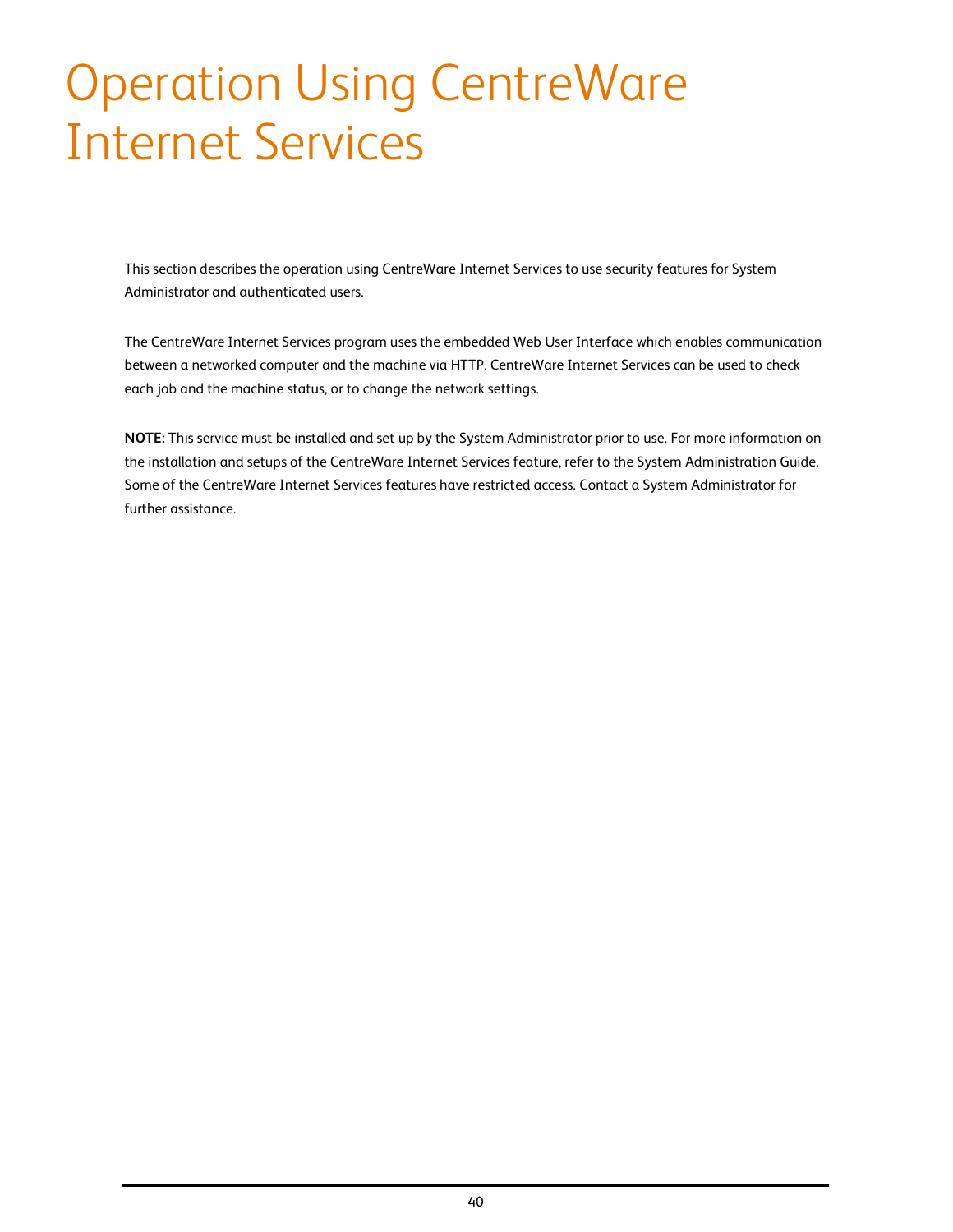## Accessing CentreWare Internet Services

Follow the steps below to access CentreWare Internet Services.

On a client computer on the network, launch an internet browser.

In the URL field, enter "http://" followed by the IP address or the Internet address of the machine. Then, press the <Enter> key on the keyboard.

For example, if the Internet address (URL) is vvv.xxx.yyy.zzz, enter it in the URL field as shown below:

http://vvv.xxx.yyy.zzz

The IP address can be entered in either IPv4 or IPv6 format. Enclose the IPv6 address in square brackets.

IPv4: http://xxx.xxx.xxx.xxx

IPv6: http://[xxxx:xxxx:xxxx:xxxx:xxxx:xxxx:xxxx:xxxx]

If a port number is set, append it to the IP address or the Internet address as follows. In the following example, the port number is 80.

URL: http://vvv.xxx.yyy.zzz:80

IPv4: http://xxx.xxx.xxx.xxx:80

IPv6: http://[xxxx:xxxx:xxxx:xxxx:xxxx:xxxx:xxxx:xxxx]:80

The home page of CentreWare Internet Services is displayed.

**NOTE:** When the Authentication feature is enabled, you are required to enter your user ID and your password. You need to enter your user ID and your password to access CentreWare Internet Services to configure and use the security functions of the machine.

**NOTE:** When your access to CentreWare Internet Services is encrypted, enter "https://" followed by the IP address or the Internet address, instead of "http://".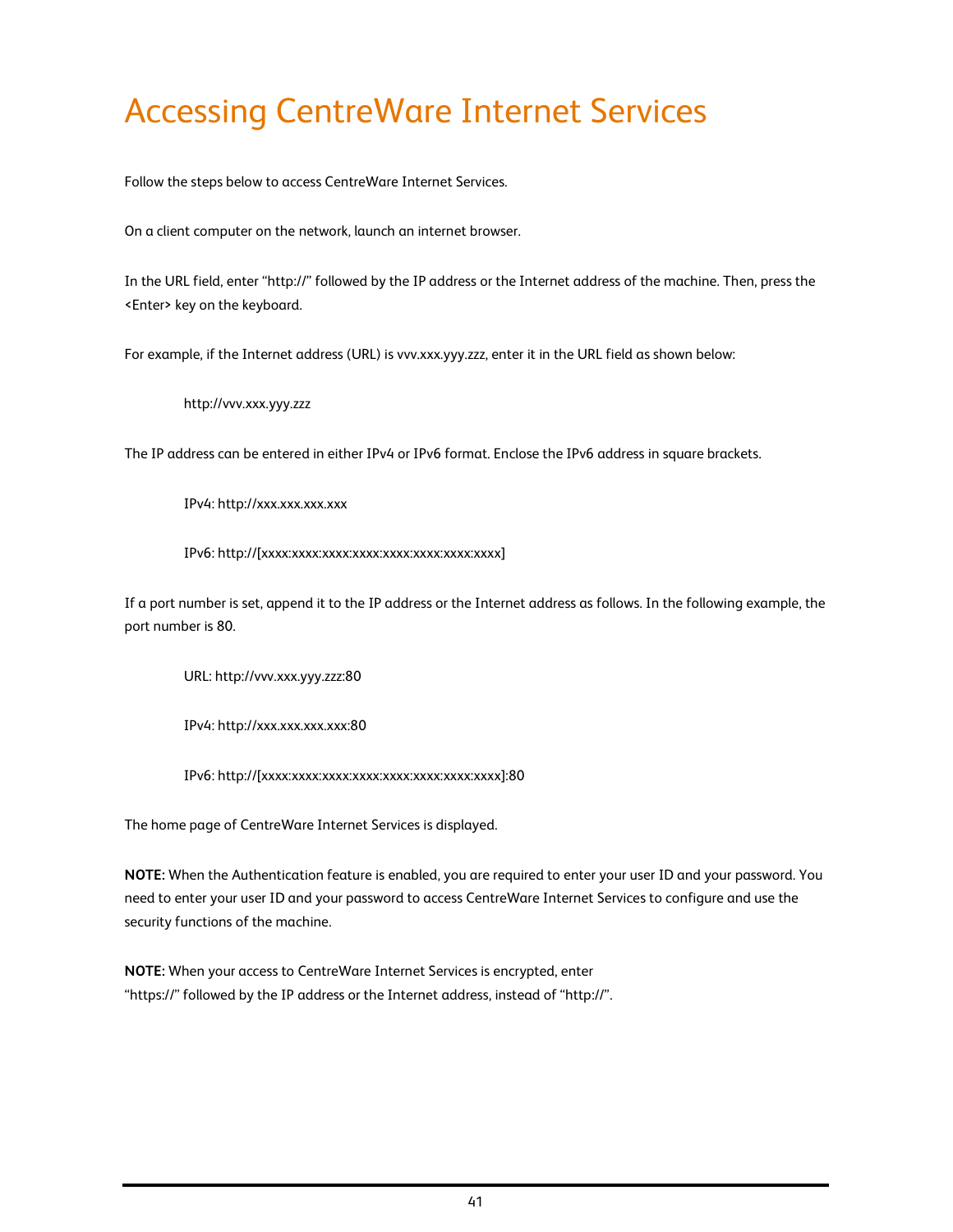## Print

This section describes how to specify printing and paper parameters, enter accounting information, and select the delivery method for your print job.

Follow the steps below to select the features available on the [Print] tab.

- 1. Click [Print] on the Main Panel of the home page.
- 2. The [Job Submission] page is displayed.
- 3. Job Submission allows you to print the files stored in your computer. Specify the following settings, and click [Start] to submit the job.

| Feature          |                           | <b>Setting items</b>                                             |
|------------------|---------------------------|------------------------------------------------------------------|
| Print            | Quantity                  | Enter the number of sets to print. You can enter a number        |
|                  |                           | between 1 and 999.                                               |
|                  | Collated                  | Specify whether to collate printouts or not.                     |
|                  | 2 Sided Printing          | Allows you to select from 1 sided prints or 2 sided prints (head |
|                  |                           | to head or head to toe).                                         |
|                  | <b>Output Color</b>       | Allows you to set whether to print in color or in monochrome.    |
|                  | <b>Output Destination</b> | Allows you to select output trays from the drop down menu.       |
| Paper            | <b>Paper Supply</b>       | Allows you to select the paper tray from the drop down menu.     |
|                  | <b>Paper Size</b>         | Allows you to select the output paper size.                      |
|                  | <b>Paper Type</b>         | Allows you to select the type of the paper to be used.           |
| <b>Delivery</b>  | <b>Immediate Print</b>    | In the case of user authentication mode, regardless of these     |
|                  | <b>Sample Set</b>         | settings, print data will be stored to the authenticated user's  |
|                  | <b>Delayed Print</b>      | private charge print.                                            |
|                  | <b>Secure Print</b>       |                                                                  |
| <b>File Name</b> |                           | Allows you to specify the file to be printed. If you click the   |
|                  |                           | [Browse] button next to the [File Name] edit box, the [Choose    |
|                  |                           | File] dialog box opens and you can select the file to be         |
|                  |                           | printed. You can print only files with the following extensions. |
|                  |                           | : .pdf, .tif, .jpg, and .xps.                                    |
| Submit Job       |                           | Click this button to print the file.                             |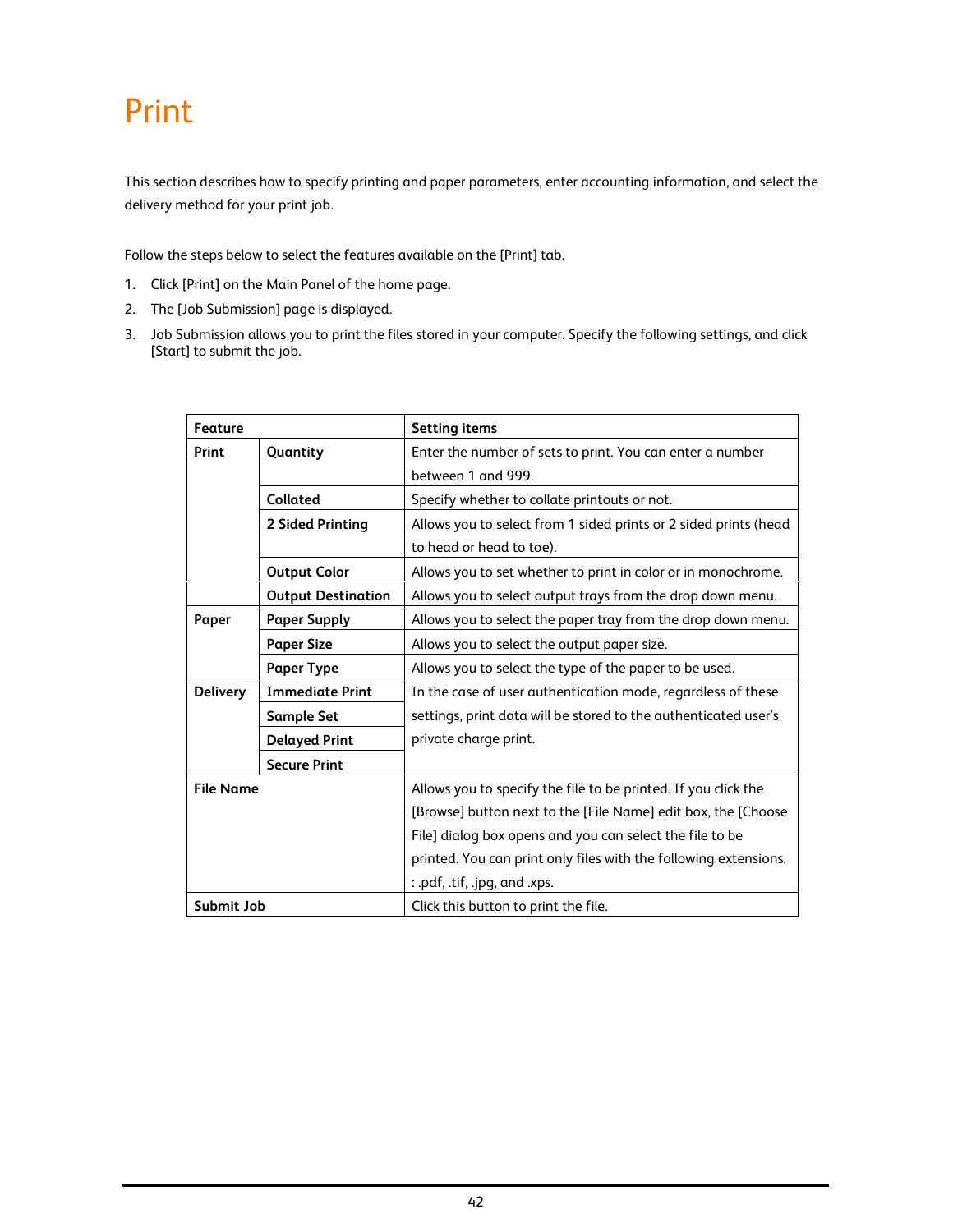## Scan (Folder Operation)

This section describes how to configure Folder.

Follow the steps below to select the features available on the [Scan] tab.

- 1. Click [Scan] on the Main Panel of the home page.
- 2. Select [Folder] on the [Scan] screen.
- 3. The [Folder] page is displayed.

### **Folder icons**

If you click the icon of a registered Folder, the [Folder: List of Files] page for the Folder is displayed.

### **Folder Number**

Displays the Folder numbers. If you click the number of a registered Folder, the [Folder: List of Files] page for the Folder is displayed.

### **Folder Name**

Displays the names of Folders. If you click the name of a registered Folder, the [Folder: List of Files] page for the Folder is displayed.

### **Number of Files in this Folder**

Displays the number of files stored in each Folder.

### **File List**

If you click [File List], the [Folder: List of Files] page for the selected Folder is displayed.

### **Delete**

If you click [Delete], the selected Folder is displayed.

### **Edit**

If you click [Edit], the [Edit Folder] page for the selected Folder is displayed.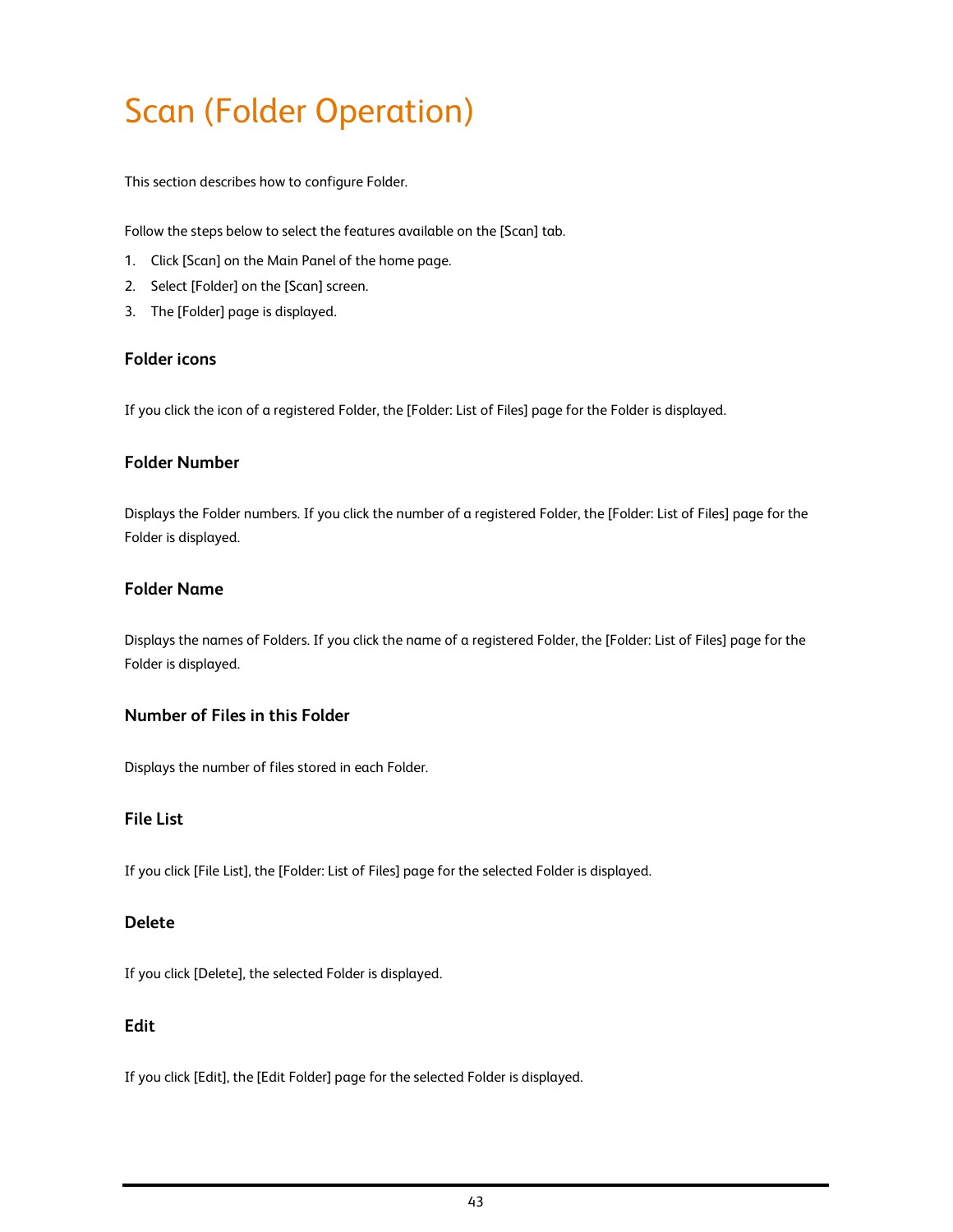### **Create**

If you click [Create], the [Folder Setup] page for the selected Folder is displayed.

### Folder: List of Files

The following table shows the setting items available on the [Folder: List of Files] page.

| <b>Folder Number</b>      |                          | Displays the Folder number of the selected Folder.             |
|---------------------------|--------------------------|----------------------------------------------------------------|
| <b>Folder Name</b>        |                          | Displays the name of the selected Folder.                      |
| <b>File Number</b>        |                          | Displays the file numbers of the files stored in the Folder.   |
| <b>File Name</b>          |                          | Displays the names of the files.                               |
| Date & Time               |                          | Displays the dates on which the files were stored.             |
| <b>Compression Format</b> |                          | Displays the compression formats of the files.                 |
| <b>Page Count</b>         |                          | Displays the page counts of the files.                         |
| <b>Type</b>               |                          | Displays the job types of the files.                           |
| <b>Retrieve</b>           | <b>Retrieve Page</b>     | Selects whether or not to retrieve one page of the selected    |
|                           |                          | file.                                                          |
|                           | <b>Page Number</b>       | Enters the page number of the page to be retrieved.            |
|                           | <b>Retrieving Format</b> | Specifies the file format to be used when retrieving the page. |
| <b>Print File</b>         | <b>Paper Supply</b>      | Selects the paper tray to be used to print the selected file.  |
|                           | Output                   | Selects the output tray.                                       |
|                           | <b>Destination</b>       |                                                                |
|                           | Quantity                 | Selects the number of copies to print.                         |
|                           | 2 Sided Printing         | Selects whether to print only on one side or both sides of     |
|                           |                          | paper.                                                         |
| <b>Delete</b>             |                          | Deletes the selected files in the folder.                      |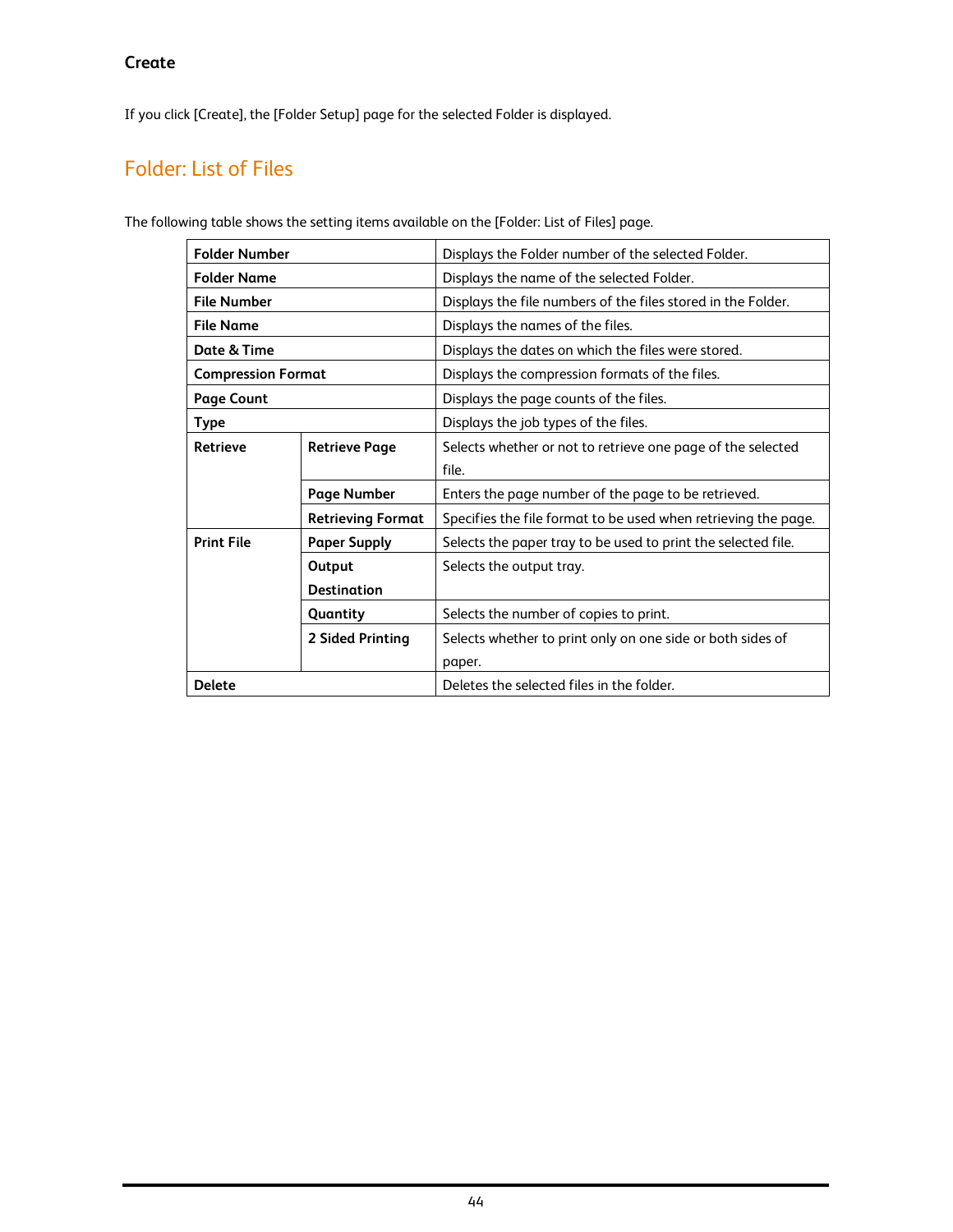### Edit Folder

| Folder        | <b>Folder Number</b>      | Displays the number of the selected Folder.                    |
|---------------|---------------------------|----------------------------------------------------------------|
|               | <b>Folder Name</b>        | To change the Folder name, enter a new Folder name.            |
|               | <b>Folder Passcode</b>    | To change the passcode, enter a new passcode with up to 20     |
|               |                           | characters. Leave the text box blank if you do not set a       |
|               |                           | passcode.                                                      |
|               | <b>Retype Passcode</b>    | Re-type the passcode for verification.                         |
|               | <b>Check Folder</b>       | Allows you to select whether and when the passcode for the     |
|               | Passcode                  | Folder is required.                                            |
|               | Owner                     | Displays the owner of the Folder. If the Folder is a shared    |
|               |                           | Folder, "Shared" is displayed.                                 |
|               | <b>Delete Files after</b> | Allows you to set whether to automatically delete files after  |
|               | <b>Print or Retrieve</b>  | they are printed.                                              |
|               |                           | Note: Retrieved files are not deleted.                         |
|               | <b>Delete Expired</b>     | Allows you to set whether to automatically delete files when   |
|               | <b>Files</b>              | they reach the specified expiration dates.                     |
|               | Number of Files in        | Displays the number of files stored in the Folder.             |
|               | this Folder               |                                                                |
| Link Job Flow | <b>Sheet Order</b>        | Select the display order of job flow sheets to be displayed in |
| Sheet to this |                           | the [Job Flow Sheet List] page.                                |
| Folder        |                           |                                                                |

The following table shows the setting items available on the [Edit Folder] page.

### Folder Setup

The following table shows the setting items available on the [Folder Setup] page.

| Folder | <b>Folder Number</b>   | Displays the number of the selected Folder.                   |
|--------|------------------------|---------------------------------------------------------------|
|        | <b>Folder Name</b>     | Enter the name of the Folder.                                 |
|        | <b>Folder Passcode</b> | Enter a new passcode with up to 20 characters. Leave the text |
|        |                        | box blank if you do not set a passcode.                       |
|        | <b>Retype Passcode</b> | Re-type the passcode for verification.                        |
|        | <b>Check Folder</b>    | Allows you to select whether and when the passcode for the    |
|        | Passcode               | Folder is required.                                           |
|        | <b>Delete Files</b>    | Allows you to set whether to automatically delete files after |
|        | after Print or         | they are printed.                                             |
|        | <b>Retrieve</b>        | Note: Retrieved files are not deleted.                        |
|        | <b>Delete Expired</b>  | Allows you to set whether to automatically delete files when  |
|        | <b>Files</b>           | they reach the specified expiration dates.                    |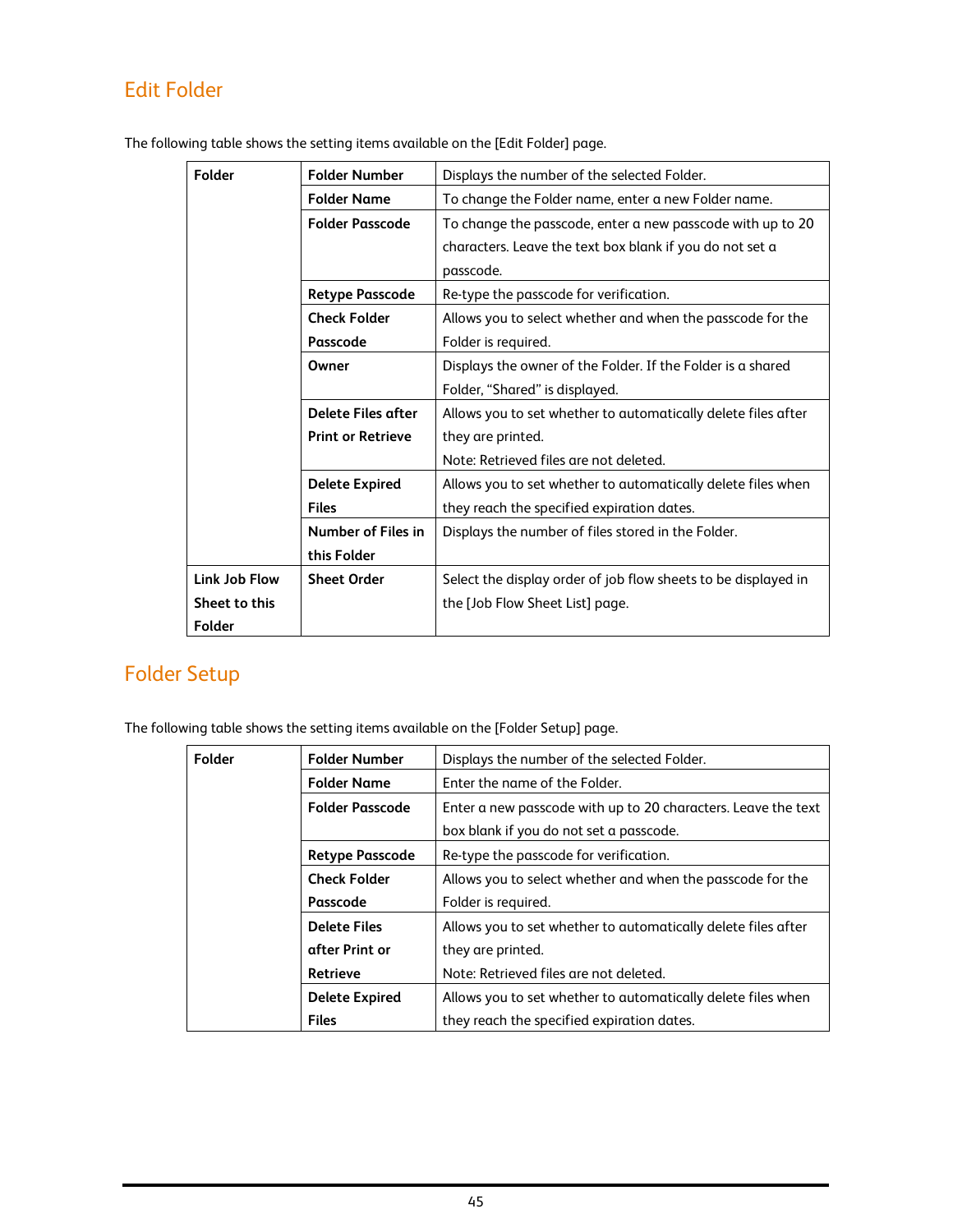### Import the files

The following describes methods for importing files that are stored on the machine's Folder. Select [Folder Number] or [Folder: List of Files] on the [Folder] page. Place a check next to each file to be imported, and click [Retrieve] or [Print File].

**NOTE:** To retrieve a color file as a JPEG, place a check next to [Retrieve Page], and specify the page number.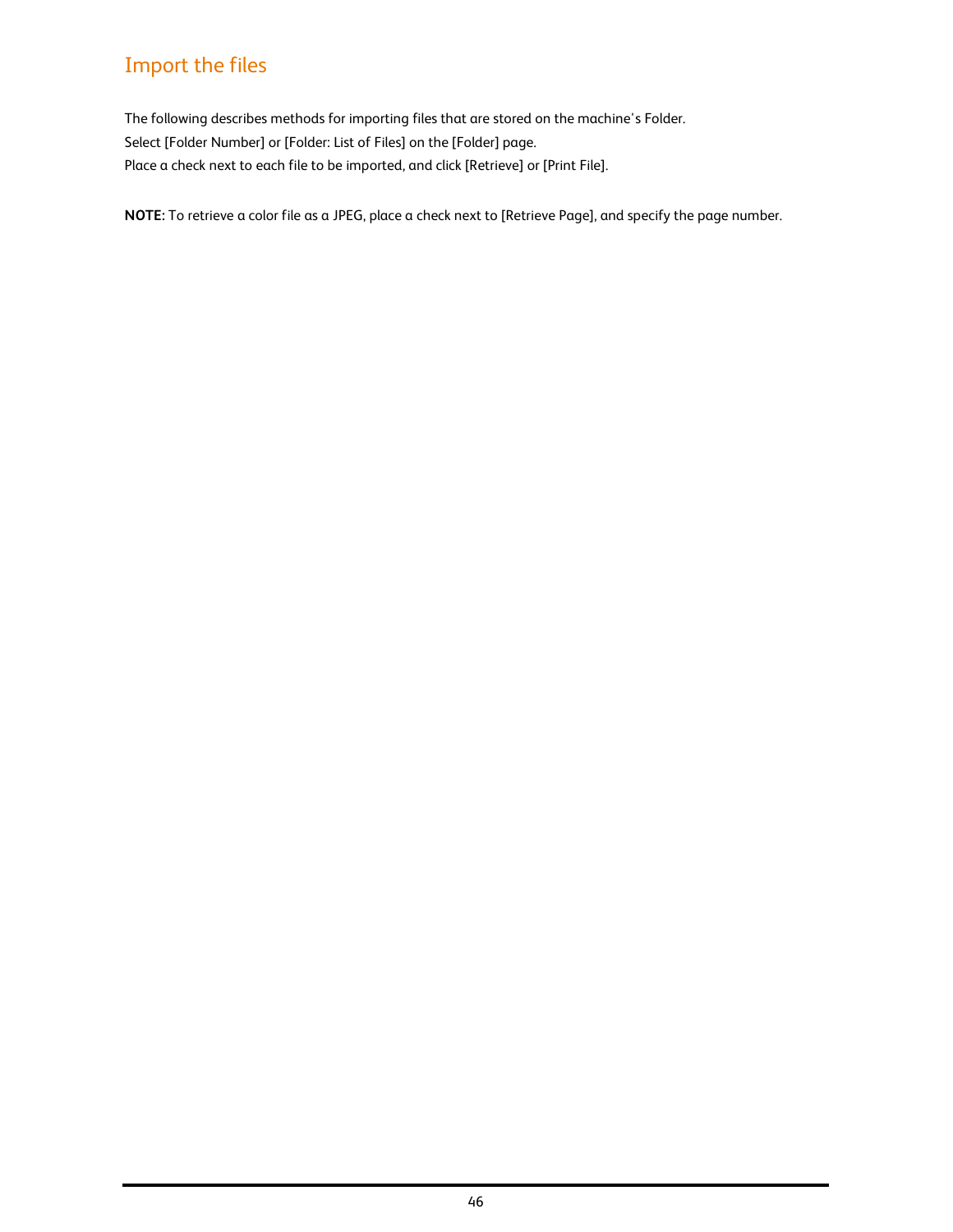## Change User Passcode by System Administrator (Using CentreWare Internet Services)

**Note:** This feature is only applicable to Local Authentication mode.

- 1. Open your Web browser, enter the TCP/IP address of the machine in the Address or Location field, and press the <Enter> key.
- 2. Enter System Administrator's ID and the passcode if prompted.
- 3. Click the [Properties] tab.
- 4. Click [Security].
- 5. Click [Authentication Configuration].
- 6. Click [Next].
- 7. Enter the user number in [Account Number] and click [Edit].
- 8. Enter a new passcode of 9 or more characters in [Passcode].
- 9. Enter the same passcode in [Retype Passcode] and click [Apply].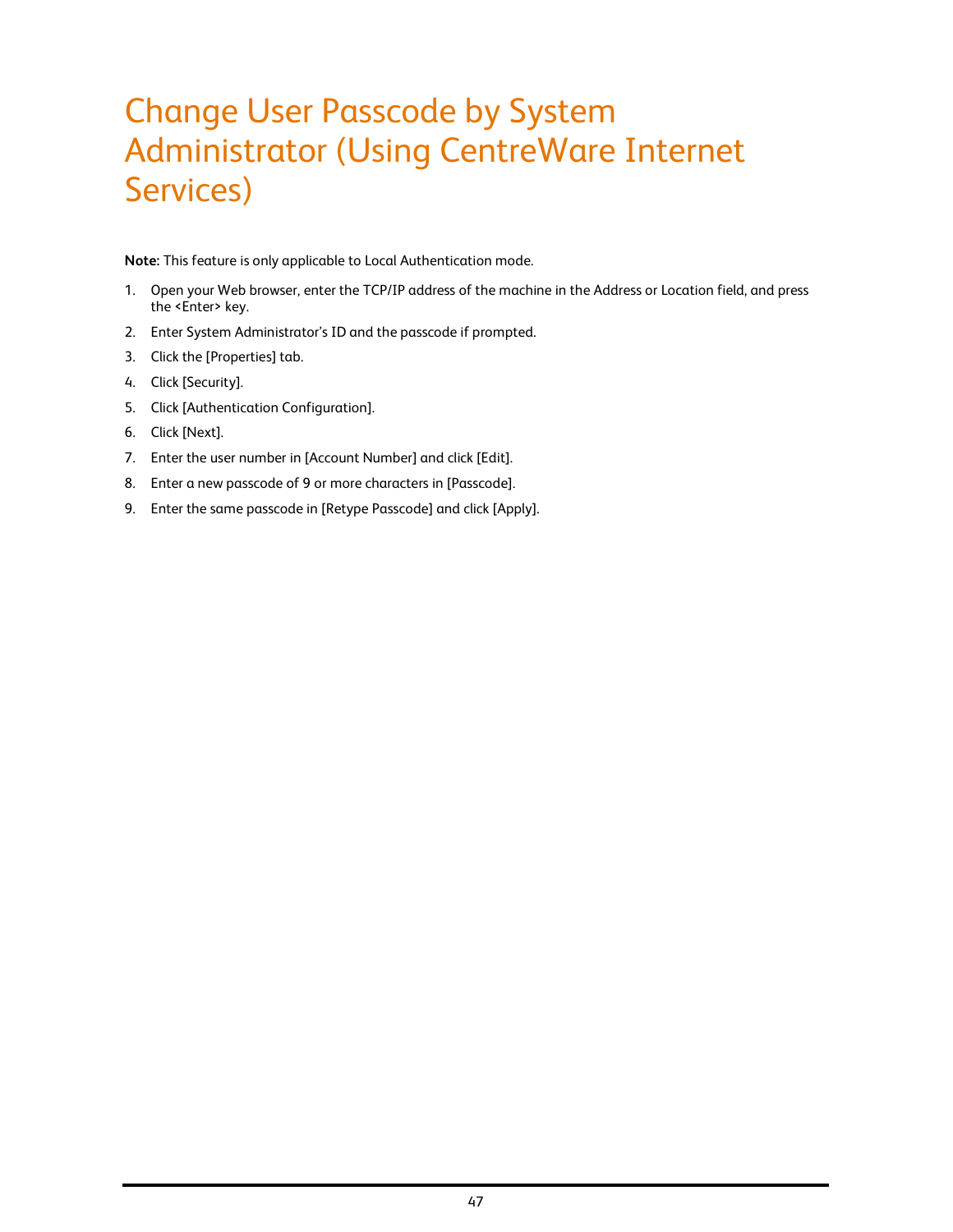# Problem Solving

This section describes solutions to problems that you may come across while using the machine and CentreWare Internet Services. The machine has certain built-in diagnostic capabilities to help you identify problems and faults, and displays error messages on the control panel and web browser, whenever problems or conflicts occur.

## Fault Clearance Procedure

If a fault or a problem occurs, there are several ways in which you can identify the type of the fault. Once a fault or a problem is identified, specify the probable cause, and then apply the appropriate solution.

- If a fault occurs, first refer to the screen messages and animated graphics to clear the fault according to the specified order.
- Also refer to the fault codes displayed on the touch screen in the Machine Status mode. Refer to the Fault Codes table below for an explanation of some fault codes and corresponding corrective actions.
- When you have problems in fixing the fault, contact a System Administrator for assistance.
- In some cases, the machine may need to be turned off and then on.

**CAUTION:** If you do not leave at least 20 seconds between a power off and a power on, the hard disk in the machine may be damaged.

• You should call for service representative if the problem persists or a message indicates so.

**NOTE:** Even when the power of the machine fails, all the queued jobs will be saved because the machine is equipped with the hard disk drive. The machine will resume processing the queued jobs when the power of the machine is turned back on.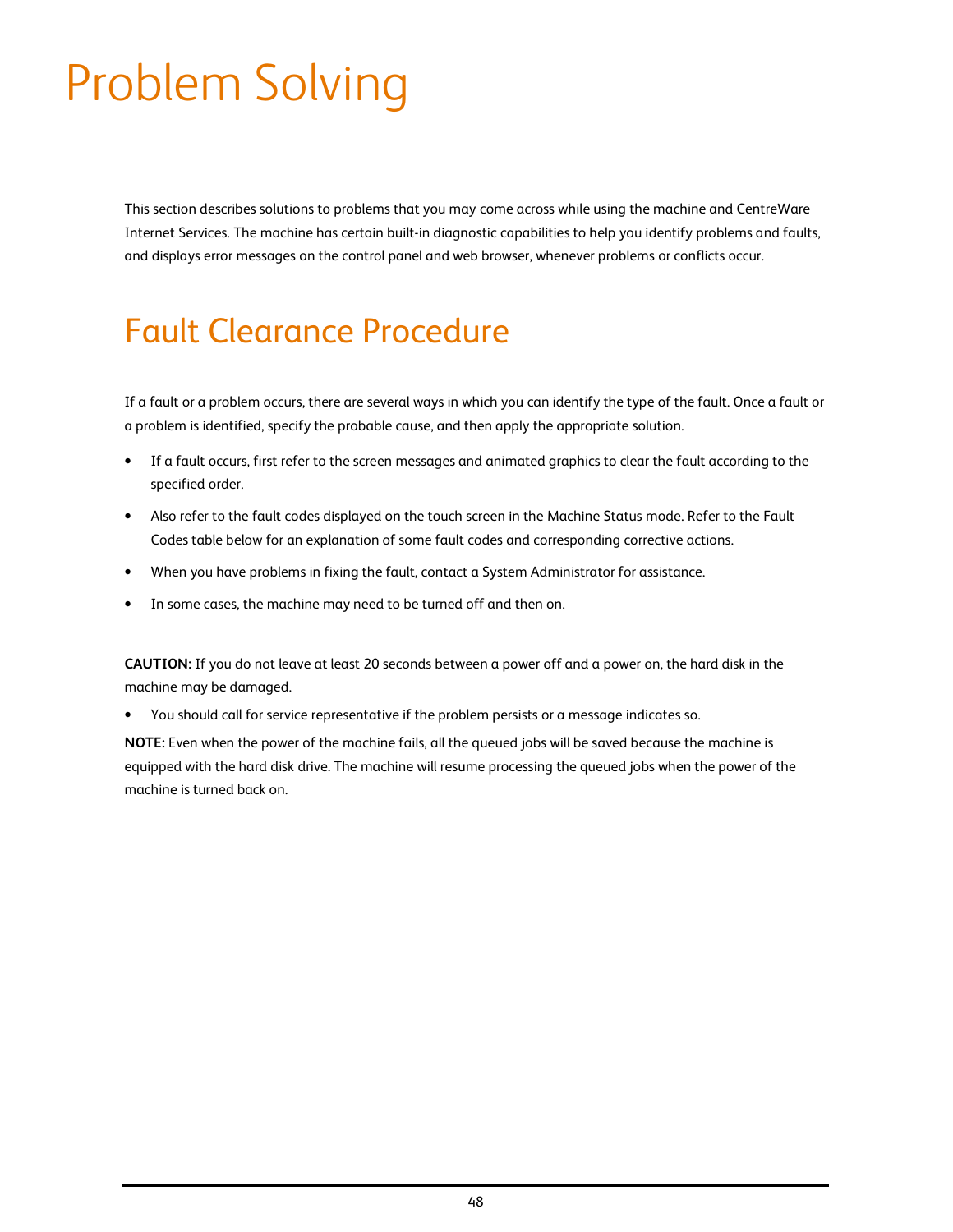## Fault Codes

This section explains error codes.

If a printing job ends abnormally due to an error, or a malfunction occurrs in the machine, an error message code (\*\*\*-\*\*\*) is displayed.

For faxing, an error code is also displayed on [Activity Reports] and [Transmission Report - Job Undelivered]. Refer to error coded in the following table to rectify problems.

**Important:** If an error code is displayed, any print data remaining on the machine and information stored in the machine's memory are not warranted.

If an error code that is not listed in the following table is displayed, or if an error persists after you follow the listed solution, contact our Customer Support Center. The contact number is printed on the label or the card attached on the machine.

| <b>Error Code</b> | <b>Cause and Remedy</b>                                                                       |
|-------------------|-----------------------------------------------------------------------------------------------|
| 016-210           | [Cause] An error occurred in the software.                                                    |
| 016-211           | [Remedy] Switch off the machine power, make sure that the touch screen is blank, and          |
| 016-212           | then switch on the machine power. If the error still is not resolved, contact our Customer    |
| 016-213           | Support Center.                                                                               |
| 016-214           |                                                                                               |
| 016-215           |                                                                                               |
| 016-402           | [Cause] The authentication connection timed out.                                              |
|                   | [Remedy] Confirm the network connection and switch setting of the authentication              |
|                   | device physically connected to the machine via a network, and check whether it is             |
|                   | connected to the machine correctly.                                                           |
| 016-403           | [Cause] The root certificate did not match.                                                   |
|                   | [Remedy] Confirm the authentication server and store the root certificate of the server       |
|                   | certificate of the authentication server into the machine.                                    |
|                   | If you cannot acquire the root certificate of the server certificate, set [Server Certificate |
|                   | Verification] of [IEEE 802.1x Settings] to [Disabled] on the touch screen.                    |
| 016-405           | [Cause] An error occurred in the certificate stored in the machine.                           |
|                   | [Remedy] Initialize the certificate.                                                          |
| 016-406           | [Cause] An error occurred in the SSL client certificate.                                      |
|                   | [Remedy] Take one of the following measures:                                                  |
|                   | Store an SSL client certificate in the machine, and set it as the SSL client certificate.     |
|                   | If the SSL client certificate cannot be set, select an authentication method other than       |
|                   | SSL.                                                                                          |
| 016-450           | [Cause] The SMB host name already exists.                                                     |
|                   | [Remedy] Change the host name.                                                                |
| 016-454           | [Cause] Unable to retrieve the IP address from DNS.                                           |
|                   | [Remedy] Confirm the DNS configuration and IP address retrieve setting.                       |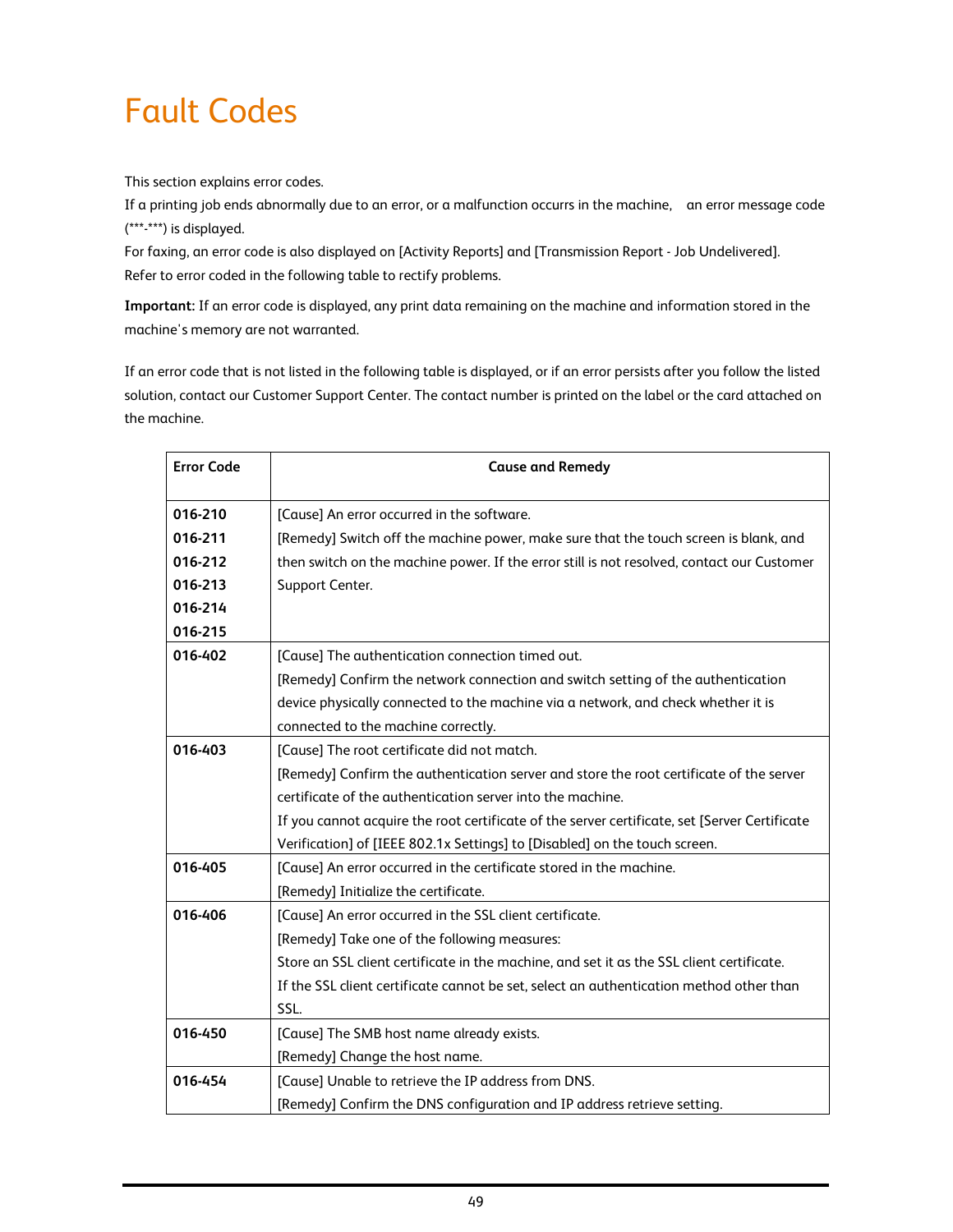| 016-503 | [Cause] Unable to resolve the SMTP server name when sending email.                                                                                          |
|---------|-------------------------------------------------------------------------------------------------------------------------------------------------------------|
|         | [Remedy] Check on the CentreWare Internet Services if the SMTP server settings are                                                                          |
|         | correct. Also, check the DNS server settings.                                                                                                               |
| 016-504 | [Cause] Unable to resolve the POP3 server name when sending email.                                                                                          |
|         | [Remedy] Check on CentreWare Internet Services if the POP3 server settings are correct.                                                                     |
|         | Also, check the DNS server settings. are correct.                                                                                                           |
| 016-505 | [Cause] Unable to login to the POP3 server when sending e-mail.                                                                                             |
|         | [Remedy] Check on CentreWare Internet Services if the user name and password used in                                                                        |
|         | the POP3 server are correct.                                                                                                                                |
| 016-513 | [Cause] An error occurred in connecting to the SMTP server.                                                                                                 |
|         | [Remedy] The SMTP server or network may be overloaded. Wait for a while, and then                                                                           |
|         | execute the operation again.                                                                                                                                |
| 016-522 | [Cause] LDAP server SSL authentication error. Unable to acquire an SSL client certificate.                                                                  |
|         | [Remedy] The LDAP server is requesting an SSL client certificate. Set an SSL client                                                                         |
|         | certificate on the machine.                                                                                                                                 |
| 016-523 | [Cause] LDAP server SSL authentication error. The server certificate data is incorrect.                                                                     |
|         | [Remedy] The machine cannot trust the SSL certificate of the LDAP server. Register the                                                                      |
|         | root certificate for the LDAP server's SSL certificate to the machine.                                                                                      |
| 016-524 | [Cause] LDAP server SSL authentication error. The server certificate will expire soon.                                                                      |
|         | [Remedy] Change the SSL certificate of the LDAP server to a valid one. You can clear this                                                                   |
|         | error by selecting [Disabled] for [LDAP - SSL/TLS Communication] under [SSL/TLS                                                                             |
|         | Settings] on the machine; however, note that selecting this option does not ensure the                                                                      |
|         | validity of the LDAP server.                                                                                                                                |
| 016-525 | [Cause] LDAP server SSL authentication error. The server certificate has expired.                                                                           |
|         | [Remedy] Change the SSL certificate of the LDAP server to a valid one. You can clear this                                                                   |
|         | error by selecting [Disabled] for [LDAP - SSL/TLS Communication] under [SSL/TLS                                                                             |
|         | Settings] on the machine; however, note that selecting this option does not ensure the                                                                      |
|         | validity of the LDAP server.                                                                                                                                |
| 016-526 | [Cause] LDAP server SSL authentication error. The server name does not match the                                                                            |
|         | certificate.                                                                                                                                                |
|         | [Remedy] Set the same LDAP server address to the machine and to the SSL certificate of                                                                      |
|         | the LDAP server. You can clear this error by selecting [Disabled] for [LDAP - SSL/TLS                                                                       |
|         | Communication] under [SSL/TLS Settings] on the machine; however, note that selecting                                                                        |
| 016-527 | this option does not ensure the validity of the LDAP server.<br>[Cause] LDAP server SSL authentication error. This is an SSL authentication internal error. |
|         |                                                                                                                                                             |
| 016-533 | [Remedy] An error occurred in the software. Contact our Customer Support Center.<br>[Cause] Kerberos server authentication protocol error                   |
|         | [Remedy] The time difference between the machine and the Kerberos server exceeded                                                                           |
|         | the clock skew limit value set on the Kerberos server.                                                                                                      |
|         | Check whether the clocks on the machine and Kerberos server are correctly set. Also                                                                         |
|         | check whether the summer time and the time zone are correctly set on the machine and                                                                        |
|         | Kerberos server.                                                                                                                                            |
|         |                                                                                                                                                             |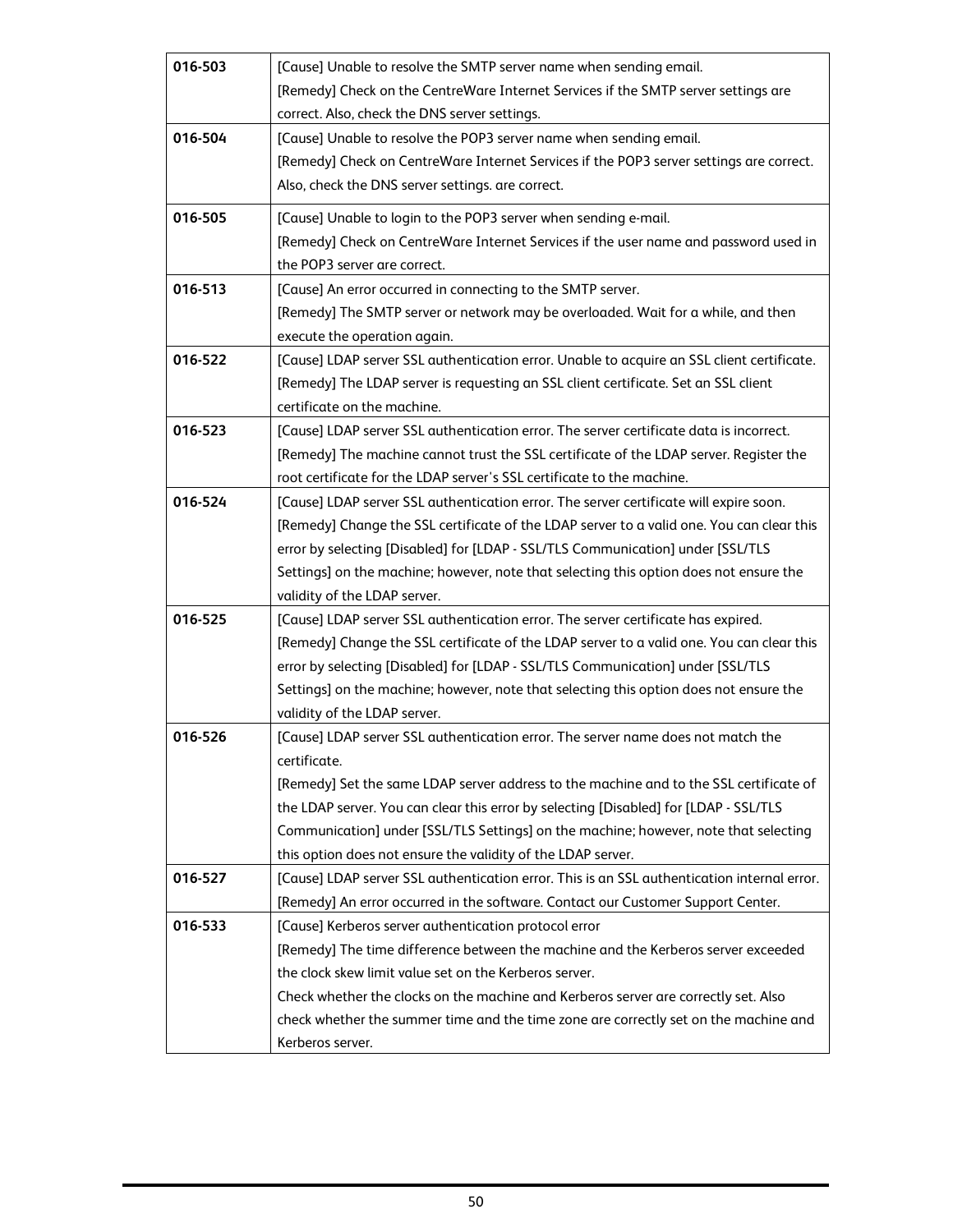| 016-534 | [Cause] Kerberos server authentication protocol error                                      |
|---------|--------------------------------------------------------------------------------------------|
|         | [Remedy] The domain set on the machine does not exist on the Kerberos server, or the       |
|         | Kerberos server address set on the machine is invalid for connection.                      |
|         | Check whether the domain name and the server address have been correctly set on the        |
|         |                                                                                            |
|         | machine. For connection to Windows 2003 Server or Windows 2008 Server, specify the         |
|         | domain name in uppercase.                                                                  |
| 016-539 | [Cause] Kerberos server authentication protocol error                                      |
|         | [Remedy] An error occurred in the software. Contact our Customer Support Center.           |
| 016-574 | [Cause] The machine failed to transfer data using [FTP] of the [Scan to PC] feature        |
|         | because the host or server name of the FTP server could not be resolved.                   |
|         | [Remedy] Check the connection to the DNS server.                                           |
|         | Check if the FTP server name is registered correctly on the DNS server.                    |
| 016-575 | [Cause] The machine failed to transfer data using [FTP] of the [Scan to PC] feature        |
|         | because the DNS server address was not registered.                                         |
|         | [Remedy] Specify the correct DNS server address. Or, specify the destination FTP server    |
|         | using its IP address.                                                                      |
| 016-576 | [Cause] The machine failed to transfer data using [FTP] of the [Scan to PC] feature        |
|         | because it could not connect to the FTP server.                                            |
|         | [Remedy] Ensure that both the destination FTP server and the machine are available for     |
|         | network communications, by checking the following:                                         |
|         | The IP address of the server is set correctly. The network cables are plugged in securely. |
| 016-577 | [Cause] Unable to connect to the FTP service of the destination server.                    |
|         | [Remedy] Take one of the following actions:                                                |
|         | Check if the FTP service of the server is activated.                                       |
|         | Check if the FTP port number of the server is correctly registered on the machine.         |
| 016-578 | [Cause] The machine failed to transfer data using [FTP] of the [Scan to PC] feature due    |
|         | to unsuccessful login to the FTP server.                                                   |
|         | [Remedy] Check if the login name (user name) and password are correct.                     |
| 016-579 | [Cause] The machine failed to transfer data using [FTP] of the [Scan to PC] feature        |
|         | because the scanned image could not be saved in the FTP server after connection.           |
|         | [Remedy] Check if the FTP server's save location is correct.                               |
| 016-580 | [Cause] The machine failed to transfer data using [FTP] of the [Scan to PC] feature        |
|         | because the file or folder name on the FTP server could not be retrieved after connection. |
|         | [Remedy] Check the access privilege to the FTP server.                                     |
| 016-581 | [Cause] The machine failed to transfer data using [FTP] of the [Scan to PC] feature        |
|         | because the suffix of the file or folder name exceeded the limit after connection.         |
|         | [Remedy] Change the file name, or change the destination folder on the FTP server. Or,     |
|         | move or delete files from the destination folder.                                          |
| 016-582 | [Cause] The machine failed to transfer data using [FTP] of the [Scan to PC] feature        |
|         | because file creation was not successful on the FTP server after connection.               |
|         | [Remedy] Take one of the following actions:                                                |
|         | Check if the specified file name can be used in the save location.                         |
|         | Check if enough space is available in the save location.                                   |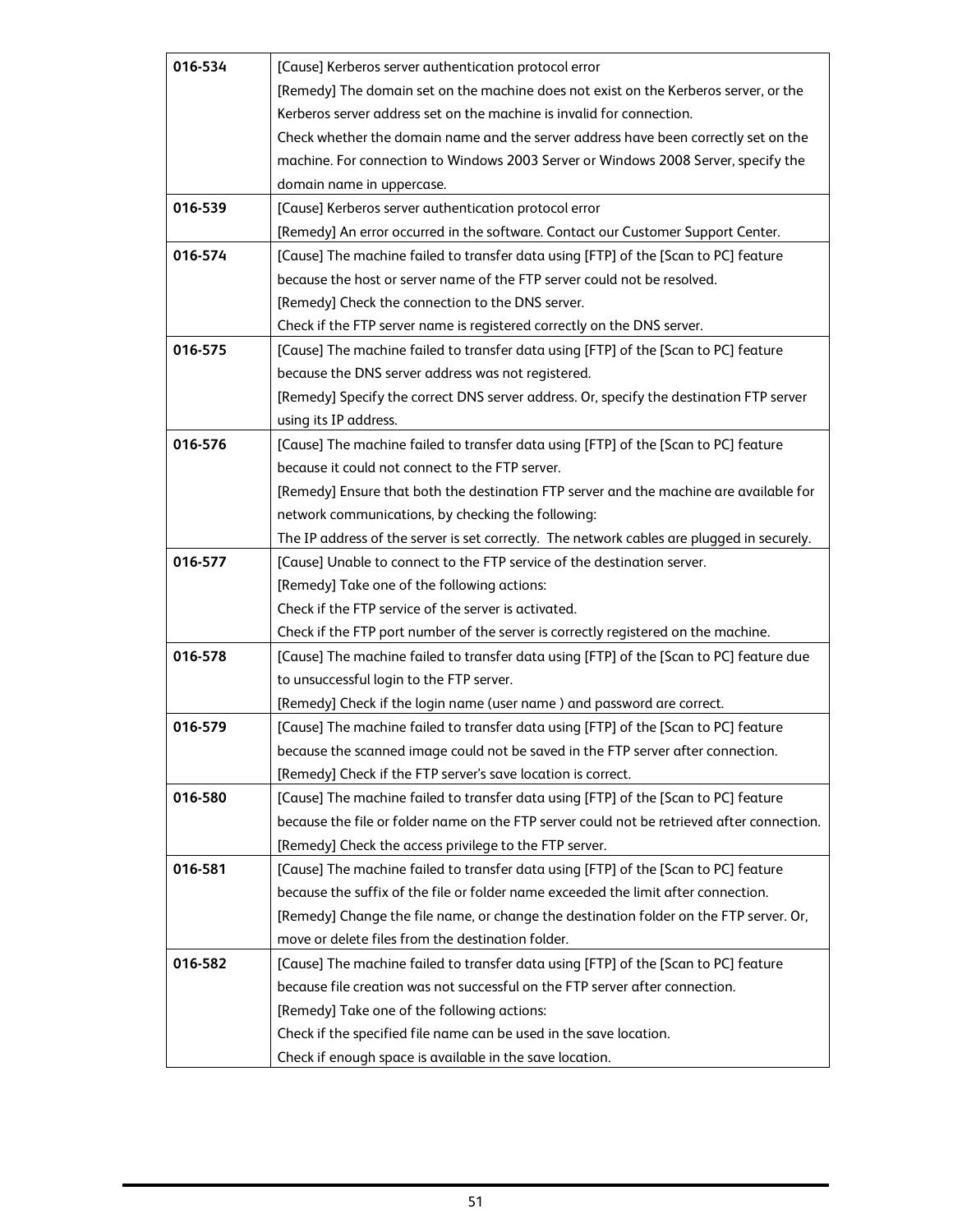| 016-583 | [Cause] The machine failed to transfer data using [FTP] of the [Scan to PC] feature         |
|---------|---------------------------------------------------------------------------------------------|
|         | because lock folder creation was not successful on the FTP server after connection.         |
|         | [Remedy] Take one of the following actions:                                                 |
|         | If any lock directory (.LCK) exists in the forwarding destination, delete it manually, then |
|         | try executing the job again.                                                                |
|         | Check if the specified folder name can be used in the save location.                        |
|         | Check if the same folder name exists in the save location.                                  |
|         | Check if enough space is available in the save location.                                    |
| 016-584 | [Cause] The machine failed to transfer data using [FTP] of the [Scan to PC] feature         |
|         | because folder creation was not successful on the FTP server after connection.              |
|         | [Remedy] Take one of the following actions:                                                 |
|         | Check if the specified folder name can be used in the save location.                        |
|         | Check if the same folder name exists in the save location.                                  |
|         | Check if enough space is available in the save location.                                    |
| 016-585 | [Cause] The machine failed to transfer data using [FTP] of the [Scan to PC] feature         |
|         | because file deletion was not successful on the FTP server after connection.                |
|         | [Remedy] Check the access privilege to the FTP server.                                      |
| 016-586 | [Cause] The machine failed to transfer data using [FTP] of the [Scan to PC] feature         |
|         | because lock folder deletion was not successful on the FTP server after connection.         |
|         | [Remedy] Take one of the following actions:                                                 |
|         | Check the access privilege to the FTP server.                                               |
|         | If any lock directory (.LCK) exists in the forwarding destination, delete it manually, then |
|         | retry executing the job.                                                                    |
| 016-587 | [Cause] The machine failed to transfer data using [FTP] of the [Scan to PC] feature         |
|         | because folder deletion was not successful on the FTP server after connection.              |
|         | [Remedy] Check the access privilege to the FTP server.                                      |
| 016-588 | [Cause] The machine failed to transfer data using [FTP] of the [Scan to PC] feature         |
|         | because the data could not be written in the FTP server after connection.                   |
|         | [Remedy] Check if enough space is available in the save location.                           |
| 016-589 | [Cause] The machine failed to transfer data using [FTP] of the [Scan to PC] feature         |
|         | because the data could not be read from the FTP server after connection.                    |
|         | [Remedy] Check the access privilege to the FTP server.                                      |
| 016-593 | [Cause] The machine failed to transfer data using [FTP] of the [Scan to PC] feature         |
|         | because an internal error occurred after connection to the FTP server.                      |
|         | [Remedy] Try again. If the error persists, contact our Customer Support Center.             |
| 016-594 | [Cause] The machine failed to transfer data using [FTP] of the [Scan to PC] feature         |
| 016-595 | because a network error occurred.                                                           |
| 016-596 | [Remedy] Try again. If the error persists, contact our Customer Support Center.             |
| 016-703 | [Cause] The machine received e-mail which specified an invalid folder number.               |
|         | [Remedy] For errors occurring during fax or Internet fax transmission:                      |
|         | Contact our Customer Support Center.                                                        |
|         | For errors occurring during e-mail/fax/Internet fax reception:                              |
|         | Take one of the following measures:                                                         |
|         | Register the specified folder number, and request the sender to send the                    |
|         | e-mail/fax/Internet fax again.                                                              |
|         | Request the sender to send to an available folder.                                          |
|         | If the error still is not resolved, contact our Customer Support Center.                    |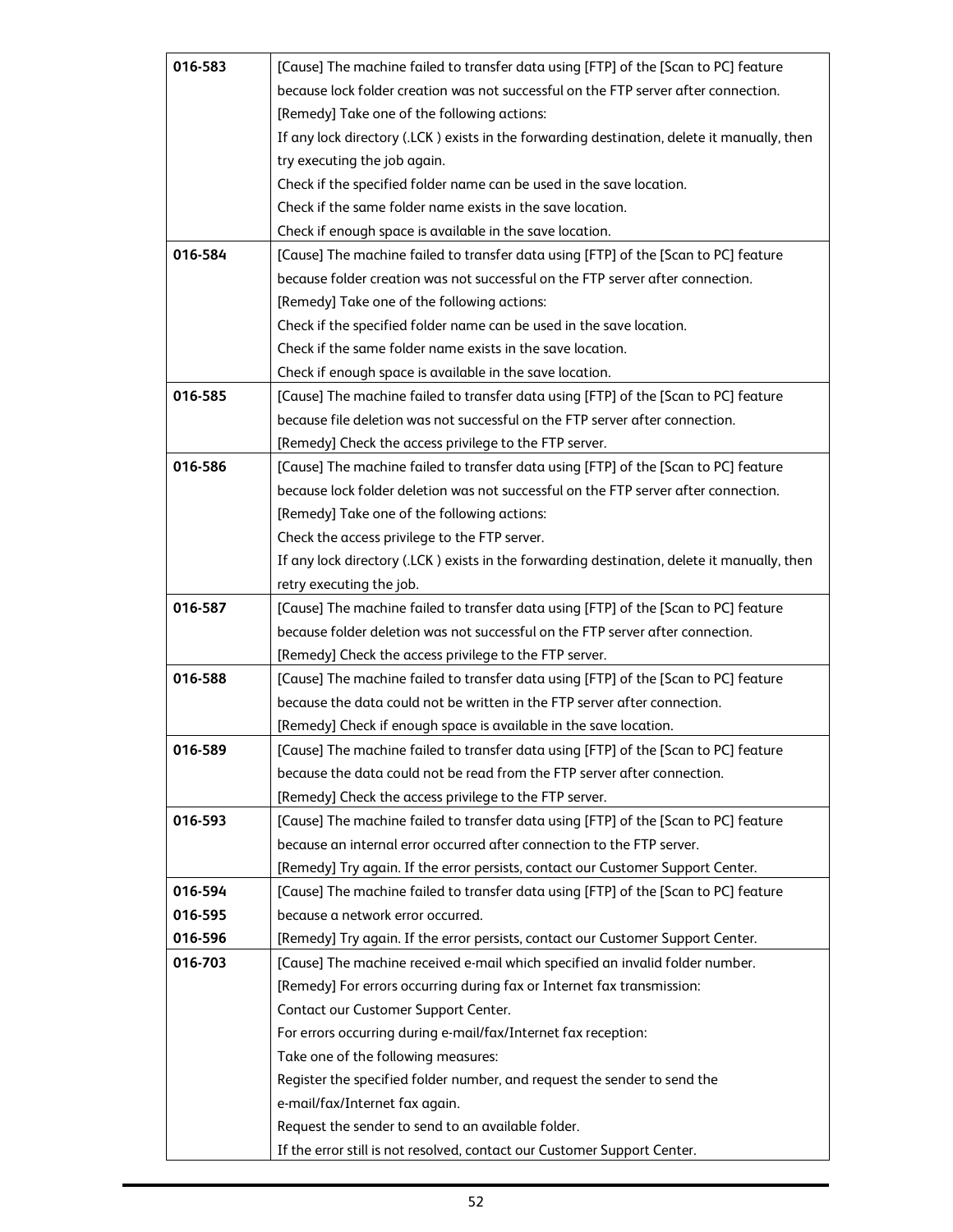| 016-704 | [Cause] The folder is full, and hard disk capacity is insufficient.                    |  |  |  |  |
|---------|----------------------------------------------------------------------------------------|--|--|--|--|
|         | [Remedy] Delete unnecessary files from the folder, and save the file.                  |  |  |  |  |
| 016-705 | [Cause] Secure print documents cannot be registered because of hard disk malfunction.  |  |  |  |  |
|         | [Remedy]Contact the Customer Support Center.                                           |  |  |  |  |
|         | Refer to Secure Print.                                                                 |  |  |  |  |
| 016-706 | [Cause] The hard disk space is insufficient because the number of Secure Print users   |  |  |  |  |
|         | exceeded the maximum limit.                                                            |  |  |  |  |
|         | [Remedy] Delete unnecessary files from the machine, and delete unnecessary Secure      |  |  |  |  |
|         | Print users.                                                                           |  |  |  |  |
| 016-711 | [Cause] The upper limit for the e-mail size has been exceeded.                         |  |  |  |  |
|         | [Remedy] Take one of the following measures, and then try sending the mail again.      |  |  |  |  |
|         | Reduce the number of pages of the document.                                            |  |  |  |  |
|         | Lower the resolution with [Resolution].                                                |  |  |  |  |
|         | Reduce the magnification with [Reduce/Enlarge].                                        |  |  |  |  |
|         | Ask your system administrator to increase the value set for [Maximum Total Data Size]. |  |  |  |  |
|         | For color scanning, set [MRC High Compression] to [On] under [File Format].            |  |  |  |  |
| 016-713 | [Cause] The passcode entered does not match the passcode set on the folder.            |  |  |  |  |
|         | [Remedy] Enter the correct passcode.                                                   |  |  |  |  |
| 016-714 | [Cause] The specified folder does not exist.                                           |  |  |  |  |
|         | [Remedy] Create a new folder or specify an existing folder.                            |  |  |  |  |
| 016-764 | [Cause] Unable to connect to the SMTP server.                                          |  |  |  |  |
|         | [Remedy] Consult the SMTP server administrator.                                        |  |  |  |  |
| 016-765 | [Cause] Unable to send the e-mail because the hard disk on the SMTP server is full.    |  |  |  |  |
|         | [Remedy] Consult the SMTP server administrator.                                        |  |  |  |  |
| 016-766 | [Cause] An error occurred on the SMTP server.                                          |  |  |  |  |
|         | [Remedy] Consult the SMTP server administrator.                                        |  |  |  |  |
| 016-767 | [Cause] Unable to send the e-mail because the address is not correct.                  |  |  |  |  |
|         | [Remedy] Confirm the address, and try sending again.                                   |  |  |  |  |
| 016-768 | [Cause] Unable to connect to the SMTP server because the machine's mail address is     |  |  |  |  |
|         | incorrect.                                                                             |  |  |  |  |
|         | [Remedy] Confirm the machine's mail address.                                           |  |  |  |  |
| 016-769 | [Cause] The SMTP server does not support delivery receipts (DSN).                      |  |  |  |  |
|         | [Remedy] Send e-mail without setting delivery receipts (DSN).                          |  |  |  |  |
| 016-770 | [Cause] Direct Fax is restricted.                                                      |  |  |  |  |
|         | [Remedy] Consult your system administrator whether Direct Fax is available. If it is   |  |  |  |  |
|         | available, contact our Customer Support Center.                                        |  |  |  |  |
| 016-773 | [Cause] The IP address of the machine is not set correctly.                            |  |  |  |  |
|         | [Remedy] Check the DHCP settings. Or set the fixed IP address to the machine.          |  |  |  |  |
| 016-774 | [Cause] Unable to process compression conversion because of insufficient hard disk     |  |  |  |  |
|         | space.                                                                                 |  |  |  |  |
|         | [Remedy] Delete unnecessary data from the hard disk to free up disk space.             |  |  |  |  |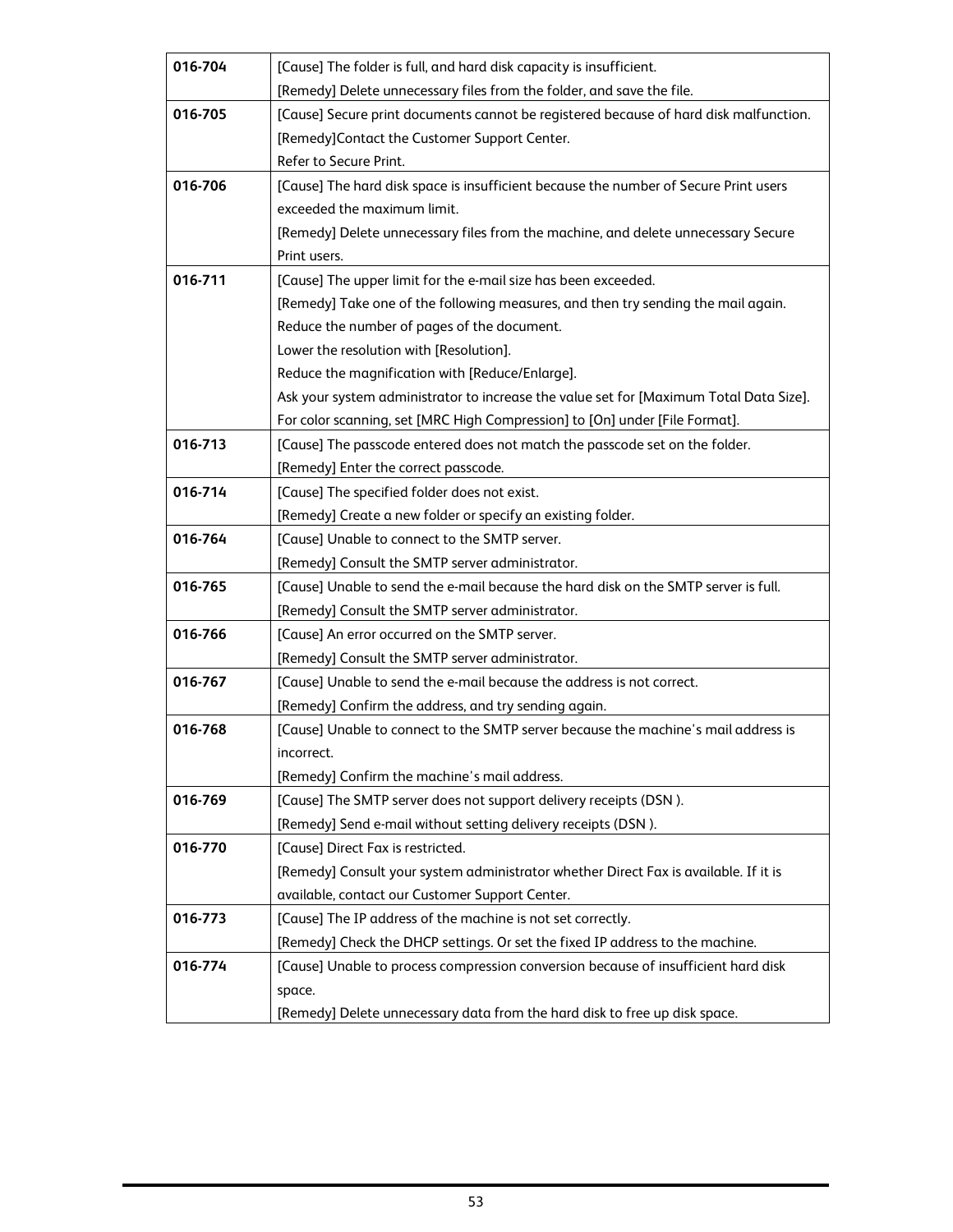| 016-781 | [Cause] Unable to connect to the SMTP server. Unable to establish a connection between      |  |  |  |  |  |
|---------|---------------------------------------------------------------------------------------------|--|--|--|--|--|
|         | the machine and the server. Although the connection between the machine and the             |  |  |  |  |  |
|         | server has been established, ASCII characters are not used for the host name specified      |  |  |  |  |  |
|         | on the machine.                                                                             |  |  |  |  |  |
|         | [Remedy] Take one of the following measures:                                                |  |  |  |  |  |
|         | Check whether the network cables are plugged in securely.                                   |  |  |  |  |  |
|         | Enter the host name using ASCII characters in [Tools] > [Connectivity & Network Setup]      |  |  |  |  |  |
|         | > [Machine's E-mail Address/Host Name].                                                     |  |  |  |  |  |
| 016-788 | [Cause] Failed to retrieve a file from the Web browser.                                     |  |  |  |  |  |
|         | [Remedy] Take one of the following measures, and then execute the operation again:          |  |  |  |  |  |
|         | Reload the browser page.                                                                    |  |  |  |  |  |
|         | Restart the browser.                                                                        |  |  |  |  |  |
|         | Switch off the machine power, make sure that the touch screen is blank, and then switch     |  |  |  |  |  |
|         | on the machine power.                                                                       |  |  |  |  |  |
| 016-791 | [Cause] Failed to access to the destination computer or the save location for Network       |  |  |  |  |  |
|         | Scanning.                                                                                   |  |  |  |  |  |
|         | [Remedy] Check the directory configuration and files on the server, the access privileges   |  |  |  |  |  |
|         | for the destination or the location, and check if you are authorized to access the          |  |  |  |  |  |
|         | specified destination computer or server.                                                   |  |  |  |  |  |
| 018-400 | [Cause] When IPSec is enabled, there is an inconsistency in IPSec settings as follows:      |  |  |  |  |  |
|         | The password is not set when [Authentication Method] is set to [Preshared Key].             |  |  |  |  |  |
|         | An IPSec certificate is not set when [Authentication Method] is set to [Digital Signature]. |  |  |  |  |  |
|         | [Remedy]Check the IPSec settings, and enable IPSec again:                                   |  |  |  |  |  |
|         | When [Authentication Method] is set to [Preshared Key], set the password.                   |  |  |  |  |  |
|         | When [Authentication Method] is set to [Digital Signature], set an IPSec certificate.       |  |  |  |  |  |
| 018-405 | [Cause] An error occurred during LDAP authentication.                                       |  |  |  |  |  |
|         | [Remedy] The account is disabled in the active directory of the authentication server, or   |  |  |  |  |  |
|         | the access is set to disabled.                                                              |  |  |  |  |  |
|         | Consult your network administrator.                                                         |  |  |  |  |  |
| 018-502 | [Cause] The machine failed to transfer data using SMB of the Scan to PC service because     |  |  |  |  |  |
|         | computers allowed to login are restricted.                                                  |  |  |  |  |  |
|         | [Remedy] Confirm the property information for the specified user, and check whether         |  |  |  |  |  |
|         | the computers allowed to login to the server are restricted.                                |  |  |  |  |  |
| 018-505 | [Cause] Failed to log into the destination computer while transferring data using           |  |  |  |  |  |
|         | SMB of the Scan to PC service.                                                              |  |  |  |  |  |
|         | [Remedy] Check whether the user name and password of the SMTP server registered in          |  |  |  |  |  |
|         | the machine is correct.                                                                     |  |  |  |  |  |
| 018-543 | [Cause] The machine failed to transfer data using SMB of the Scan to PC service because     |  |  |  |  |  |
|         | one of the following problems occurred on the shared name of the SMB server when            |  |  |  |  |  |
|         | logging in to the SMB server:                                                               |  |  |  |  |  |
|         | The specified shared name does not exist on the server. Invalid characters are used in      |  |  |  |  |  |
|         | the specified shared name.                                                                  |  |  |  |  |  |
|         | When the server is Macintosh, the specified shared name may not have an access right.       |  |  |  |  |  |
|         | [Remedy] Confirm the specified shared name, and set the name correctly.                     |  |  |  |  |  |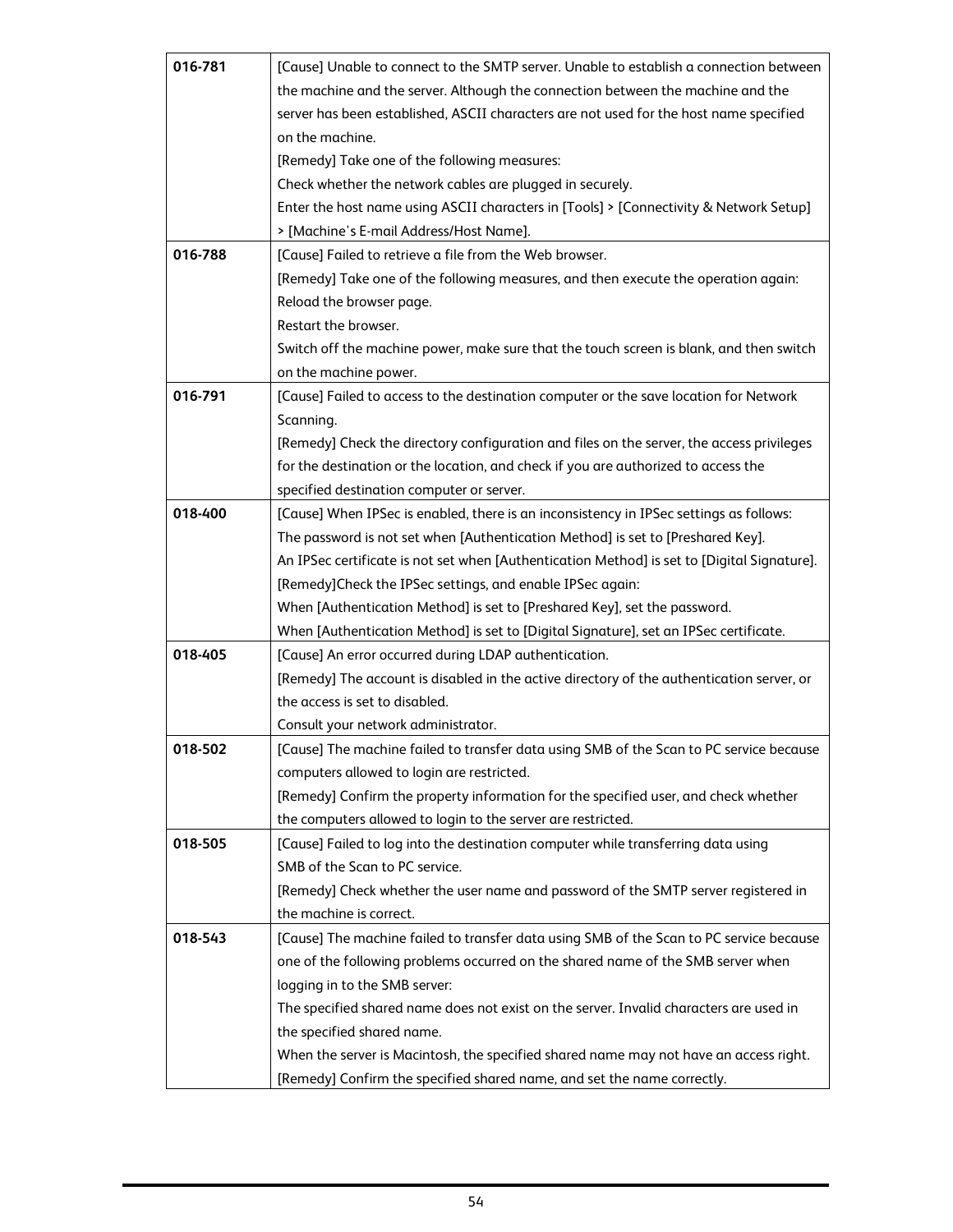| 018-547 |                                                                                                                                                                                  |  |  |  |  |  |
|---------|----------------------------------------------------------------------------------------------------------------------------------------------------------------------------------|--|--|--|--|--|
|         | [Cause] The machine failed to transfer data using SMB of the Scan to PC service because<br>the number of users logging into the SMB server exceeded the limit when logging in to |  |  |  |  |  |
|         | the SMB server.                                                                                                                                                                  |  |  |  |  |  |
|         | [Remedy] Take one of the following measures:                                                                                                                                     |  |  |  |  |  |
|         | Confirm how many users can access the shared folder.                                                                                                                             |  |  |  |  |  |
|         | Check whether the number of login users have exceeded the limit.                                                                                                                 |  |  |  |  |  |
| 018-596 | [Cause] An error occurred during LDAP server authentication.                                                                                                                     |  |  |  |  |  |
|         | [Remedy] Execute the operation again. If the error still is not resolved, contact our                                                                                            |  |  |  |  |  |
|         | Customer Support Center.                                                                                                                                                         |  |  |  |  |  |
| 018-781 | [Cause] An LDAP server protocol error occurred as a result of the Address Book operation.                                                                                        |  |  |  |  |  |
|         | Connection to the server cannot be established for the Address Book query.                                                                                                       |  |  |  |  |  |
|         | [Remedy] Take one of the following measures:                                                                                                                                     |  |  |  |  |  |
|         | Confirm the network cable connection.                                                                                                                                            |  |  |  |  |  |
|         | If the network cable connection has no problem, confirm the active status of the target                                                                                          |  |  |  |  |  |
|         | server.                                                                                                                                                                          |  |  |  |  |  |
|         | Check whether the server name has been correctly set for [LDAP Server/Directory Service                                                                                          |  |  |  |  |  |
|         | Settings] under [Remote Authentication Server/Directory Service].                                                                                                                |  |  |  |  |  |
| 018-782 | [Cause] An LDAP server protocol error occurred as a result of the Address Book operation.                                                                                        |  |  |  |  |  |
| 018-783 | The server returned RFC2251 Result Message for Address Book query.                                                                                                               |  |  |  |  |  |
| 018-784 | [Remedy] Have your network administrator confirm the LDAP server status.                                                                                                         |  |  |  |  |  |
| 018-785 |                                                                                                                                                                                  |  |  |  |  |  |
| 018-786 |                                                                                                                                                                                  |  |  |  |  |  |
| 018-787 |                                                                                                                                                                                  |  |  |  |  |  |
| 018-788 |                                                                                                                                                                                  |  |  |  |  |  |
| 018-789 |                                                                                                                                                                                  |  |  |  |  |  |
| 018-790 |                                                                                                                                                                                  |  |  |  |  |  |
| 018-791 |                                                                                                                                                                                  |  |  |  |  |  |
| 018-792 |                                                                                                                                                                                  |  |  |  |  |  |
| 018-793 |                                                                                                                                                                                  |  |  |  |  |  |
| 018-794 |                                                                                                                                                                                  |  |  |  |  |  |
| 018-795 |                                                                                                                                                                                  |  |  |  |  |  |
| 018-796 |                                                                                                                                                                                  |  |  |  |  |  |
| 018-797 |                                                                                                                                                                                  |  |  |  |  |  |
| 027-452 | [Cause] IP address of IPv4 already exists.                                                                                                                                       |  |  |  |  |  |
|         | [Remedy] Change the IP address of IPv4 set on the machine or the IP address of IPv4 on                                                                                           |  |  |  |  |  |
|         | the network device.                                                                                                                                                              |  |  |  |  |  |
| 027-500 | [Cause] Unable to connect to the SMTP server.                                                                                                                                    |  |  |  |  |  |
|         | [Remedy] Specify the SMTP server name correctly or specify the server by using its IP                                                                                            |  |  |  |  |  |
|         | address.                                                                                                                                                                         |  |  |  |  |  |
| 027-706 | [Cause] Unable to find the S/MIME certificate associated with the machine's e-mail                                                                                               |  |  |  |  |  |
|         | address when sending e-mail.                                                                                                                                                     |  |  |  |  |  |
|         | [Remedy] Import the S/MIME certificate corresponding to the mail address to the                                                                                                  |  |  |  |  |  |
|         | machine.                                                                                                                                                                         |  |  |  |  |  |
| 027-707 | [Cause] The S/MIME certificate associated with the machine's email address has expired.                                                                                          |  |  |  |  |  |
|         | [Remedy] Ask the sender to issue a new S/MIME certificate and import the certificate to                                                                                          |  |  |  |  |  |
|         | the machine.                                                                                                                                                                     |  |  |  |  |  |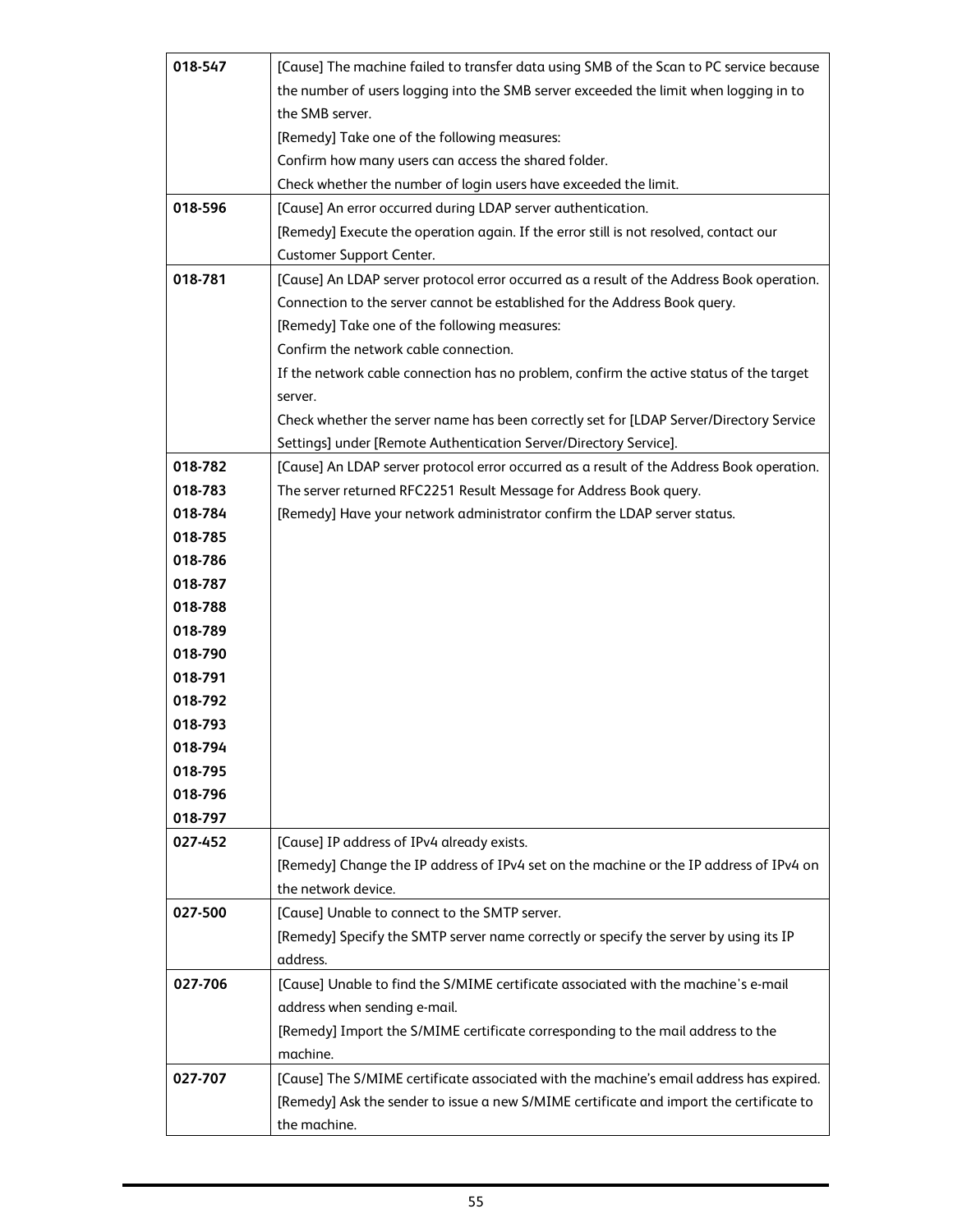| 027-708 | [Cause] The S/MIME certificate associated with the machine's email address is not<br>reliable.<br>[Remedy] Import a reliable S/MIME certificate to the machine. |
|---------|-----------------------------------------------------------------------------------------------------------------------------------------------------------------|
| 027-709 | [Cause] The S/MIME certificate associated with the machine's email address has been<br>discarded.                                                               |
|         | [Remedy] Import a new S/MIME certificate to the machine.                                                                                                        |
| 027-710 | [Cause] No S/MIME certificate is attached to the received e-mail.                                                                                               |
|         | [Remedy] Ask the sender to send the e-mail with an S/MIME certificate.                                                                                          |
| 027-711 | [Cause] No S/MIME certificate was obtained from the received email.                                                                                             |
|         | [Remedy] Import the sender's S/MIME certificate to the machine, or attach an S/MIME                                                                             |
|         | certificate to S/MIME signature mail sent from the sender.                                                                                                      |
| 027-712 | [Cause] The received S/MIME certificate has expired, or is an unreliable certificate.                                                                           |
|         | [Remedy] Ask the sender to send the e-mail with a valid S/MIME certificate.                                                                                     |
| 027-713 | [Cause] The received e-mail has been discarded because it might be altered on its                                                                               |
|         | transmission route.                                                                                                                                             |
|         | [Remedy] Tell the sender about it, and ask to send the e-mail again.                                                                                            |
| 027-714 | [Cause] The received e-mail has been discarded because the address in its From field was                                                                        |
|         | not the same as the mail address in the S/MIME signature mail.                                                                                                  |
|         | [Remedy] Tell the sender that the mail addresses are not identical, and ask to send the                                                                         |
|         | e-mail again.                                                                                                                                                   |
| 027-715 | [Cause] The received S/MIME certificate has not been registered on the machine, or has<br>not been set to use on the machine.                                   |
|         | [Remedy] Import the sender's S/MIME certificate to the machine, or change settings to                                                                           |
|         | use the S/MIME certificate on the machine when the S/MIME certificate has already                                                                               |
|         | been registered.                                                                                                                                                |
| 027-716 | [Cause] The received S/MIME certificate has been discarded because the certificate was                                                                          |
|         | unreliable.                                                                                                                                                     |
|         | [Remedy] Ask the sender to send the e-mail with a reliable S/MIME certificate.                                                                                  |
| 027-717 | [Cause] Unable to obtain SMTP server address for e-mail transmissions from the DNS                                                                              |
|         | server.                                                                                                                                                         |
|         | [Remedy] Check whether the DNS server is set correctly.                                                                                                         |
|         |                                                                                                                                                                 |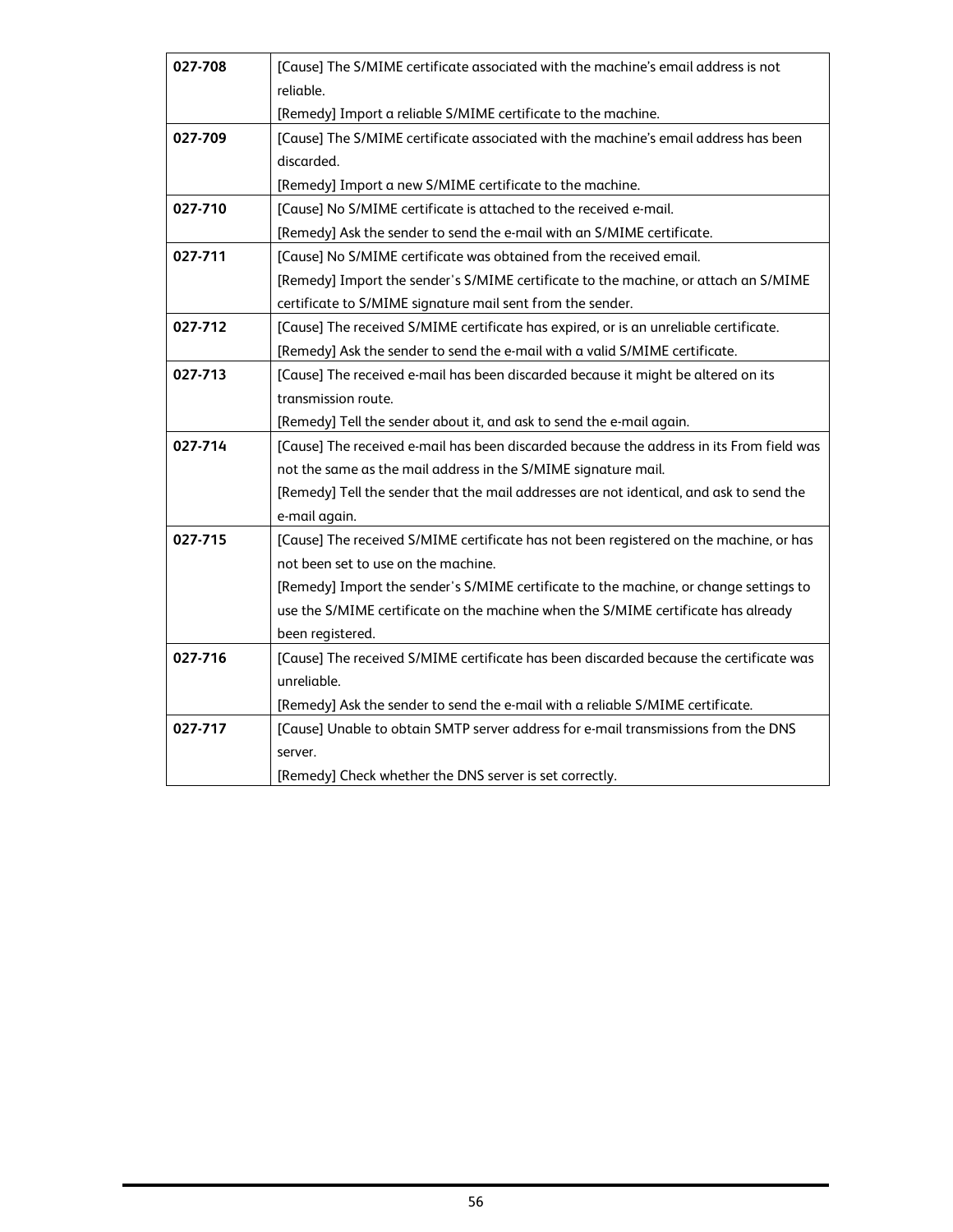# Security @ Xerox

For the latest information on security and operation concerning your device, see the Xerox Security Information website located at www.xerox.com/security.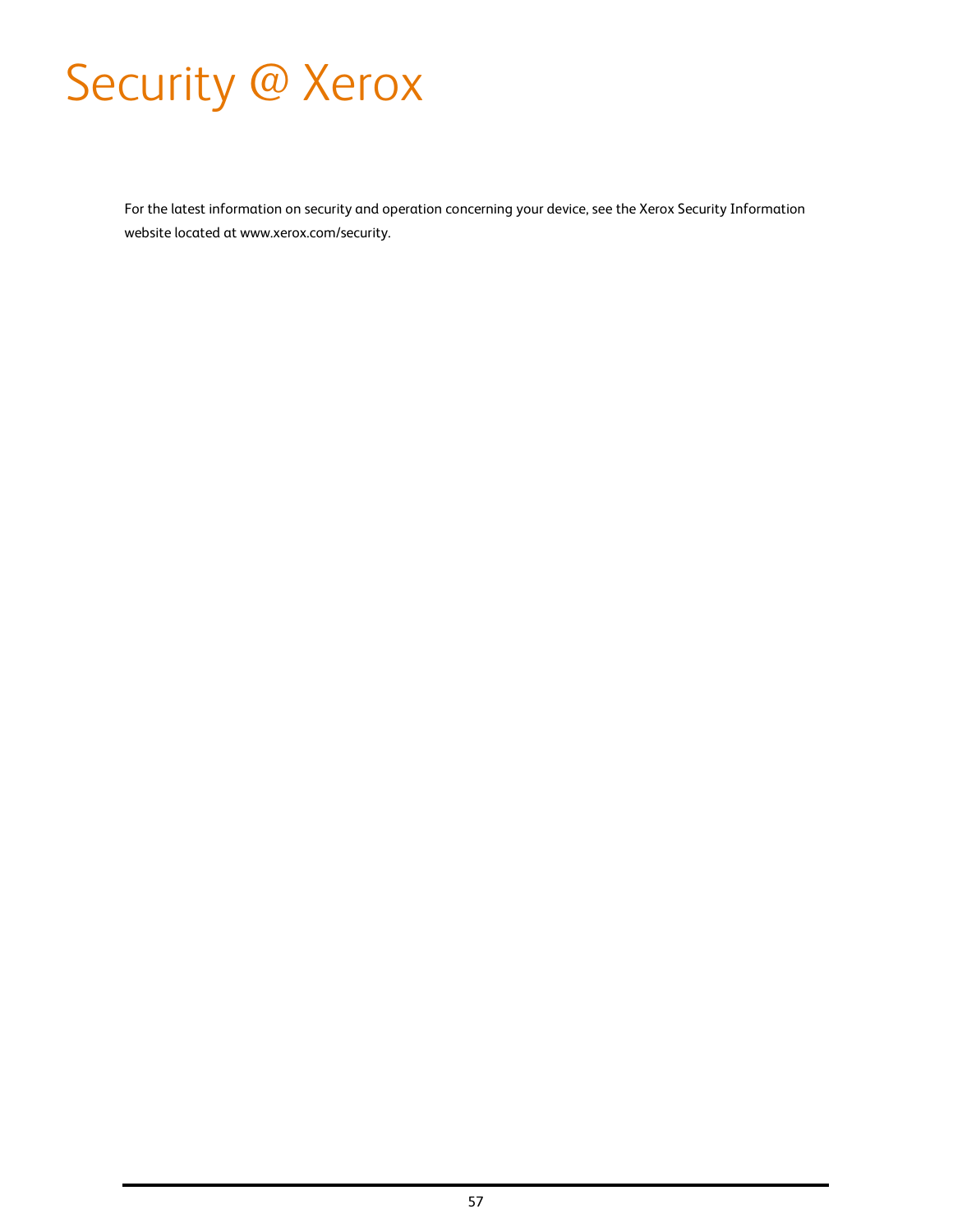# Appendix

List of Operation Procedures

| Item                     | <b>Using Control Panel</b>                        | <b>Using CentreWare Internet</b> | <b>Default</b> |
|--------------------------|---------------------------------------------------|----------------------------------|----------------|
|                          |                                                   | <b>Services</b>                  |                |
| <b>Check the Clock</b>   | [System Settings] > [Common Service Settings]     |                                  |                |
|                          | > [Machine Clock/Timers].                         |                                  |                |
| Use Passcode             | [Authentication/Security] > [Authentication] >    |                                  | 0n             |
| <b>Entry from</b>        | [Passcode Policy] > [Passcode Entry from          |                                  |                |
| <b>Control Panel</b>     | <b>Control Panel]</b>                             |                                  |                |
| <b>Change the</b>        | [Authentication/Security Settings] > [System      | [Security] > [System             |                |
| System                   | Administrator Settings] > [System                 | <b>Administrator Settings]</b>   |                |
| Administrator            | Administrator's Passcode]                         |                                  |                |
| Passcode                 |                                                   |                                  |                |
| <b>Set Maximum</b>       | [Authentication/Security Settings] >              | [Security] > [System             | 5              |
| Login Attempts           | [Authentication > [Maximum Login Attempts By      | <b>Administrator Settings]</b>   |                |
|                          | System Administrator]                             |                                  |                |
| Set Service Rep.         | [System Settings] > [Common Service Settings]     | [Security] > [Service            | Off            |
| <b>Restricted</b>        | > [Other Settings] > [Service Rep. Restricted     | <b>Representative Restricted</b> |                |
| Operation                | Operation].                                       | Operation]                       |                |
| <b>Set Overwrite</b>     | [Authentication/Security Settings] > [Overwrite   |                                  | On             |
| <b>Hard Disk</b>         | Hard Disk]                                        |                                  |                |
| <b>Set Scheduled</b>     | [Authentication/Security Settings] > [Overwrite   | [Security] > [On Demand          | Off            |
| <b>Image Overwrite</b>   | Hard Disk] > [Scheduled Image Overwrite].         | Overwrite] > [Scheduled]         |                |
| <b>Run Image</b>         | [Authentication/Security Settings] > [Overwrite   | [Security] > [On Demand          | ٠              |
| Overwrite                | Hard Disk] > [Run Image Overwrite]                | Overwrite] > [Manual]            |                |
| <b>Set Data</b>          | [System Settings] > [Common Service Settings]     |                                  | On             |
| Encryption               | > [Other Settings] > [Data Encryption]            |                                  |                |
| Set                      | [Authentication/Security Settings] >              | [Security] > [Authentication     | Off            |
| Authentication           | [Authentication] > [Login Type].                  | Configuration]                   |                |
| <b>Set Access</b>        | [Authentication/Security Settings] >              | [Security] > [Authentication     | Off            |
| Control                  | [Authentication] > [Access Control]               | Configuration] > [Next]>         |                |
|                          |                                                   | [Device Access] or [Service      |                |
|                          |                                                   | Access]                          |                |
| <b>Set Private Print</b> | [Authentication/Security Settings] >              |                                  | Off            |
|                          | [Authentication] > [Charge/Private Print          |                                  |                |
|                          | Settings].                                        |                                  |                |
| <b>Set User</b>          | [Authentication/Security Settings] >              | [Security] > [User Details       | $\mathbf 0$    |
| Passcode                 | [Authentication] > [Passcode Policy] >            | Setup] > [Minimum Passcode       |                |
| Minimum Length           | [Minimum Passcode Length]                         | Length]                          |                |
| <b>Set Direct Fax</b>    | [System Settings] > [Fax Service Settings] > [Fax |                                  | <b>On</b>      |
|                          | Control] > [Direct Fax]                           |                                  |                |